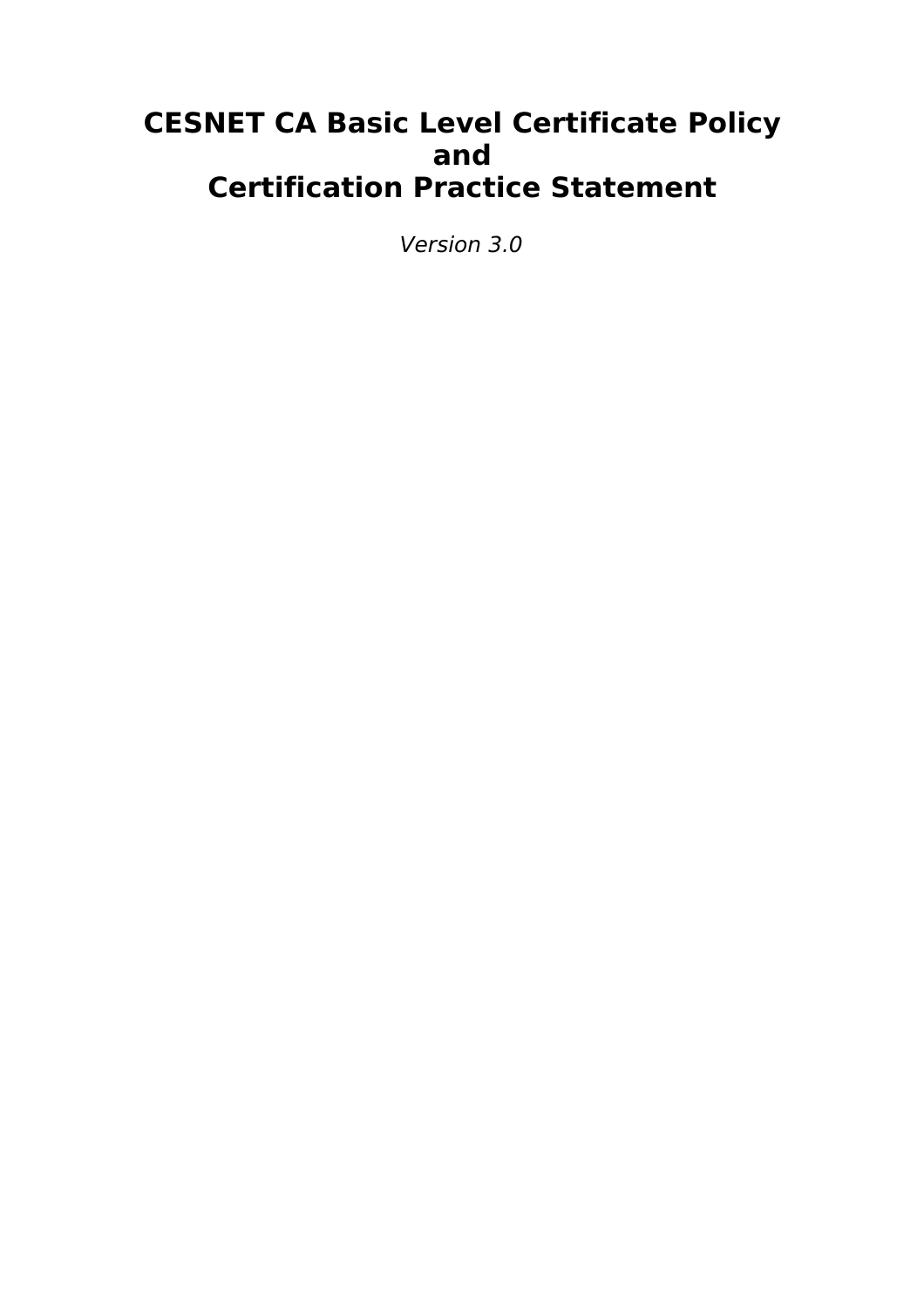# **Table of Contents**

| 1.5.3 Person determining CPS suitability for the policy10             |  |
|-----------------------------------------------------------------------|--|
|                                                                       |  |
|                                                                       |  |
| 2 Publication and repository responsibilities12                       |  |
|                                                                       |  |
|                                                                       |  |
|                                                                       |  |
|                                                                       |  |
|                                                                       |  |
|                                                                       |  |
|                                                                       |  |
|                                                                       |  |
| 3.1.3 Anonymity or pseudonymity of subscribers14                      |  |
|                                                                       |  |
|                                                                       |  |
| 3.1.6 Recognition, authentication, and role of trademarks14           |  |
|                                                                       |  |
|                                                                       |  |
|                                                                       |  |
|                                                                       |  |
|                                                                       |  |
|                                                                       |  |
|                                                                       |  |
| 3.3 Identification and authentication for re-key requests15           |  |
| 3.3.1 Identification and authentication for routine re-key15          |  |
| 3.3.2 Identification and authentication for re-key after revocation15 |  |
| 3.4 Identification and authentication for revocation request16        |  |
| 4 Certificate life-cycle operational requirements17                   |  |
|                                                                       |  |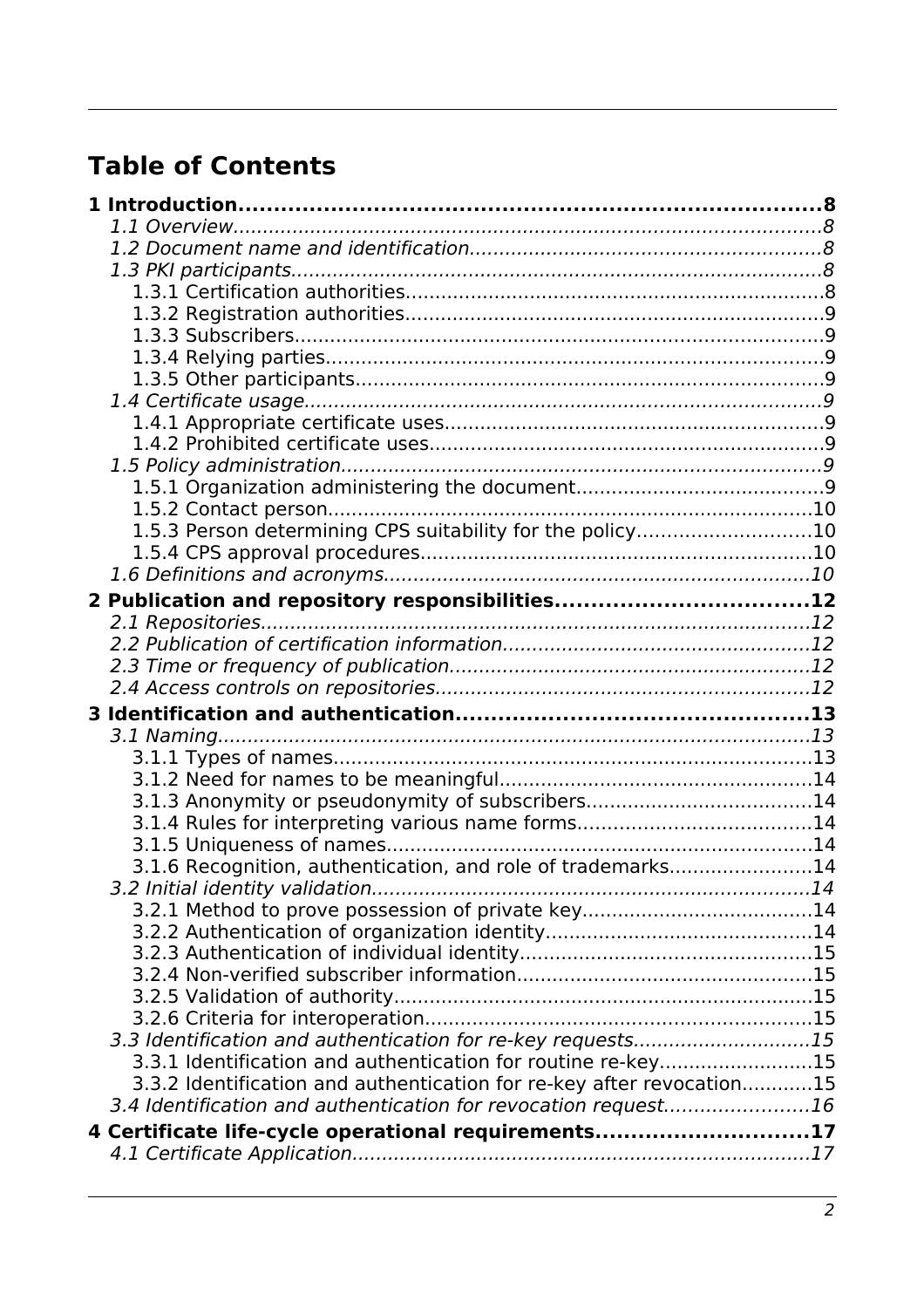| 4.2.1 Performing identification and authentication functions17           |  |
|--------------------------------------------------------------------------|--|
| 4.2.2 Approval or rejection of certificate applications17                |  |
|                                                                          |  |
|                                                                          |  |
|                                                                          |  |
|                                                                          |  |
| 4.3.2 Notification to subscriber by the CA of issuance of certificate18  |  |
|                                                                          |  |
|                                                                          |  |
|                                                                          |  |
| 4.4.3 Notification of certificate issuance by the CA to other entities18 |  |
|                                                                          |  |
| 4.5.1 Subscriber private key and certificate usage18                     |  |
| 4.5.2 Relying party public key and certificate usage18                   |  |
|                                                                          |  |
|                                                                          |  |
|                                                                          |  |
|                                                                          |  |
|                                                                          |  |
| 4.6.4 Notification of new certificate issuance to subscriber19           |  |
| 4.6.5 Conduct constituting acceptance of a renewal certificate19         |  |
| 4.6.6 Publication of the renewal certificate by the CA19                 |  |
| 4.6.7 Notification of certificate issuance by the CA to other entities19 |  |
|                                                                          |  |
|                                                                          |  |
| 4.7.2 Who may request certification of a new public key19                |  |
|                                                                          |  |
|                                                                          |  |
|                                                                          |  |
| 4.7.5 Conduct constituting acceptance of a re-keyed certificate20        |  |
|                                                                          |  |
| 4.7.7 Notification of certificate issuance by the CA to other entities20 |  |
|                                                                          |  |
|                                                                          |  |
|                                                                          |  |
|                                                                          |  |
| 4.8.4 Notification of new certificate issuance to subscriber21           |  |
| 4.8.5 Conduct constituting acceptance of modified certificate21          |  |
|                                                                          |  |
| 4.8.7 Notification of certificate issuance by the CA to other entities21 |  |
|                                                                          |  |
|                                                                          |  |
|                                                                          |  |
|                                                                          |  |
|                                                                          |  |
|                                                                          |  |
| 4.9.5 Time within which CA must process the revocation request22         |  |
| 4.9.6 Revocation checking requirement for relying parties22              |  |
|                                                                          |  |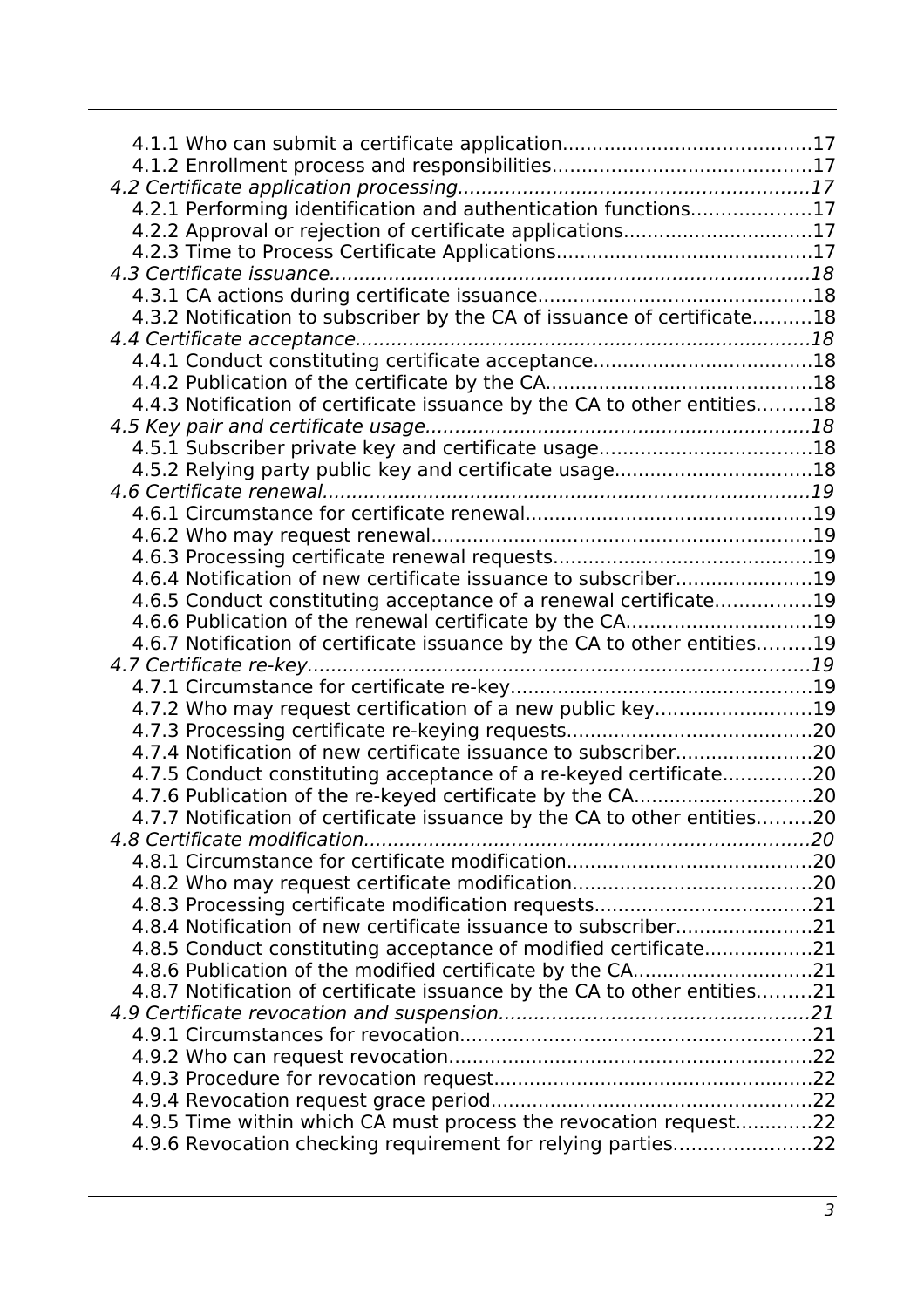| 4.9.9 On-line revocation/status checking availability22              |  |
|----------------------------------------------------------------------|--|
|                                                                      |  |
| 4.9.11 Other forms of revocation advertisements available23          |  |
|                                                                      |  |
|                                                                      |  |
|                                                                      |  |
|                                                                      |  |
|                                                                      |  |
|                                                                      |  |
|                                                                      |  |
|                                                                      |  |
|                                                                      |  |
|                                                                      |  |
|                                                                      |  |
|                                                                      |  |
| 4.12.1 Key escrow and recovery policy and practices24                |  |
| 4.12.2 Session key encapsulation and recovery policy and practices24 |  |
|                                                                      |  |
| 5 Facility, management, and operational controls25                   |  |
|                                                                      |  |
|                                                                      |  |
|                                                                      |  |
|                                                                      |  |
|                                                                      |  |
|                                                                      |  |
|                                                                      |  |
|                                                                      |  |
|                                                                      |  |
|                                                                      |  |
|                                                                      |  |
|                                                                      |  |
| 5.2.3 Identification and authentication for each role26              |  |
|                                                                      |  |
|                                                                      |  |
| 5.3.1 Qualifications, experience, and clearance requirements27       |  |
|                                                                      |  |
|                                                                      |  |
|                                                                      |  |
|                                                                      |  |
|                                                                      |  |
|                                                                      |  |
|                                                                      |  |
|                                                                      |  |
|                                                                      |  |
|                                                                      |  |
|                                                                      |  |
|                                                                      |  |
|                                                                      |  |
|                                                                      |  |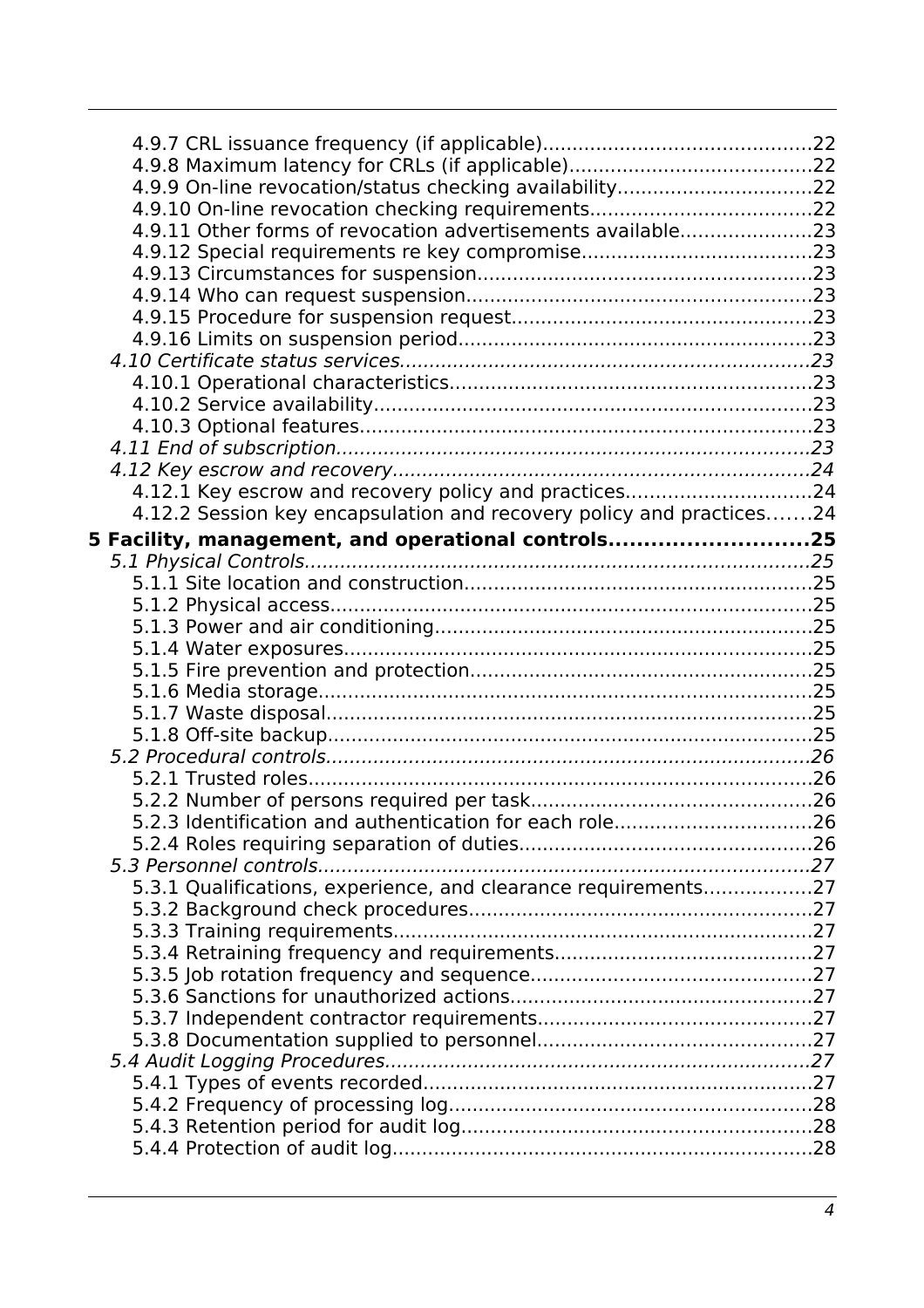| 5.4.6 Audit collection system (internal vs. external)28                      |  |
|------------------------------------------------------------------------------|--|
|                                                                              |  |
|                                                                              |  |
|                                                                              |  |
|                                                                              |  |
|                                                                              |  |
|                                                                              |  |
|                                                                              |  |
|                                                                              |  |
| 5.5.5 Requirements for time-stamping of records29                            |  |
|                                                                              |  |
| 5.5.6 Archive collection system (internal or external)29                     |  |
| 5.5.7 Procedures to obtain and verify archive information29                  |  |
|                                                                              |  |
|                                                                              |  |
| 5.7.1 Incident and compromise handling procedures29                          |  |
| 5.7.2 Computing resources, software, and/or data are corrupted29             |  |
|                                                                              |  |
| 5.7.4 Business continuity capabilities after a disaster30                    |  |
|                                                                              |  |
|                                                                              |  |
|                                                                              |  |
|                                                                              |  |
|                                                                              |  |
|                                                                              |  |
|                                                                              |  |
|                                                                              |  |
|                                                                              |  |
|                                                                              |  |
|                                                                              |  |
| 6.1.6 Public key parameters generation and quality checking31                |  |
|                                                                              |  |
| 6.1.7 Key usage purposes (as per X.509 v3 key usage field)31                 |  |
| 6.2 Private key protection and cryptographic module engineering controls. 31 |  |
| 6.2.1 Cryptographic module standards and controls31                          |  |
|                                                                              |  |
|                                                                              |  |
|                                                                              |  |
|                                                                              |  |
|                                                                              |  |
|                                                                              |  |
| 6.2.6 Private key transfer into or from a cryptographic module32             |  |
| 6.2.7 Private key storage on cryptographic module32                          |  |
|                                                                              |  |
|                                                                              |  |
|                                                                              |  |
|                                                                              |  |
|                                                                              |  |
|                                                                              |  |
|                                                                              |  |
| 6.3.2 Certificate operational periods and key pair usage periods33           |  |
|                                                                              |  |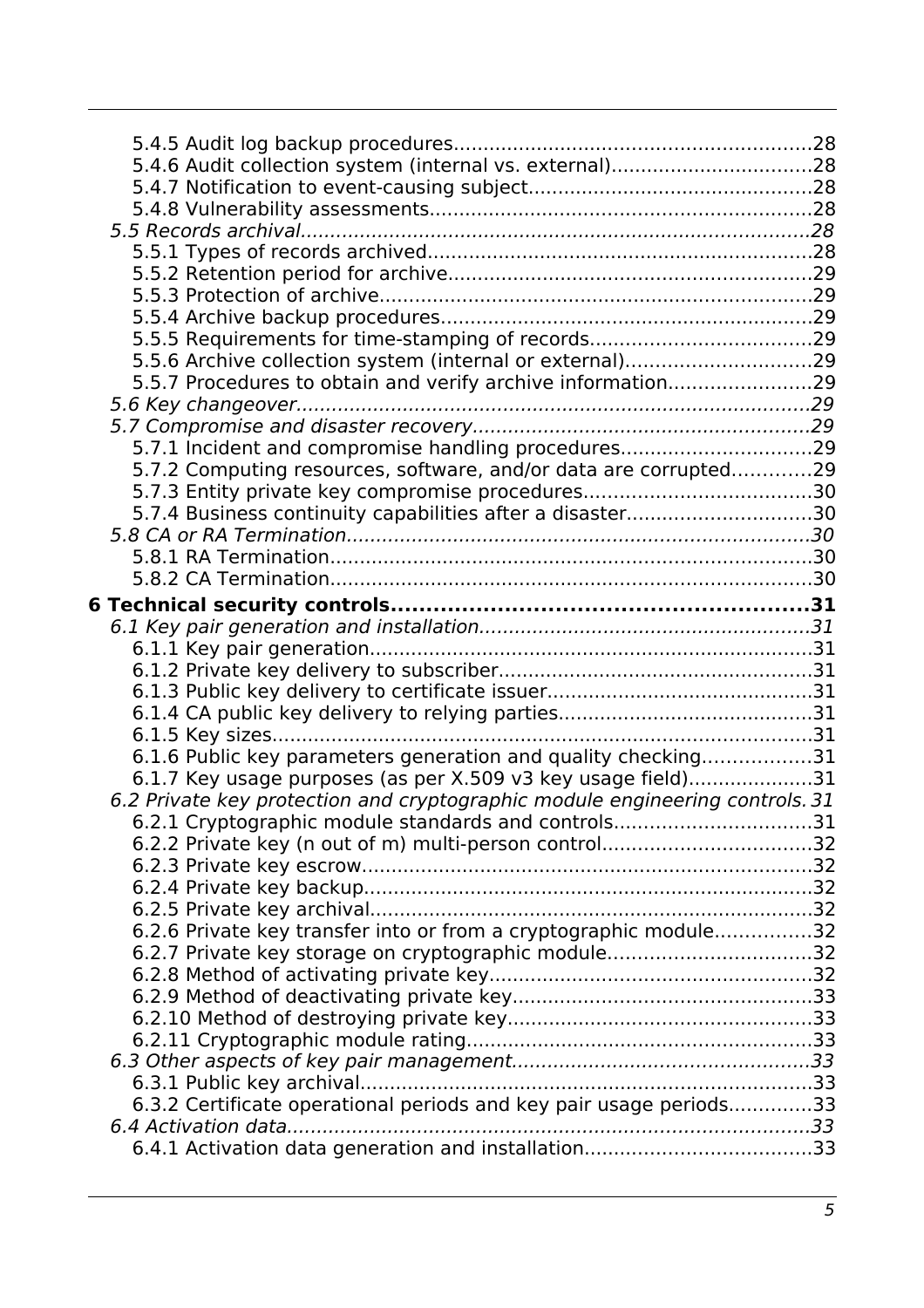| 6.5.1 Specific computer security technical requirements34                        |  |
|----------------------------------------------------------------------------------|--|
|                                                                                  |  |
|                                                                                  |  |
|                                                                                  |  |
|                                                                                  |  |
|                                                                                  |  |
|                                                                                  |  |
|                                                                                  |  |
|                                                                                  |  |
|                                                                                  |  |
|                                                                                  |  |
|                                                                                  |  |
|                                                                                  |  |
|                                                                                  |  |
|                                                                                  |  |
|                                                                                  |  |
|                                                                                  |  |
|                                                                                  |  |
| 7.1.9 Processing semantics for the critical Certificate Policies extension. . 36 |  |
|                                                                                  |  |
|                                                                                  |  |
|                                                                                  |  |
|                                                                                  |  |
|                                                                                  |  |
|                                                                                  |  |
|                                                                                  |  |
|                                                                                  |  |
|                                                                                  |  |
|                                                                                  |  |
|                                                                                  |  |
|                                                                                  |  |
|                                                                                  |  |
|                                                                                  |  |
|                                                                                  |  |
|                                                                                  |  |
|                                                                                  |  |
|                                                                                  |  |
|                                                                                  |  |
|                                                                                  |  |
|                                                                                  |  |
|                                                                                  |  |
|                                                                                  |  |
| 9.2.3 Insurance or warranty coverage for end-entities39                          |  |
|                                                                                  |  |
|                                                                                  |  |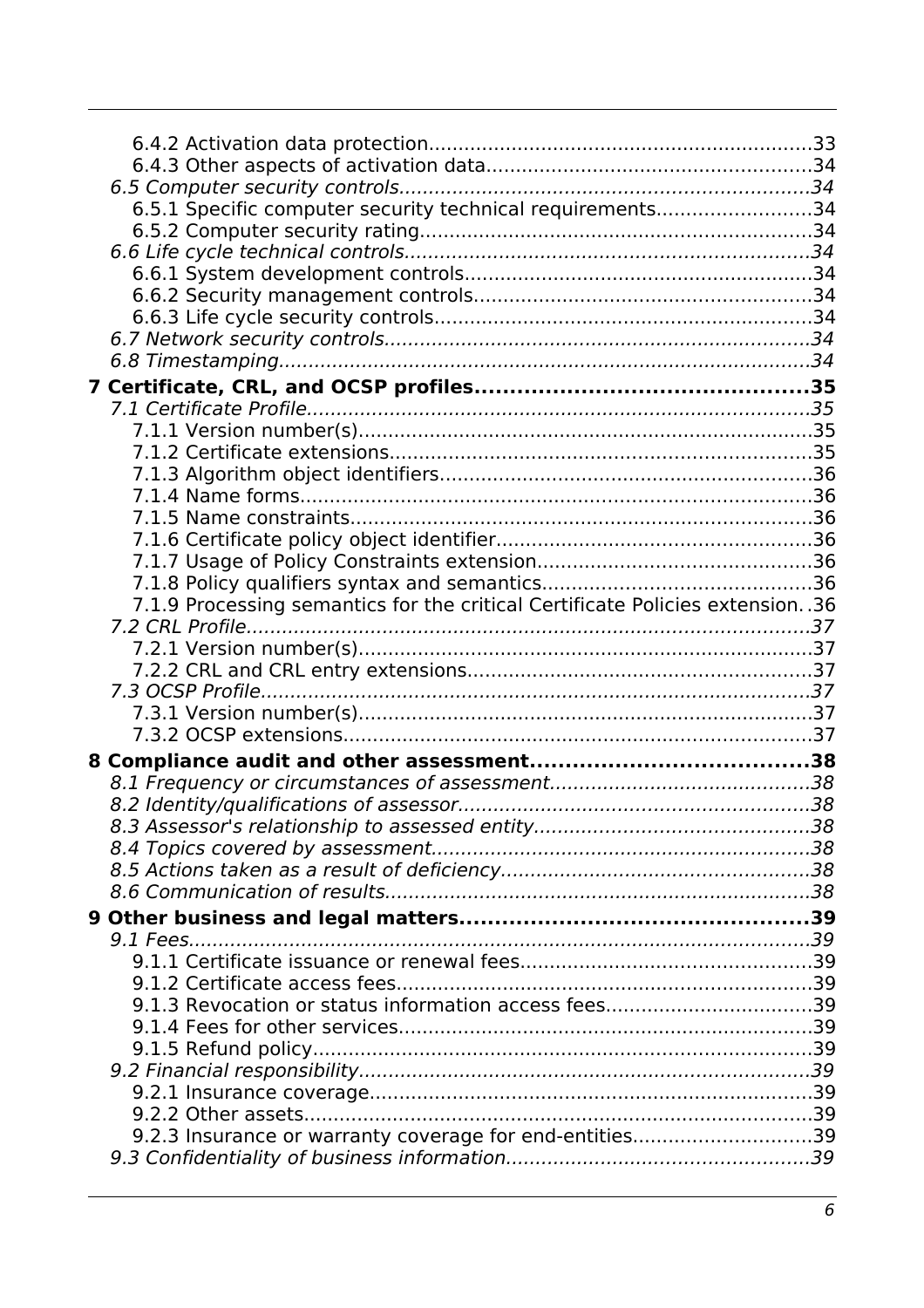| 9.3.2 Information not within the scope of confidential information40 |  |
|----------------------------------------------------------------------|--|
| 9.3.3 Responsibility to protect confidential information40           |  |
|                                                                      |  |
|                                                                      |  |
|                                                                      |  |
|                                                                      |  |
|                                                                      |  |
|                                                                      |  |
| 9.4.6 Disclosure pursuant to judicial or administrative process40    |  |
|                                                                      |  |
|                                                                      |  |
|                                                                      |  |
|                                                                      |  |
|                                                                      |  |
|                                                                      |  |
| 9.6.4 Relying party representations and warranties41                 |  |
| 9.6.5 Representations and warranties of other participants41         |  |
|                                                                      |  |
|                                                                      |  |
|                                                                      |  |
|                                                                      |  |
|                                                                      |  |
|                                                                      |  |
|                                                                      |  |
| 9.11 Individual notices and communications with participants42       |  |
|                                                                      |  |
|                                                                      |  |
|                                                                      |  |
| 9.12.3 Circumstances under which OID must be changed42               |  |
|                                                                      |  |
|                                                                      |  |
|                                                                      |  |
|                                                                      |  |
|                                                                      |  |
|                                                                      |  |
|                                                                      |  |
| 9.16.4 Enforcement (attorneys' fees and waiver of rights)43          |  |
|                                                                      |  |
|                                                                      |  |
|                                                                      |  |
|                                                                      |  |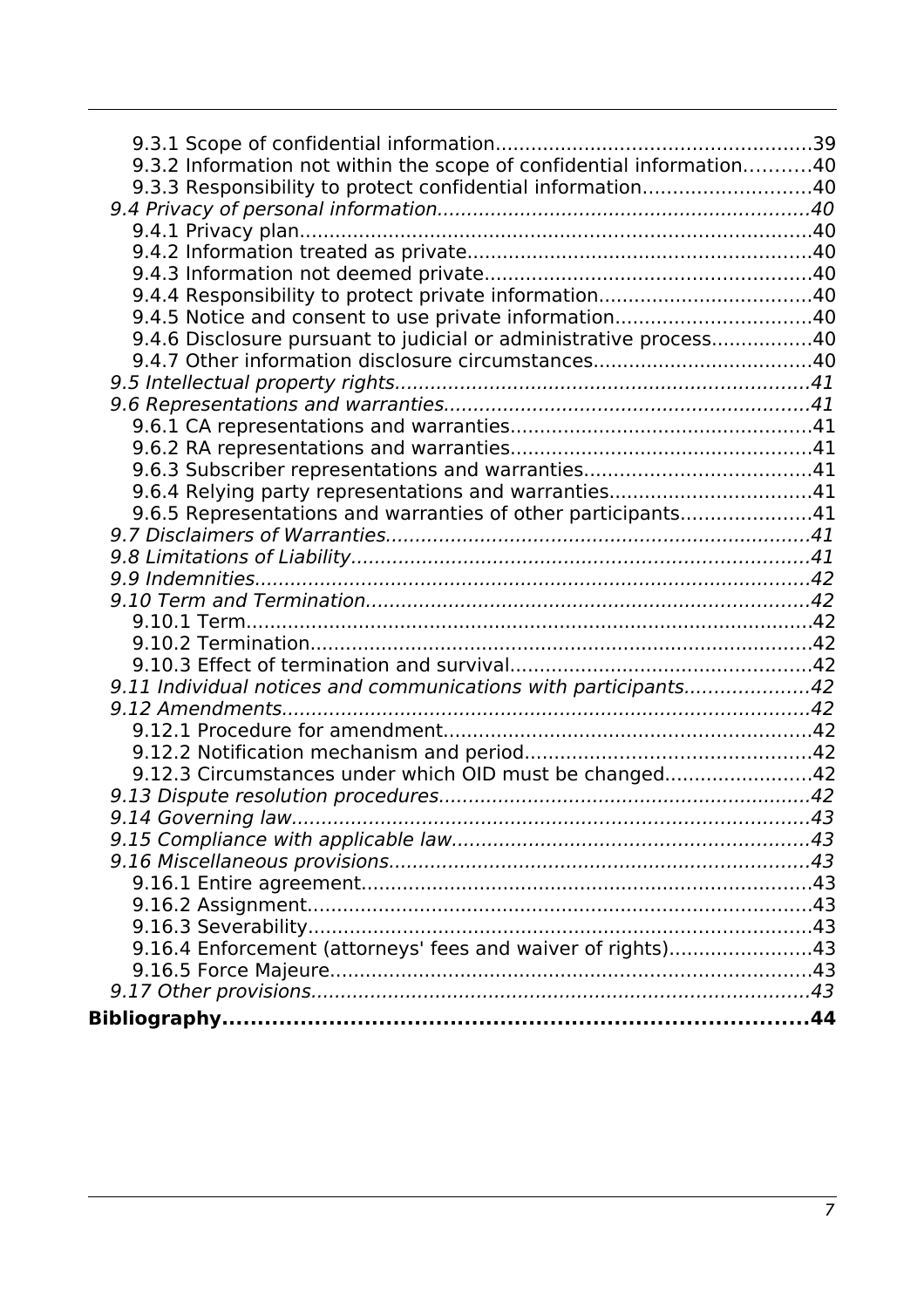# <span id="page-7-2"></span>**1 Introduction**

This Certificate Policy and Certification Practice Statement (CP/CPS) defines the Basic Level certificate policy and practices for use by the CESNET CA when issuing public key certificates.

This document is formatted according to RFC 3647 [RFC3647]. There are some sections that are maintained for compatibility although they do not apply exactly to the services required by this Certificate Policy. These sections contain the text "No stipulation".

Within this document the words 'MUST', 'MUST NOT', 'REQUIRED', 'SHALL', 'SHALL NOT', 'SHOULD', 'SHOULD NOT', 'RECOMMENDED', 'MAY', 'OPTIONAL' are to be interpreted as in RFC 2119 [RFC2119].

### <span id="page-7-1"></span>**1.1 Overview**

This CP/CPS describes the requirements which MUST be met by CESNET CA in issuing digital public key certificates.

This CP/CPS SHOULD be used by a relying party to determine the level of trust associated with this policy. An X.509 Version 3 certificate issued by CESNET CA SHOULD contain a reference to this CP/CPS.

### <span id="page-7-0"></span>**1.2 Document name and identification**

This document is CESNET CA Basic Level Certificate Policy and Certification Practice Statement version 3.0. This policy is uniquely identified by the following identifier: 1.3.6.1.4.1.8057.1.2.2.3.0.

| ISO assigned                                    |      |
|-------------------------------------------------|------|
| ISO Identified organization                     |      |
| <b>US Department of Defense</b>                 | 6    |
| Internet                                        |      |
| Internet Private                                |      |
| IANA registered private enterprises             |      |
| <b>CESNET</b>                                   | 8057 |
| PKI                                             |      |
| <b>Certificate Policies</b>                     |      |
| <b>CESNET CA Basic Level Certificate Policy</b> |      |
| <b>Major Version</b>                            |      |
| <b>Minor Version</b>                            |      |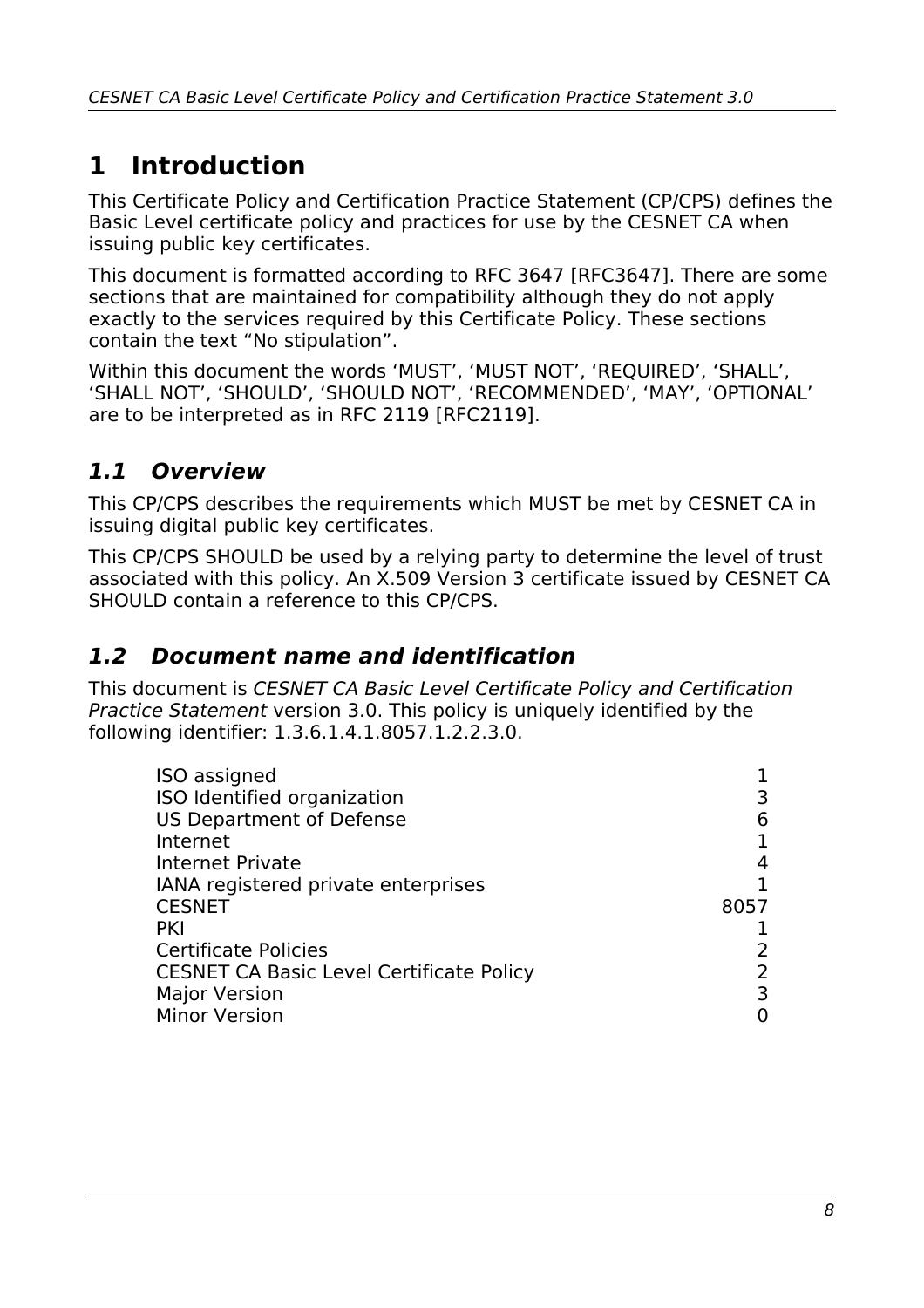## <span id="page-8-7"></span>**1.3 PKI participants**

#### <span id="page-8-6"></span>**1.3.1 Certification authorities**

The CESNET CA is part of CESNET PKI services. It is operated by CESNET, a. l. e. to issue public key certificates to persons, hosts and applications for use within the Czech academic community.

The CESNET CA is an on-line CA, subordinate to the CESNET CA Root CA.

Requirements described in this CP/CPS are binding for the CESNET CA when issuing Basic Level public key certificates.

#### <span id="page-8-5"></span>**1.3.2 Registration authorities**

This CP/CPS is binding for Registration Authorities (RA) operated by the CESNET CA or on behalf of the CESNET CA.

#### <span id="page-8-4"></span>**1.3.3 Subscribers**

The CESNET CA SHALL issue certificates to employees and students of Czech universities, Czech Academy of Sciences, and any organization cooperating with these entities in the practice of research, educational and administrative functions as well as to computers and application services operated by these organizations.

#### <span id="page-8-3"></span>**1.3.4 Relying parties**

This CP/CPS does not limit the community of relying parties.

#### <span id="page-8-2"></span>**1.3.5 Other participants**

No stipulation.

#### <span id="page-8-1"></span>**1.4 Certificate usage**

#### <span id="page-8-0"></span>**1.4.1 Appropriate certificate uses**

Certificates issued by the CESNET CA MUST NOT be used for financial transactions.

Certificates issued by the CESNET CA can facilitate:

- Authentication
- Authorization
- Confidentiality
- Integrity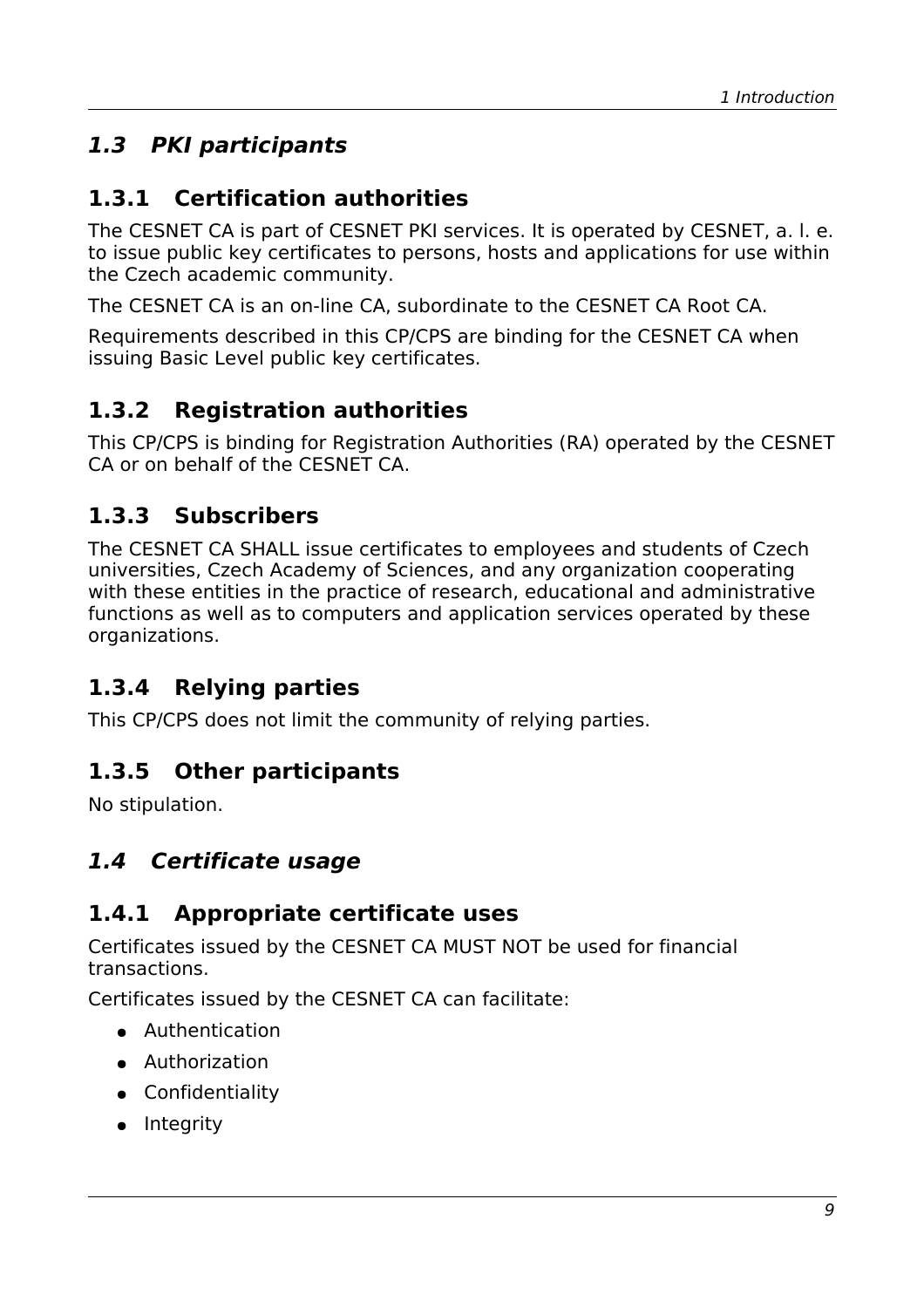Applicable key usage is indicated in the Key Usage extension of the certificate. Any usage other than the one(s) indicated in this extension is at the risk of the relying party.

#### <span id="page-9-6"></span>**1.4.2 Prohibited certificate uses**

Certificates issued by the CESNET CA MUST NOT be used for securing financial transactions.

#### <span id="page-9-5"></span>**1.5 Policy administration**

#### **1.5.1 Organization administering the document**

<span id="page-9-4"></span>CESNET PKI Zikova 4 106 00 Praha 6 Czech Republic

#### <span id="page-9-3"></span>**1.5.2 Contact person**

Policy Administrator is appointed by CESNET, a. l. e. Contact details are published at the CESNET PKI repository (see Section [2.1\)](#page-11-3).

#### <span id="page-9-2"></span>**1.5.3 Person determining CPS suitability for the policy**

CPS suitability for the CP is determined by the Policy Administrator (see Section [1.5.2\)](#page-9-3).

#### <span id="page-9-1"></span>**1.5.4 CPS approval procedures**

Proposed changes to this CP/CPS MUST be delivered to the Policy Administrator. The Policy Administrator informs the requester about the review results within one month.

#### <span id="page-9-0"></span>**1.6 Definitions and acronyms**

#### **Certificate subject**

The entity (person, organization, or server) whose public key is certified in the certificate.

#### **Certification Authority (CA)**

An authority trusted by one or more users to create and assign public key certificates.

#### **CA-certificate**

A certificate for one CA's public key issued by another CA.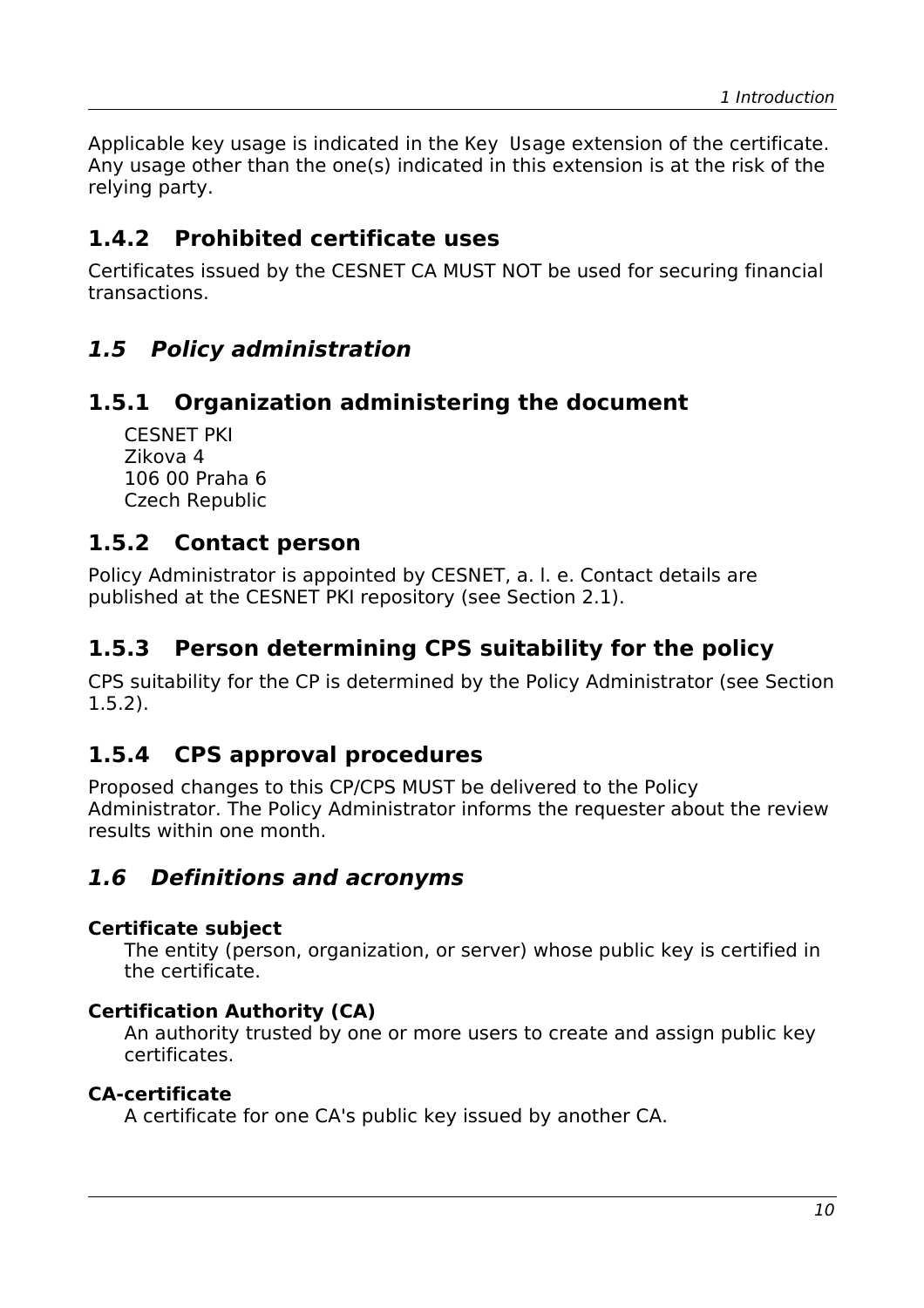#### **Certificate policy (CP)**

A named set of rules that indicates the applicability of a certificate to a particular community and/or class of application with common security requirements.

#### **Certification path**

An ordered sequence of certificates which, together with the public key of the initial object in the path, can be processed to obtain that of the final object in the path.

#### **Certification Practice Statement (CPS)**

A statement of the practices which a certification authority employs in issuing certificates.

#### **Certificate revocation list (CRL)**

A time stamped list identifying revoked certificates which is signed by a CA.

#### **Issuing certification authority**

In the context of a particular certificate, the issuing CA is the CA that issued the certificate.

#### **Public Key Certificate**

A data structure containing the public key of an end entity and some other information, which is digitally signed with the private key of the CA which issued it.

#### **Registration authority (RA)**

An entity that is responsible for identification and authentication of certificate subjects and for accepting revocation requests, but that does not sign or issue certificates (i. e., an RA is delegated certain tasks on behalf of a CA).

#### **Relying party**

A recipient of a certificate who acts in reliance on that certificate and/or digital signatures verified using that certificate. In this document, the terms 'certificate user' and 'relying party' are used interchangeably.

#### **Subject certification authority**

In the context of a particular CA-certificate, the subject CA is the CA whose public key is certified in the certificate

#### **Subscriber**

In the case of certificates issued to resources (such as web servers), the person responsible for the certificate for that resource. For certificates issued to individuals, same as certificate subject.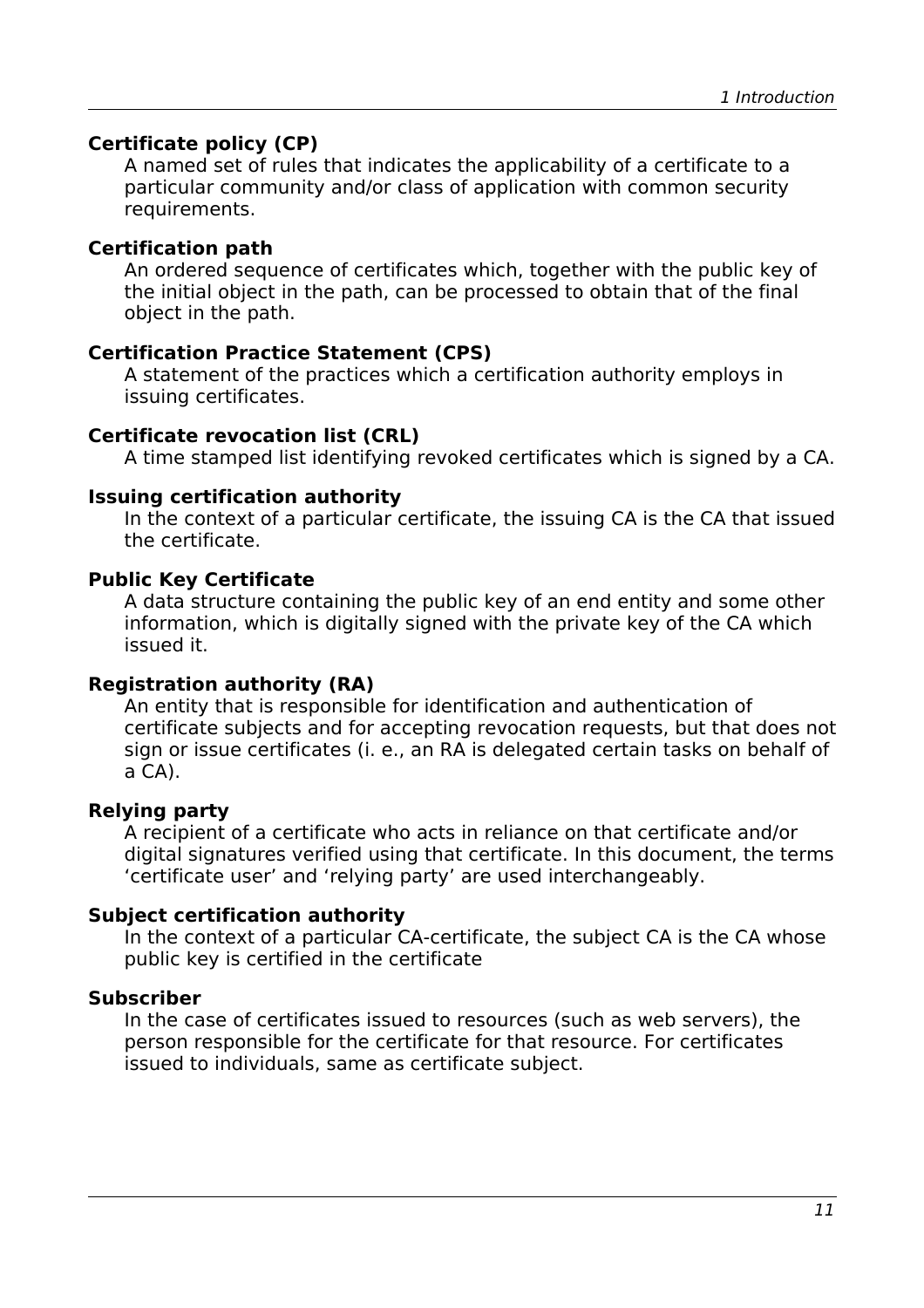# <span id="page-11-4"></span>**2 Publication and repository responsibilities**

## <span id="page-11-3"></span>**2.1 Repositories**

The CESNET CA SHALL operate a publicly accessible repository to publish its certificates, Certificate Revocation Lists (CRLs), and relevant public documentation. The repository SHALL be accessible at http://www.cesnet.cz/pki.

### <span id="page-11-2"></span>**2.2 Publication of certification information**

The CESNET CA MUST make publicly available, in its repositories:

- 1. the current version of this CP/CPS,
- 2. all previous versions of the CP, CPS, and CP/CPS that were in effect for issuing certificates,
- 3. the current version of CRL.

### <span id="page-11-1"></span>**2.3 Time or frequency of publication**

This CP/CPS is published before issuing the first certificate under this CP/CPS.

New versions of this CP/CPS are published at least seven days before issuing the first certificate under the new version of the CP.

### <span id="page-11-0"></span>**2.4 Access controls on repositories**

Information listed in Section [2.2](#page-11-2) SHALL be publicly available. The information published in the repository SHALL be protected against any unauthorized modification.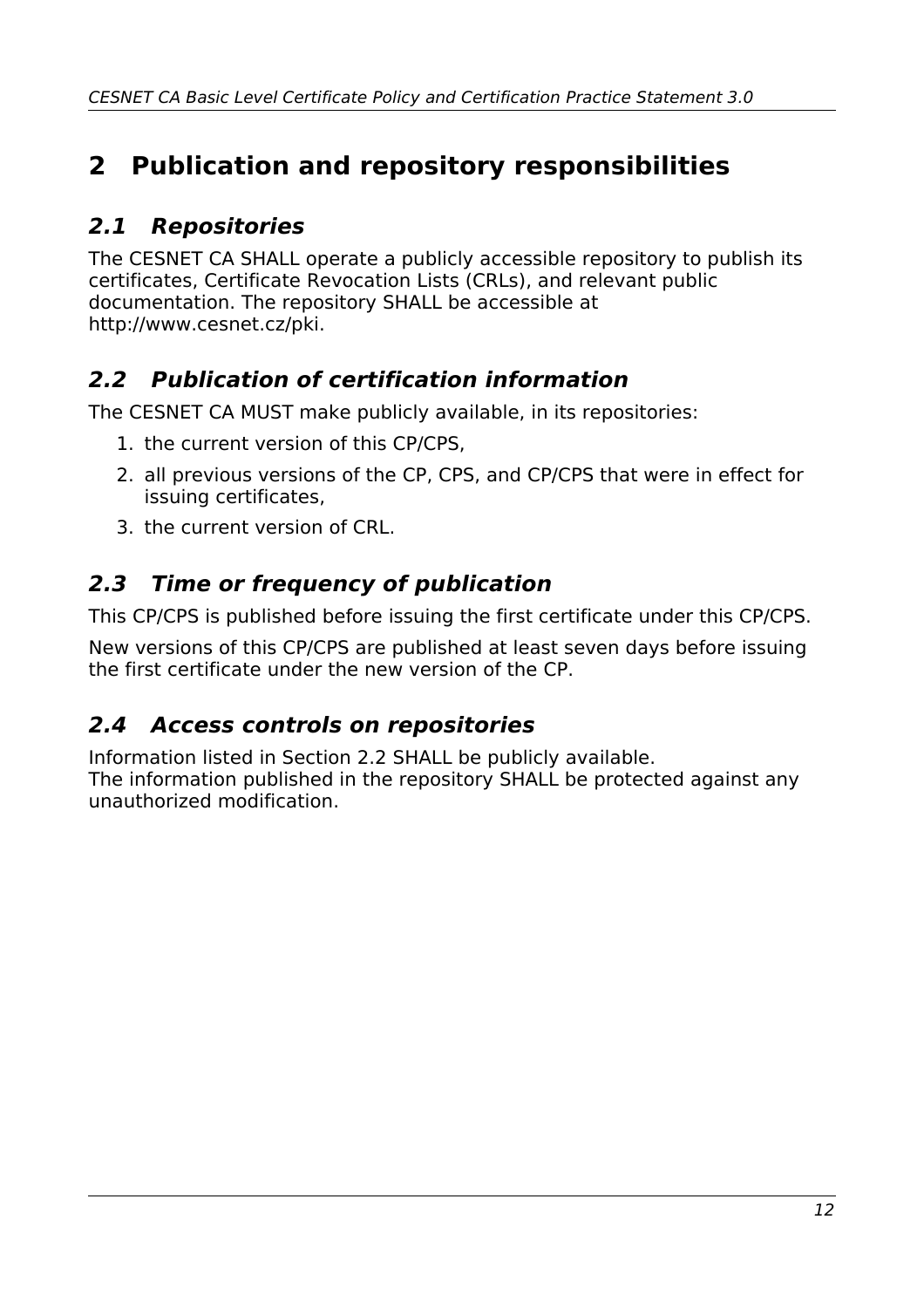# <span id="page-12-2"></span>**3 Identification and authentication**

### <span id="page-12-1"></span>**3.1 Naming**

#### <span id="page-12-0"></span>**3.1.1 Types of names**

The CESNET CA assigns each entity a X.501 Distinguished Name (DN) which serves as a unique identifier of the entity. The DN is inserted in the subject field of the certificate(s) issued to the entity. The DN MUST be a non-empty printableString.

All end-entity subject DNs SHALL start with an invariable part identifying the issuing CA (dc=cesnet-ca, dc=cz). The subsequent variable part MAY consist of the following attributes:

#### **Organization**

| Attribute name 0 |                                                                                                                                                                                                                                                                                       |
|------------------|---------------------------------------------------------------------------------------------------------------------------------------------------------------------------------------------------------------------------------------------------------------------------------------|
| <b>OID</b>       | 2.5.4.10                                                                                                                                                                                                                                                                              |
| Necessity        | required                                                                                                                                                                                                                                                                              |
| Comments         | For personal certificates, this is the official name of the<br>institution the subscriber is affiliated with. For server<br>certificates, it is the official name of the institution operating<br>the server. In both cases the CESNET CA requires an evidence<br>of the affiliation. |

#### **Organizational Unit**

| Attribute name   | 0U                                                                                                                                                                                                                                                                                                                                   |
|------------------|--------------------------------------------------------------------------------------------------------------------------------------------------------------------------------------------------------------------------------------------------------------------------------------------------------------------------------------|
| <b>OID</b>       | 2.5.4.5                                                                                                                                                                                                                                                                                                                              |
| <b>Necessity</b> | optional                                                                                                                                                                                                                                                                                                                             |
| Comments         | For personal certificates, this is the official name of the<br>organizational unit or department the subscriber is affiliated<br>with. For server certificates, it is the official name of the<br>organizational unit or department operating the server. In<br>both cases the CESNET CA requires an evidence of the<br>affiliation. |

#### **Common Name**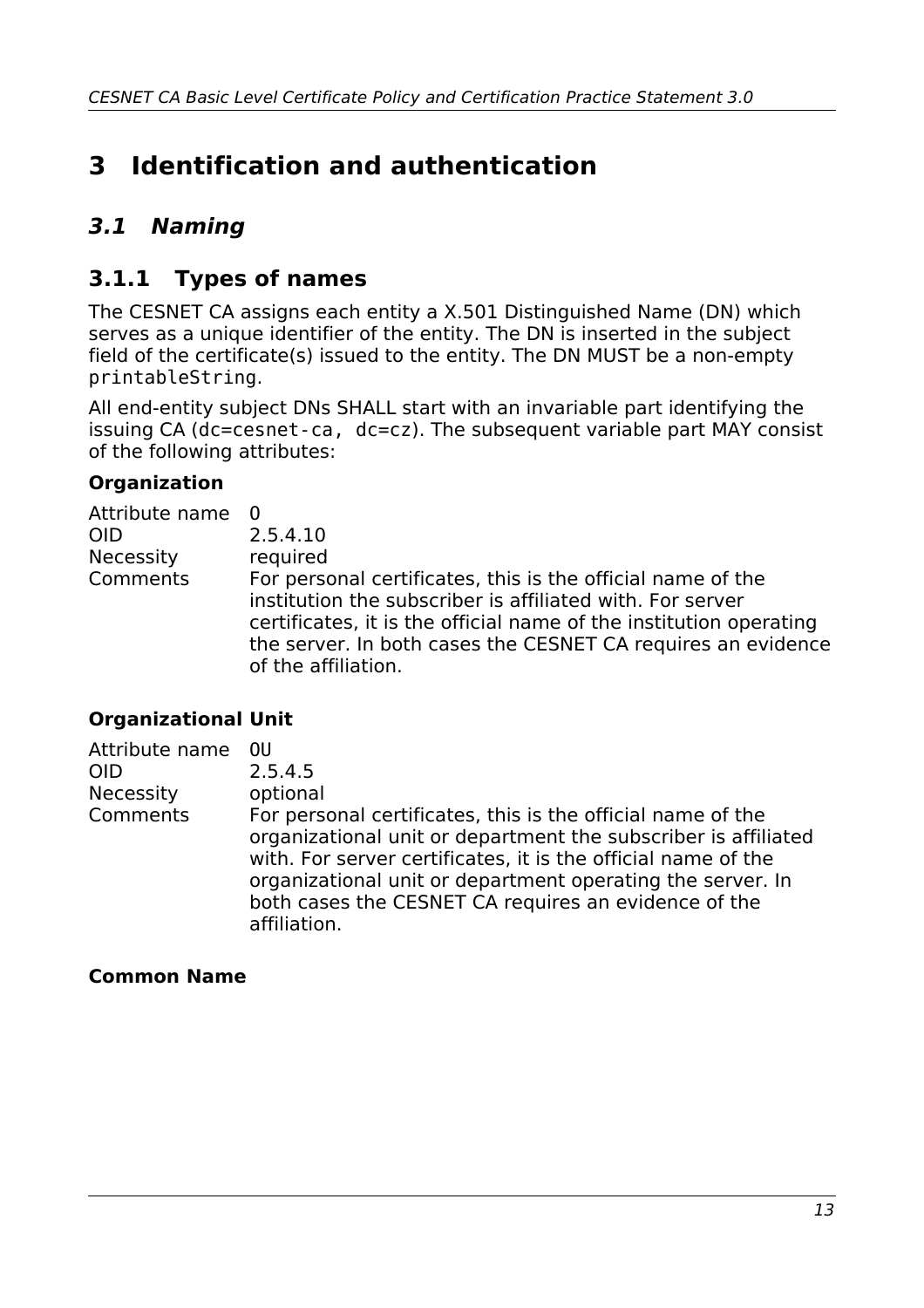| Attribute name CN |                                                                                                                                                                                                                                                                                                                                 |
|-------------------|---------------------------------------------------------------------------------------------------------------------------------------------------------------------------------------------------------------------------------------------------------------------------------------------------------------------------------|
| <b>OID</b>        | 2.5.4.3                                                                                                                                                                                                                                                                                                                         |
| <b>Necessity</b>  | required                                                                                                                                                                                                                                                                                                                        |
| Comments          | For personal certificates, this attribute SHOULD contain<br>subscriber's first name followed optionally by initials followed<br>by surname. The CESNET CA MUST verify the personal names<br>comparing them with an official id document.<br>For server certificates, this attribute SHOULD contain a DNS<br>name of the server. |

Subscribers MAY request including other types of names in their certificates, such as email addresses, DNS host names, IP addresses, or URIs. These names are included in the subjectAltName certificate extension in accordance with RFC 5280 [RFC5280].

#### <span id="page-13-6"></span>**3.1.2 Need for names to be meaningful**

The names contained in a certificate MUST be meaningful in the sense that the issuing CA has proper evidence of the existent association between these names and the subscriber.

#### <span id="page-13-5"></span>**3.1.3 Anonymity or pseudonymity of subscribers**

The CESNET CA MUST be able to trace every name it certifies to the respective subscriber.

#### <span id="page-13-4"></span>**3.1.4 Rules for interpreting various name forms**

Names in certificates SHOULD be interpreted according to RFC 5280 [RFC5280].

#### <span id="page-13-3"></span>**3.1.5 Uniqueness of names**

Every Subject DN SHALL be associated with exactly one entity.

#### <span id="page-13-2"></span>**3.1.6 Recognition, authentication, and role of trademarks**

No stipulation.

#### <span id="page-13-1"></span>**3.2 Initial identity validation**

#### <span id="page-13-0"></span>**3.2.1 Method to prove possession of private key**

The requester MUST prove possession of the private key which corresponds to the public key in the certificate request. The possession SHAL be proved by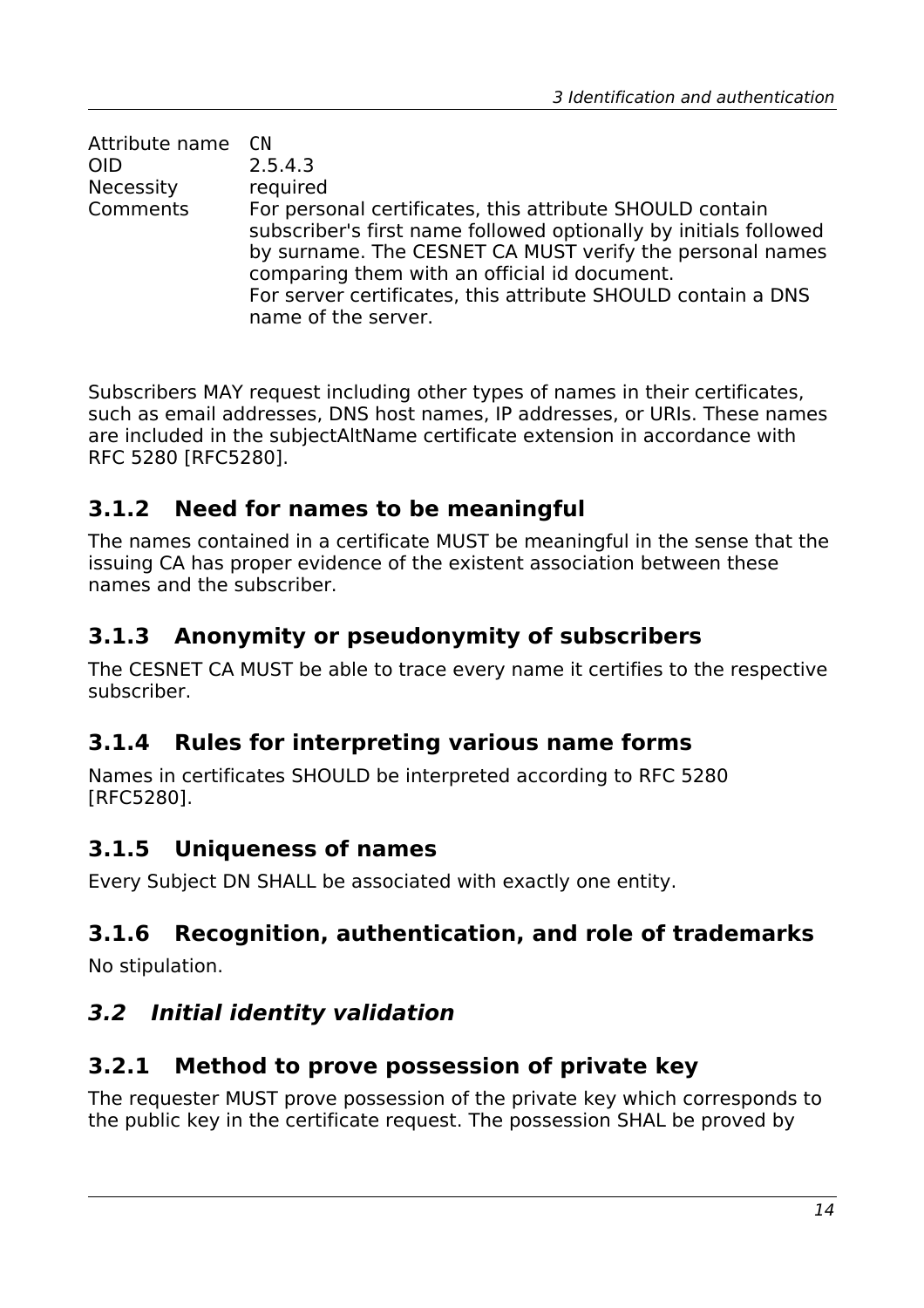submitting a digitally signed PKCS#10 request or by providing another cryptographically equivalent demonstration.

## <span id="page-14-3"></span>**3.2.2 Authentication of organization identity**

Organizations are authenticated using officially recognized documents. The CESNET CA MAY use a third party services to confirm the identity of an organization.

Every time a subscriber requires the inclusion of the name of a certain organization in a certificate, the issuing CA MUST have evidence that the organization has completely knowledge about this fact.

When the initial identification is performed by an RA representing the organization the name of which is requested to be included in the certificate, the RA MUST validate the request according to the rules defined by the organization.

When the RA performing the initial identification is not itself affiliated with organization the name of which is requested to be included in the certificate, it MUST require written legally binding documents as evidence. In all cases suitable legal documents that prove the data to be certified MUST be presented by means of out-of-band methods.

## <span id="page-14-2"></span>**3.2.3 Authentication of individual identity**

Individuals MUST be authenticated using officially recognized identity documents containing a photograph of the individual. The registering RA MUST meet the requester in person to compare the photograph and register the number of the identification document. Any identity card issued by government or by the organization operating the RA is acceptable for authentication.

The requester asking for a certificate for a server or a software component MUST prove that he/she has the necessary authorization by providing a signed statement made by the representatives of the organization operating the server/software. The statement MAY be in electronic form in which case it MUST be digitally signed by a valid certificate issued by the CESNET CA.

## <span id="page-14-1"></span>**3.2.4 Non-verified subscriber information**

All names in the certificate SHALL be verified by the CESNET CA.

## <span id="page-14-0"></span>**3.2.5 Validation of authority**

When a subscriber requests the inclusion of the name of a certain organization in a certificate, he/she MUST provide an evidence that the organization has approved the request (see Section [3.2.2\)](#page-14-3).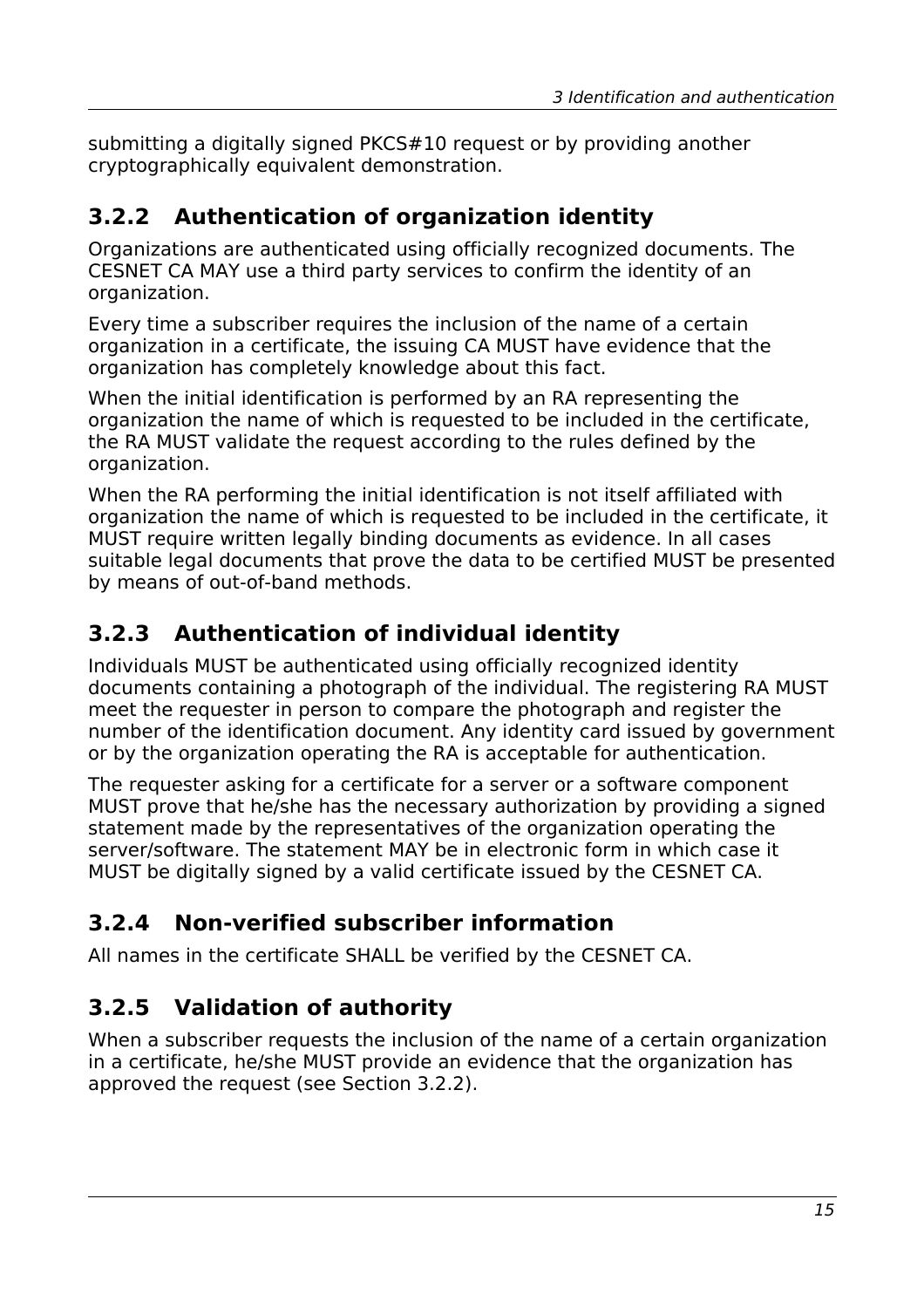## <span id="page-15-4"></span>**3.2.6 Criteria for interoperation**

No stipulation.

## <span id="page-15-3"></span>**3.3 Identification and authentication for re-key requests**

### <span id="page-15-2"></span>**3.3.1 Identification and authentication for routine re-key**

After a certificate expiration, the CESNET CA MUST NOT issue a new certificate for the same key. The CA MAY issue a new certificate for a new key.

The re-key authentication MAY be accomplished with the same procedure as for initial registration or using a request digitally signed with the private key corresponding to the old certificate. The old certificate MUST be valid at the time of the request delivery to the CA.

#### <span id="page-15-1"></span>**3.3.2 Identification and authentication for re-key after revocation**

A public key whose certificate has been revoked for private key compromise MUST NOT be re-certified.

A new certificate may be issued only after authenticating the request with the same procedure as for initial registration.

#### <span id="page-15-0"></span>**3.4 Identification and authentication for revocation request**

A revocation request made by a requester who can prove his or her possession of the private key corresponding to the certificate MUST be considered authenticated and accepted.

Requesters not in possession of the private key corresponding to the certificate MUST be authenticated using the same procedure as for initial registration or by validating the digital signature using a valid personal certificate issued by the CESNET CA.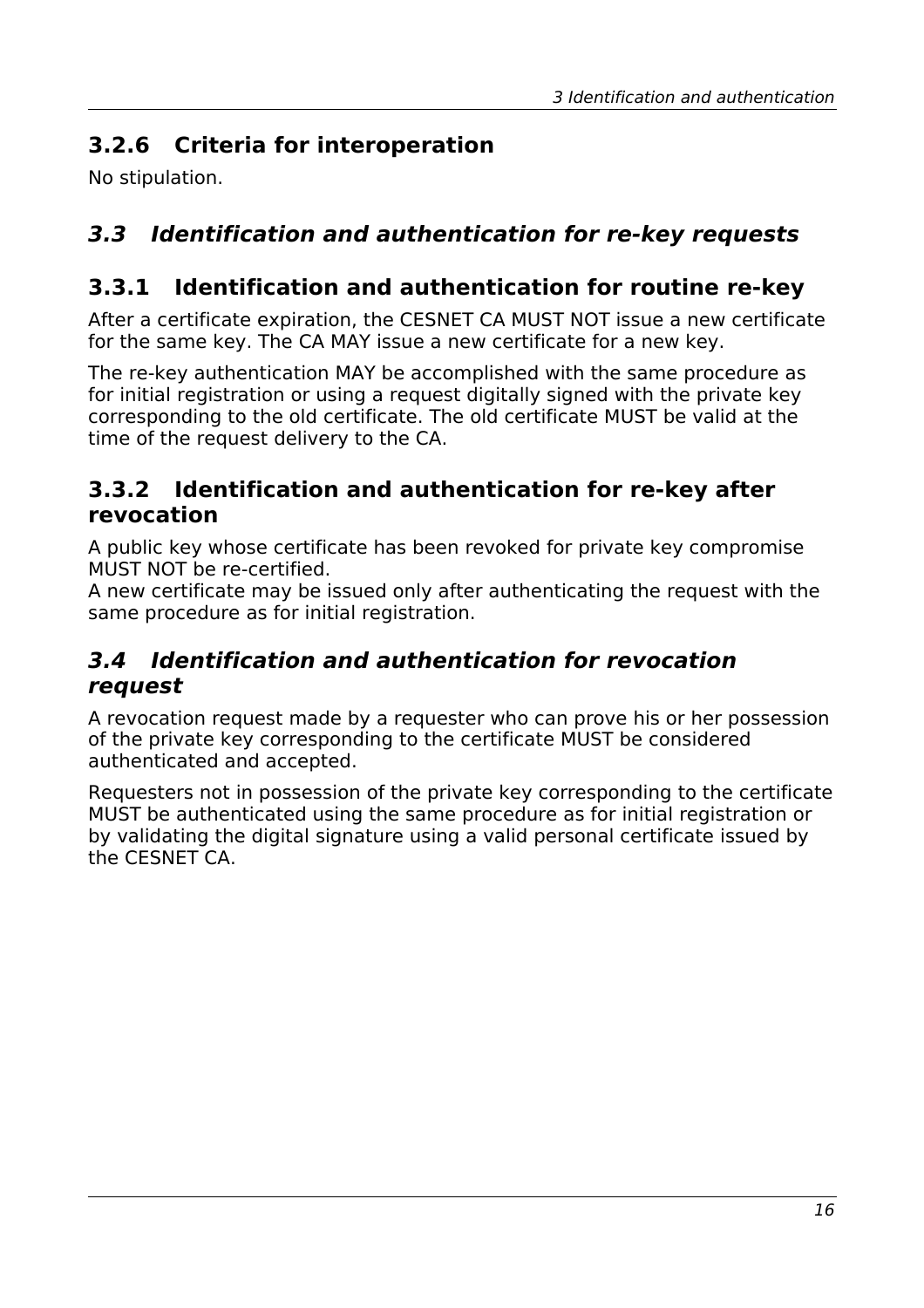# <span id="page-16-1"></span>**4 Certificate life-cycle operational requirements**

## <span id="page-16-0"></span>**4.1 Certificate Application**

#### <span id="page-16-6"></span>**4.1.1 Who can submit a certificate application**

A certificate application may be issued by an eligible entity.

An entity submitting a certificate application MUST be registered with the CA system in compliance with Section [3.2.](#page-13-1)

#### **4.1.2 Enrollment process and responsibilities**

The enrollment process usually follows the following steps:

- <span id="page-16-5"></span>1. The requester submits a certificate application.
- 2. The Registration Authority verifies the application. If the application is accepted, the RA issues a one-time authentication token to the requester. The token MUST be passed during a face-to-face meeting with the requester or using a message encrypted using the requester's valid personal certificate.
- 3. The requester requests the certificate form the CA's enrollment application using the one-time authentication token for authentication.
- 4. The CA's enrollment application issues the certificate and delivers it to the requester.

#### <span id="page-16-4"></span>**4.2 Certificate application processing**

#### <span id="page-16-3"></span>**4.2.1 Performing identification and authentication functions**

Registration Authority MUST verify the identity and authorization of a requester using either

- an official personal photo ID during a face-to-face meeting or
- a personal certificate of the requester to verify the signature on the electronically signed certificate application.

### **4.2.2 Approval or rejection of certificate applications**

Registration Authority SHALL approve a certificate application only if

- <span id="page-16-2"></span>• the identity of an requester has been properly verified,
- all names requested to be included in the certificate have been properly verified,
- all names requested to be included in the certificate have been authorized by their respective owners.

Otherwise, the application SHALL be rejected.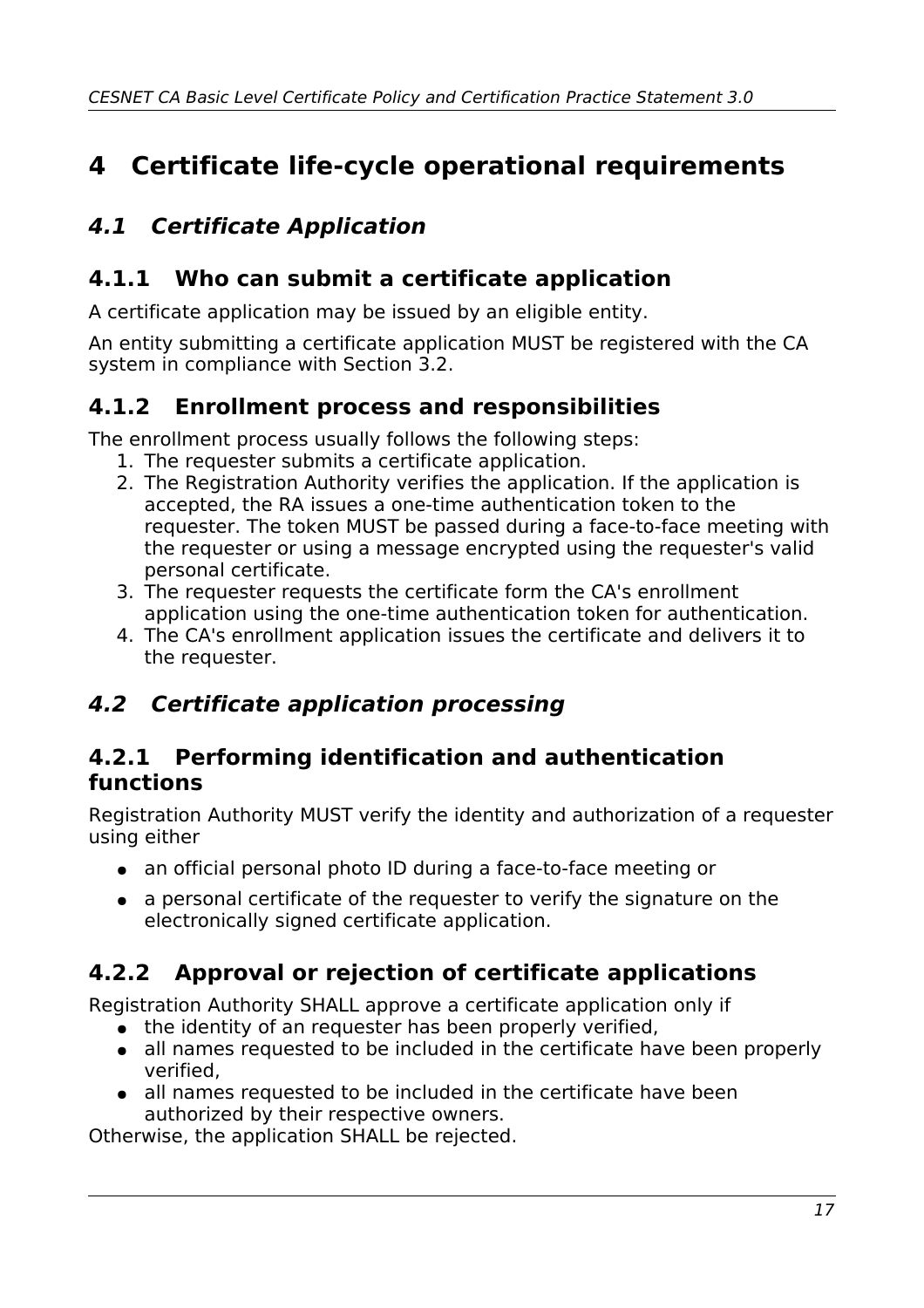## <span id="page-17-7"></span>**4.2.3 Time to Process Certificate Applications**

A Registration Authority SHOULD act on a certificate application within two business days.

## <span id="page-17-6"></span>**4.3 Certificate issuance**

### <span id="page-17-5"></span>**4.3.1 CA actions during certificate issuance**

The CESNET CA SHALL verify requester's identity using the one-time authentication token issued by to the requester the RA (see Section [4.1.2\)](#page-16-5).

The CESNET CA SHOULD verify the quality of the public key supplied by the requester according to the actual status of knowledge about week and compromised keys.

After successful verification of requester's identity and the quality of the supplied key, the CESNET CA SHALL assemble the certificate form the data obtained during the registration process and issue it.

#### <span id="page-17-4"></span>**4.3.2 Notification to subscriber by the CA of issuance of certificate**

The issued certificate is delivered to the requester during his or her session with the enrollment application. No other notification SHALL be provided.

### <span id="page-17-3"></span>**4.4 Certificate acceptance**

### <span id="page-17-2"></span>**4.4.1 Conduct constituting certificate acceptance**

A certificate SHALL be deemed to be accepted by a requester at the time of the certificate's delivery to the requester.

#### <span id="page-17-1"></span>**4.4.2 Publication of the certificate by the CA**

The CESNET CA SHALL NOT publish the issued certificates.

#### <span id="page-17-0"></span>**4.4.3 Notification of certificate issuance by the CA to other entities**

The CESNET CA SHALL NOT notify other entities of certificate issuance.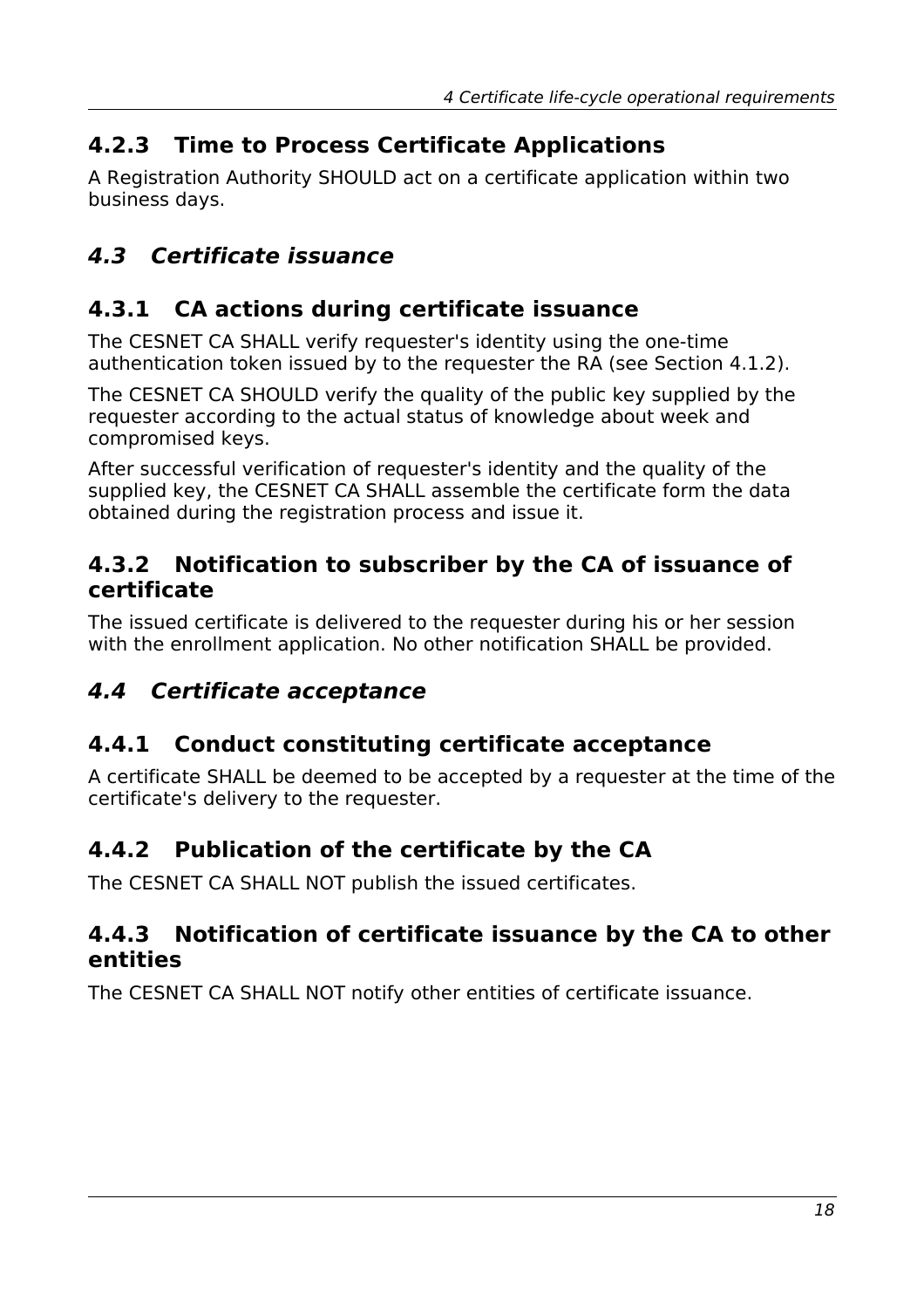## <span id="page-18-9"></span>**4.5 Key pair and certificate usage**

#### <span id="page-18-8"></span>**4.5.1 Subscriber private key and certificate usage**

A private key corresponding to a certificate issued by the CESNET CA may be used only in compliance of this CP/CPS and the intended key usage as specified in the certificate.

#### **4.5.2 Relying party public key and certificate usage**

Relying party MUST before relying on a certificate:

- <span id="page-18-7"></span>● use the certificate in compliance with this CP/CPS,
- verify that the certificate has not been revoked,
- verify that the signature to rely on was created within the validity period of the certificate, and
- use the certificate in accordance with the specific purpose for which it has been issued.

#### <span id="page-18-6"></span>**4.6 Certificate renewal**

The CESNET CA SHALL NOT support certificate renewal.

#### <span id="page-18-5"></span>**4.6.1 Circumstance for certificate renewal**

Not applicable.

#### <span id="page-18-4"></span>**4.6.2 Who may request renewal**

Not applicable.

#### <span id="page-18-3"></span>**4.6.3 Processing certificate renewal requests**

Not applicable.

#### <span id="page-18-2"></span>**4.6.4 Notification of new certificate issuance to subscriber**

Not applicable.

#### <span id="page-18-1"></span>**4.6.5 Conduct constituting acceptance of a renewal certificate**

Not applicable.

#### <span id="page-18-0"></span>**4.6.6 Publication of the renewal certificate by the CA**

Not applicable.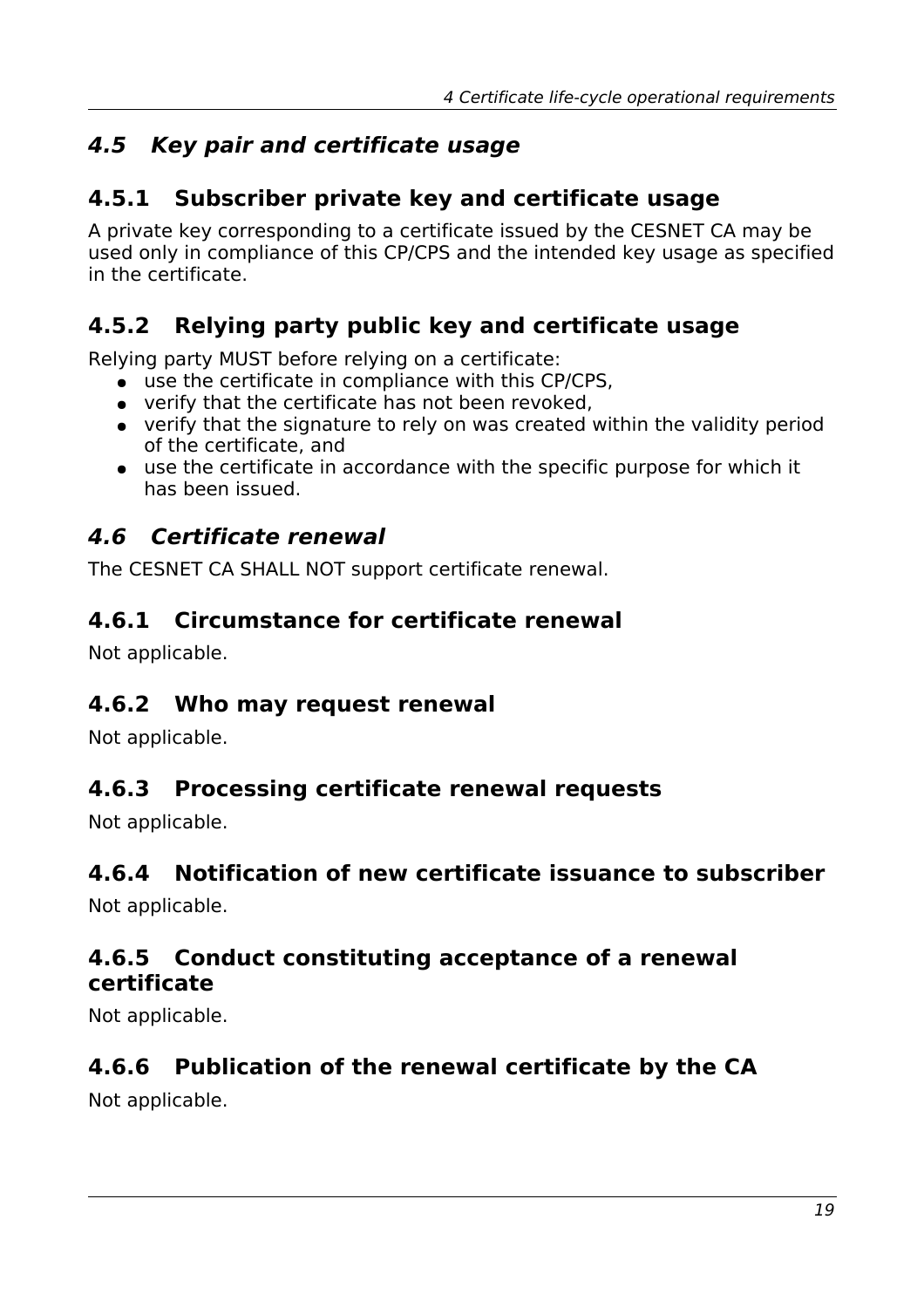#### <span id="page-19-7"></span>**4.6.7 Notification of certificate issuance by the CA to other entities**

Not applicable.

## <span id="page-19-6"></span>**4.7 Certificate re-key**

### <span id="page-19-5"></span>**4.7.1 Circumstance for certificate re-key**

The CESNET CA SHALL NOT issue a new certificate for a public key that has already been submitted to it in a certificate application. Every non-first certificate for a subscriber MUST be obtained via a re-keying or certificate modification procedure.

A subscriber MAY request for a certificate re-key at his own discretion.

Information within the certificate MUST be valid and complete at the time of delivery of the re-key request.

### <span id="page-19-4"></span>**4.7.2 Who may request certification of a new public key**

Only the subscriber may request a certificate re-keying.

#### <span id="page-19-3"></span>**4.7.3 Processing certificate re-keying requests**

Registration Authority receiving the re-keying request MUST approve the request only if:

- the identity of the requester can has been verified in accordance with Section [3.3,](#page-15-3)
- the information within the current certificate is valid and complete,
- the requester is eligible for the certificate.

Otherwise, the request MUST be rejected.

Approved re-keying requests are processed in accordance with statements in Sections [4.2](#page-16-4) and [4.3.](#page-17-6)

### <span id="page-19-2"></span>**4.7.4 Notification of new certificate issuance to subscriber**

See Section [4.3.2.](#page-17-4)

#### <span id="page-19-1"></span>**4.7.5 Conduct constituting acceptance of a re-keyed certificate**

See Section [4.4.1.](#page-17-2)

### <span id="page-19-0"></span>**4.7.6 Publication of the re-keyed certificate by the CA**

See Section [4.4.2.](#page-17-1)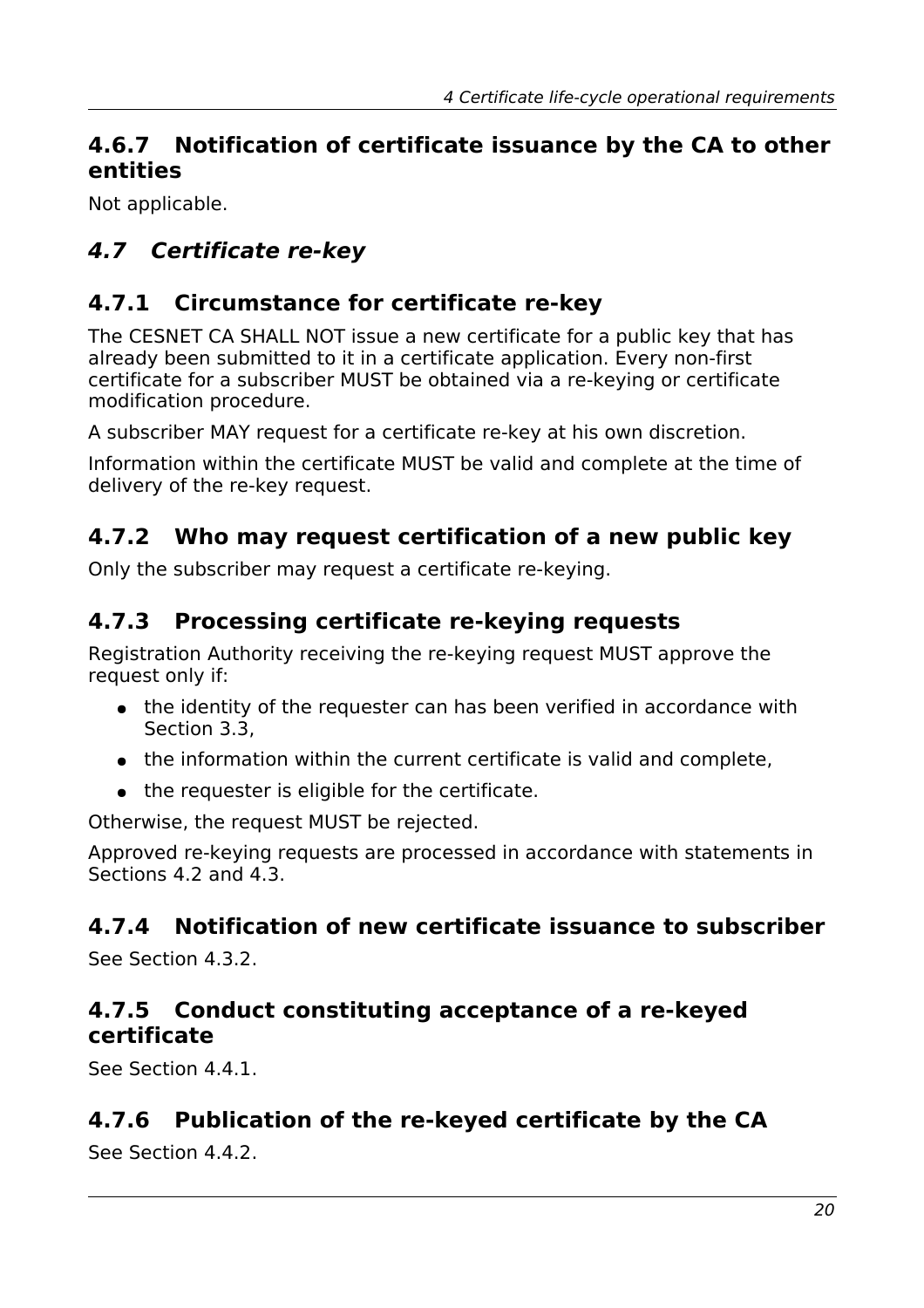#### <span id="page-20-5"></span>**4.7.7 Notification of certificate issuance by the CA to other entities**

See Section [4.4.3.](#page-17-0)

### <span id="page-20-4"></span>**4.8 Certificate modification**

#### <span id="page-20-3"></span>**4.8.1 Circumstance for certificate modification**

A certificate MUST be modified when information in the certificate other than the public key changes and becomes invalid or incomplete.

### <span id="page-20-2"></span>**4.8.2 Who may request certificate modification**

Only the subscriber may request a change of the Common Name in the certificate subject name.

Only the subscriber or the organization whose name should be included in the modified certificate may request a change of the Organization attribute in the certificate subject name.

A change in other names in the certificate may be requested by the subscriber or the organization managing the respective names.

### <span id="page-20-1"></span>**4.8.3 Processing certificate modification requests**

Registration Authority receiving the modification request MUST approve the request only if:

- the identity of the requester has been verified in accordance with procedures described in Section [4.2.1,](#page-16-3)
- the requested content of the modified certificate is valid and complete,
- the subscriber is eligible for the certificate.

A request for a change of a common name in the certificate subject MUST be verified in accordance to Section [3.2.3.](#page-14-2)

A request for a change of an organizational name in the certificate subject MUST be verified in accordance to Section [3.2.2.](#page-14-3)

Approved modification requests are processed in accordance with statements in Sections [4.2](#page-16-4) and [4.3.](#page-17-6)

#### <span id="page-20-0"></span>**4.8.4 Notification of new certificate issuance to subscriber**

See Section [4.3.2.](#page-17-4)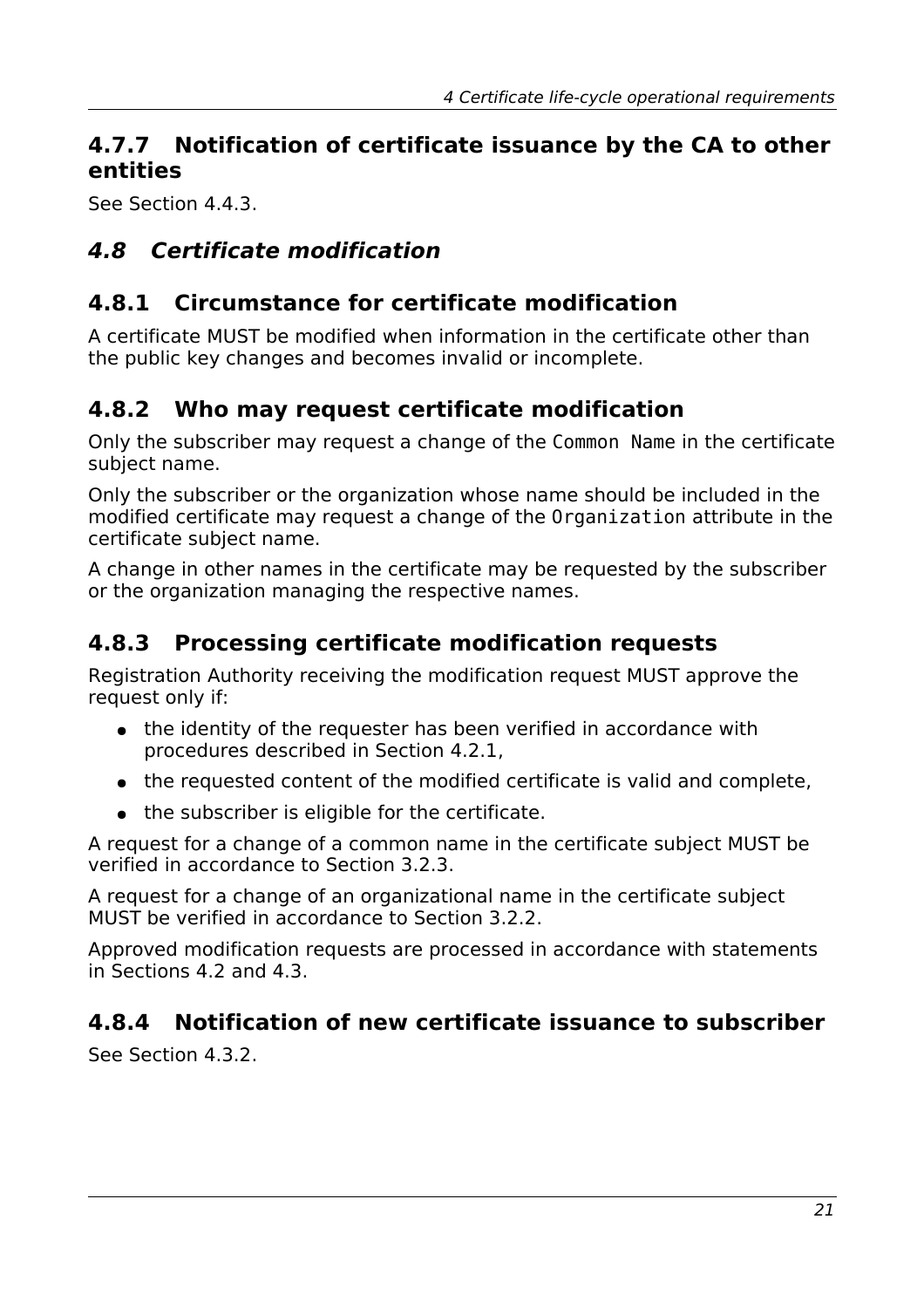#### <span id="page-21-6"></span>**4.8.5 Conduct constituting acceptance of modified certificate**

See Section [4.4.1.](#page-17-2)

### <span id="page-21-5"></span>**4.8.6 Publication of the modified certificate by the CA**

See Section [4.4.2.](#page-17-1)

#### <span id="page-21-4"></span>**4.8.7 Notification of certificate issuance by the CA to other entities**

See Section [4.4.3.](#page-17-0)

#### <span id="page-21-3"></span>**4.9 Certificate revocation and suspension**

#### <span id="page-21-2"></span>**4.9.1 Circumstances for revocation**

A certificate SHALL be revoked when any of the following circumstances occurs:

- the private key corresponding to the certificate is compromised or suspected to be compromised or lost;
- the subscriber's data has changed;
- the subscriber has violated hos obligations:
- <span id="page-21-1"></span>● the certificate has been not been issued in accordance with this CP/CPS.

#### **4.9.2 Who can request revocation**

The CESNET CA SHALL accept a revocation request made by the an entity in possession of the corresponding private key.

Other entities MAY request revocation, presenting proof of a reason for revocation.

### <span id="page-21-0"></span>**4.9.3 Procedure for revocation request**

The Registration Authority receiving a revocation request SHALL immediately revoke the certificate if

- the requester has been properly authenticated in accordance with Section [3.4](#page-15-0) and
- the conditions for revocation have been fulfilled in accordance with Section [4.9.1.](#page-21-2)

The RA SHALL inform the requester about the outcome of the revocation procedure.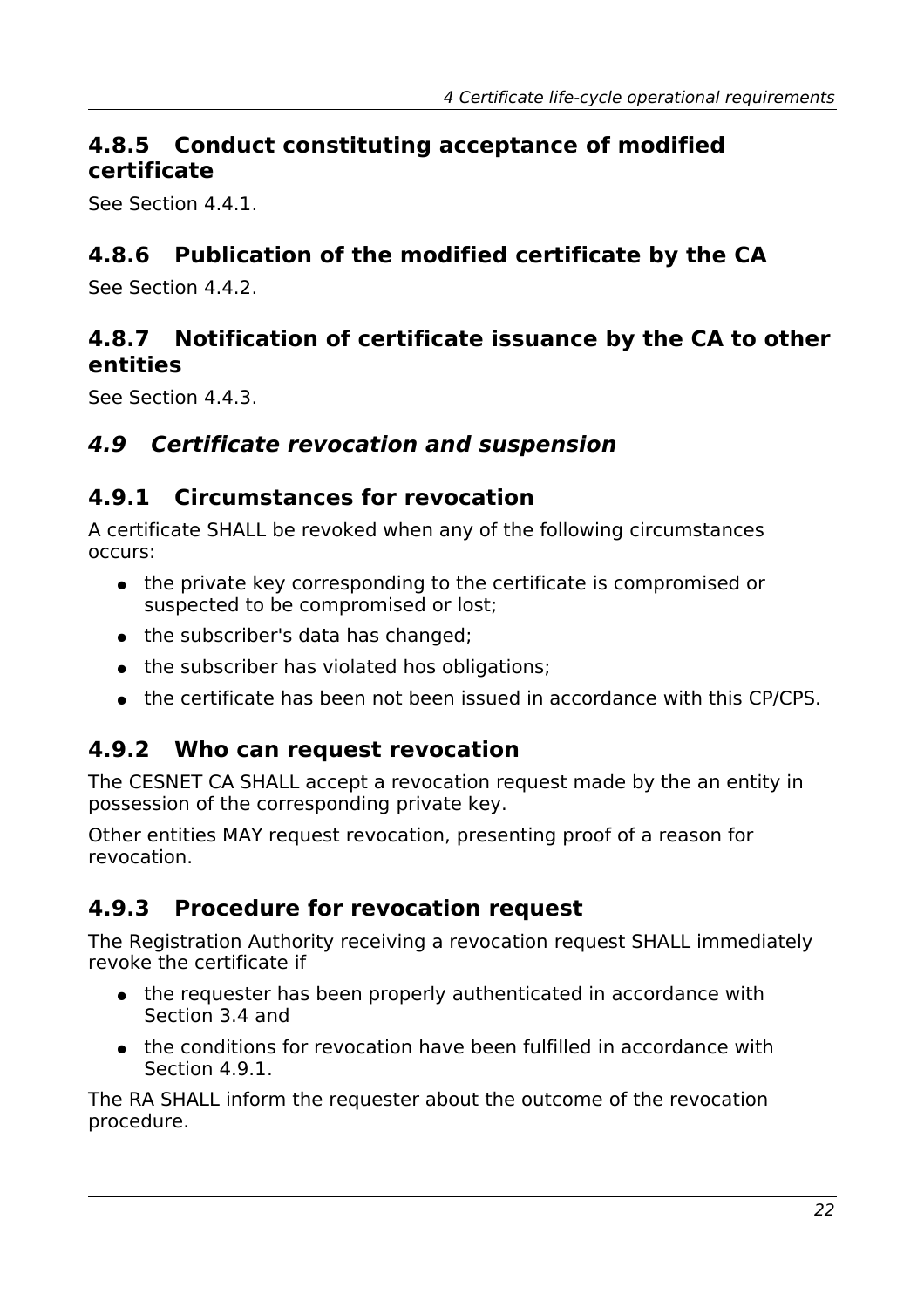#### <span id="page-22-2"></span>**4.9.4 Revocation request grace period**

Any party that becomes aware of circumstances for revocation SHALL request a revocation as soon as possible.

#### <span id="page-22-1"></span>**4.9.5 Time within which CA must process the revocation request**

The Registration Authority SHALL act on a revocation request within one business day.

### <span id="page-22-0"></span>**4.9.6 Revocation checking requirement for relying parties**

Relying parties MUST check the revocation status of a certificate on which they are relying.

### <span id="page-22-10"></span>**4.9.7 CRL issuance frequency (if applicable)**

The CESNET CA SHALL issue a CRL at leas every 24 hours or immediately after a certificate revocation.

### <span id="page-22-9"></span>**4.9.8 Maximum latency for CRLs (if applicable)**

The CESNET CA SHALL publish a new CRL immediately after its issuance.

#### <span id="page-22-8"></span>**4.9.9 On-line revocation/status checking availability**

The CESNET CA SHALL operate an OCSP service.

#### <span id="page-22-7"></span>**4.9.10 On-line revocation checking requirements**

Relying parties MAY use OCSP for checking a revocation status of certificates.

#### <span id="page-22-6"></span>**4.9.11 Other forms of revocation advertisements available**

No stipulation.

#### <span id="page-22-5"></span>**4.9.12 Special requirements re key compromise**

No stipulation.

#### <span id="page-22-4"></span>**4.9.13 Circumstances for suspension**

The CESNET CA SHALL NOT support certificate suspension.

#### <span id="page-22-3"></span>**4.9.14 Who can request suspension**

Not applicable.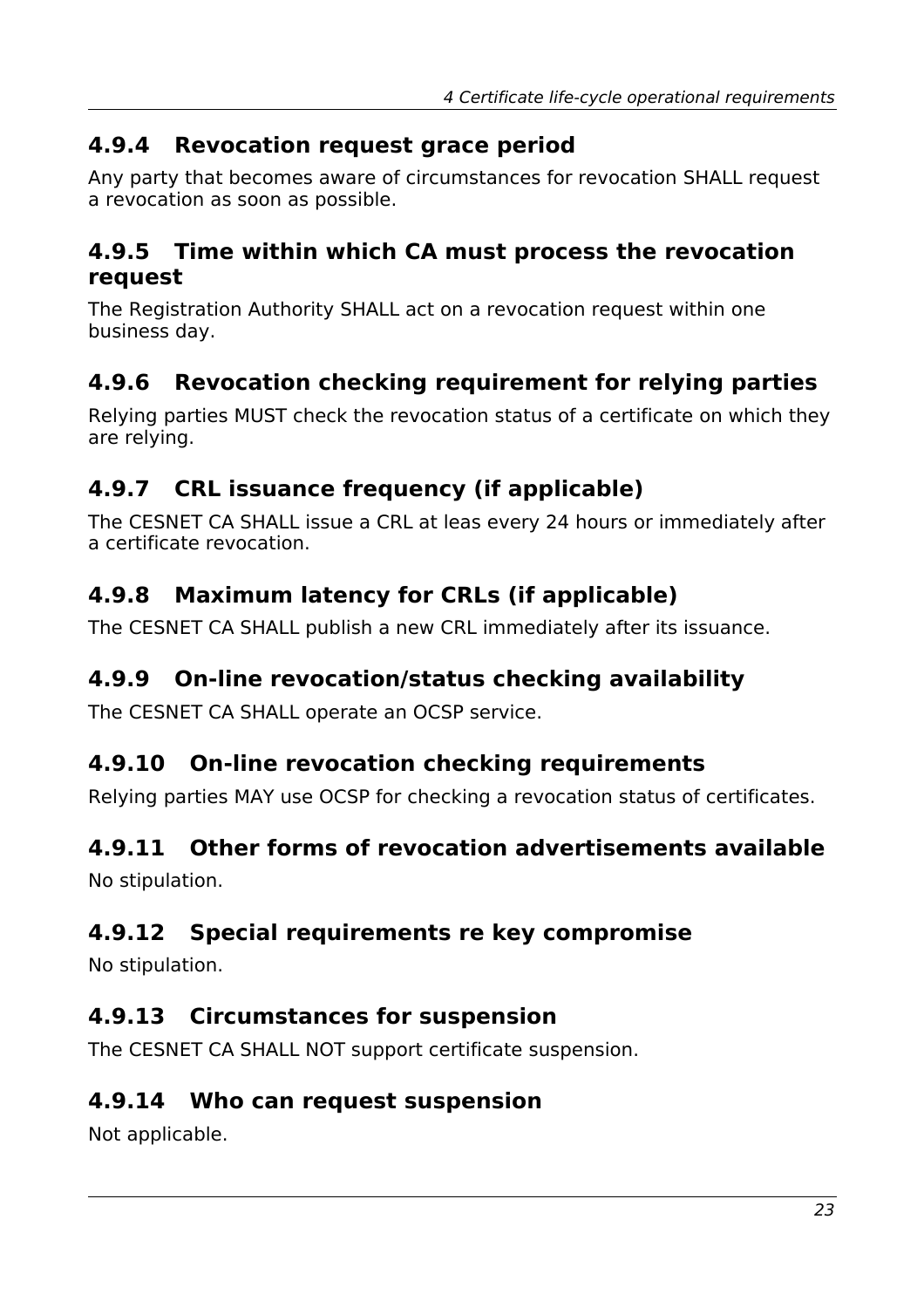## <span id="page-23-9"></span>**4.9.15 Procedure for suspension request**

Not applicable.

### <span id="page-23-8"></span>**4.9.16 Limits on suspension period**

Not applicable.

## <span id="page-23-7"></span>**4.10 Certificate status services**

### <span id="page-23-6"></span>**4.10.1 Operational characteristics**

The CESNET CA SHALL issue direct, full and complete CRLs, i. e. every CRL contains serial numbers of all non-expired revoked certificates issued by the CA.

The OCSP service operated by the CESNET CA SHALL provide revocation status of all non-expired certificates.

## <span id="page-23-5"></span>**4.10.2 Service availability**

The current CRL SHALL be available for download continuously.

The OCSP service SHALL be available continuously.

## <span id="page-23-4"></span>**4.10.3 Optional features**

No stipulation.

## <span id="page-23-3"></span>**4.11 End of subscription**

A subscriber may request end of his/her subscription at his/her own discretion.

On receiving a subscription end request, the Registration Authority SHALL revoke all valid certificates issued to the subscriber and the Conforming CA SHALL cease providing services to the subscriber.

### <span id="page-23-2"></span>**4.12 Key escrow and recovery**

The CESNET CA SHALL NOT provide key escrow service.

### <span id="page-23-1"></span>**4.12.1 Key escrow and recovery policy and practices**

Not applicable.

#### <span id="page-23-0"></span>**4.12.2 Session key encapsulation and recovery policy and practices**

Not applicable.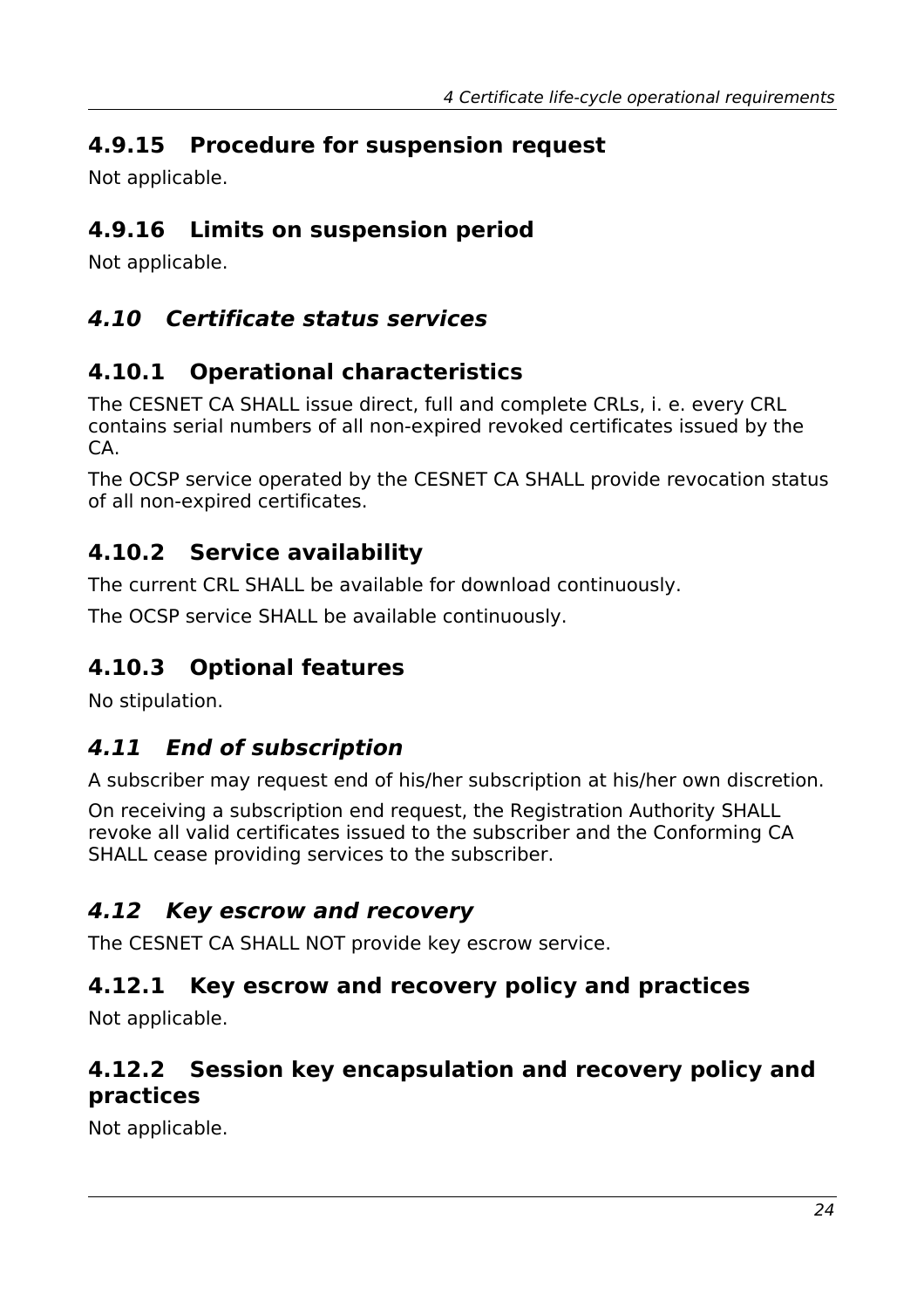# <span id="page-24-8"></span>**5 Facility, management, and operational controls**

## <span id="page-24-7"></span>**5.1 Physical Controls**

#### <span id="page-24-6"></span>**5.1.1 Site location and construction**

Systems of the CESNET CA SHALL be located at a dedicated closed, secure and safe location.

### <span id="page-24-5"></span>**5.1.2 Physical access**

Physical access to systems of the CESNET CA SHALL be restricted to authorized personnel only.

#### <span id="page-24-4"></span>**5.1.3 Power and air conditioning**

Systems of the CESNET CA SHALL be connected to an uninterruptible power supply unit.

#### <span id="page-24-3"></span>**5.1.4 Water exposures**

Systems of the CESNET CA SHALL be located at a location outside of a flood zone.

#### <span id="page-24-2"></span>**5.1.5 Fire prevention and protection**

Fire prevention and protection of the CESNET CA site is covered by the CESNET, a. l. e. fire prevention policy.

#### <span id="page-24-1"></span>**5.1.6 Media storage**

Physical access to removable media of the CESNET CA SHALL be restricted to authorized personnel only.

All the media SHALL be backed up and stored in fireproof safes in the CESNET, a. l. e. office area.

Critical backup media SHALL also stored off-site (see Section [5.1.8\)](#page-25-4).

### <span id="page-24-0"></span>**5.1.7 Waste disposal**

The CESNET CA SHALL dispose of a waste using procedures preventing using the waste to access to any operational information, namely:

- all paper waste SHALL be shredded.
- all magnetic media SHALL be physically/mechanically destroyed before disposal.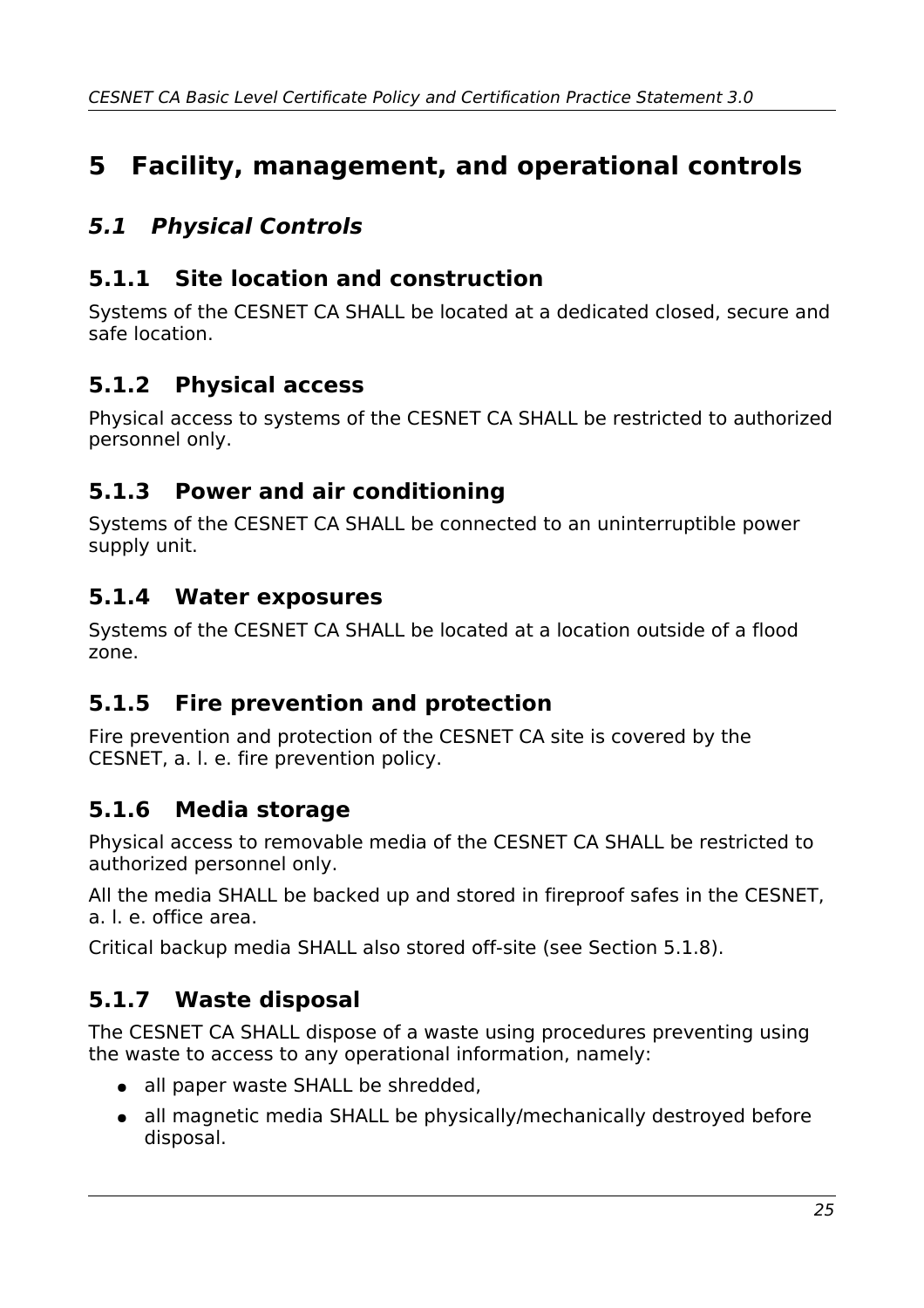### <span id="page-25-4"></span>**5.1.8 Off-site backup**

Backups of CESNET CA private keys SHALL be stored off-site.

#### <span id="page-25-3"></span>**5.2 Procedural controls**

#### <span id="page-25-2"></span>**5.2.1 Trusted roles**

Responsibilities at the CESNET CA SHALL be divided among different trusted roles:

- System Administrator
	- manages PKI hardware and software
- Security Officer
	- manages and activates CA signing keys
- Security Trustee
	- assists during CA signing key activation
- CA Operator
	- manages CA system configuration
- RA Officer
	- manages subscribers registration and records, revocation request and other communication with subscribers
- Auditor
	- performs system audits

### <span id="page-25-1"></span>**5.2.2 Number of persons required per task**

Activation of the CESNET CA signing key SHALL require cooperation of two persons, one of them in the role of Security Officer, the other one in the role of Security Trustee.

### <span id="page-25-0"></span>**5.2.3 Identification and authentication for each role**

System Administrator SHALL be authenticated with a user name and password.

Security Officer SHALL be authenticated with a personal certificate. The private key to the certificate SHALL be stored within a hardware cryptographic module complying with FIPS 140-2 level 2 or higher.

Security Trustee SHALL be authenticated with a personal RFID chip.

CA Operator SHALL be authenticated with a personal certificate. The private key to the certificate SHALL be stored within a hardware cryptographic module complying with FIPS 140-2 level 2 or higher.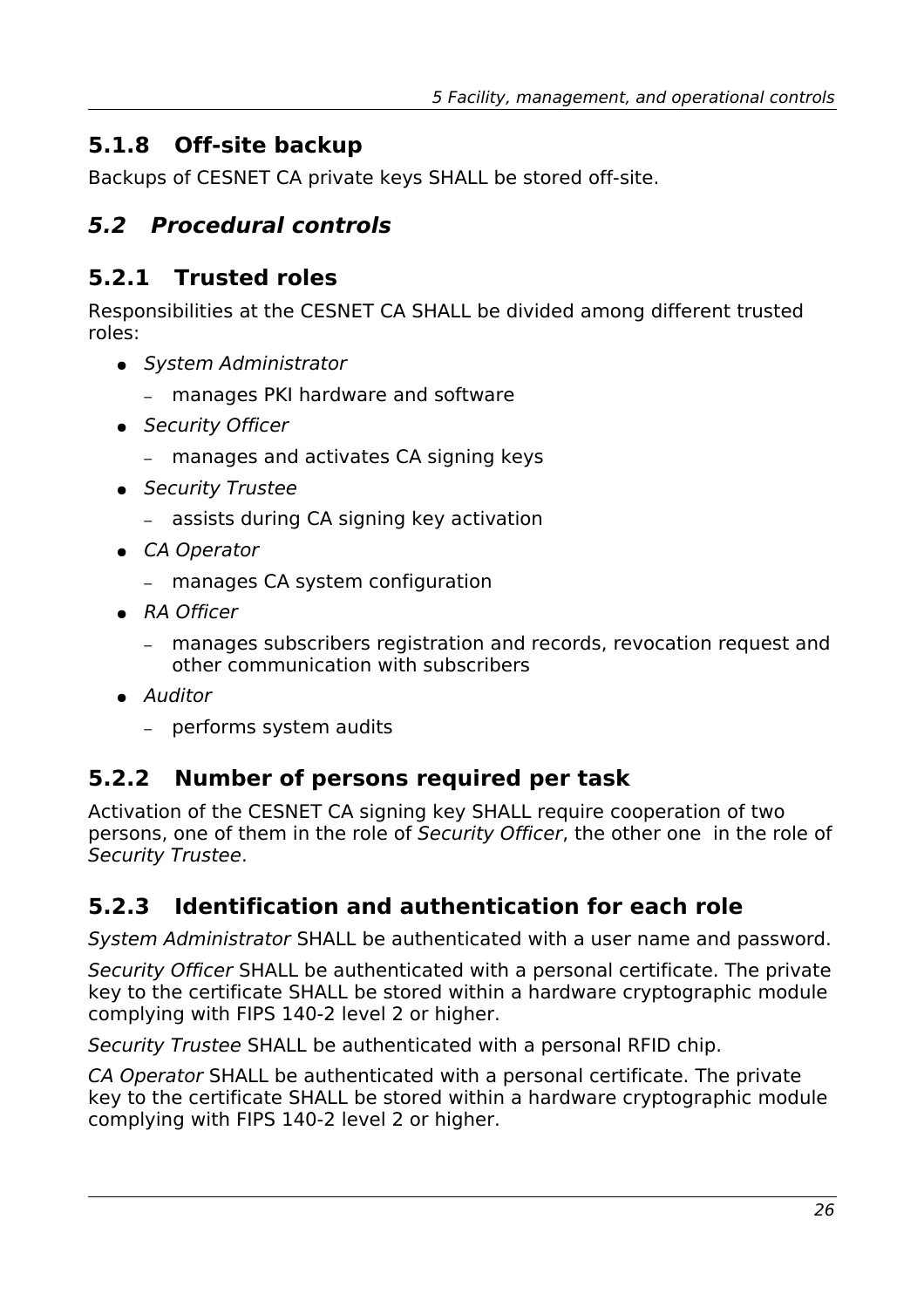RA Officer SHALL be authenticated with a personal certificate. The private key to the certificate SHALL be stored within a hardware cryptographic module complying with FIPS 140-2 level 2 or higher.

Auditor SHALL be authenticated with a personal certificate.

### <span id="page-26-8"></span>**5.2.4 Roles requiring separation of duties**

Roles of Security Officer and Security Trustee SHALL NOT be shared by one individual.

### <span id="page-26-7"></span>**5.3 Personnel controls**

#### <span id="page-26-6"></span>**5.3.1 Qualifications, experience, and clearance requirements**

The personnel of the CESNET CA SHALL be technically an professionally competent.

### <span id="page-26-5"></span>**5.3.2 Background check procedures**

No stipulation.

### **5.3.3 Training requirements**

The CESNET CA personnel SHALL be trained in:

- <span id="page-26-4"></span>● basic PKI concepts,
- the use and operation of the PKI software,
- the relevant documentation including the CP/CPS,
- <span id="page-26-3"></span>● computer security.

### **5.3.4 Retraining frequency and requirements**

Training SHALL be provided to the personnel at least annually.

Training in the use and operation of the PKI software SHALL be provided whenever the software is updated or changed.

Any change in CP/CPS SHALL be communicated to the CESNET CA personnel as soon as possible.

### <span id="page-26-2"></span>**5.3.5 Job rotation frequency and sequence**

No job rotation has been defined.

#### <span id="page-26-1"></span>**5.3.6 Sanctions for unauthorized actions**

Unauthorized actions will be dealt with by the director of CESNET, a. l. e.

#### <span id="page-26-0"></span>**5.3.7 Independent contractor requirements**

No stipulation.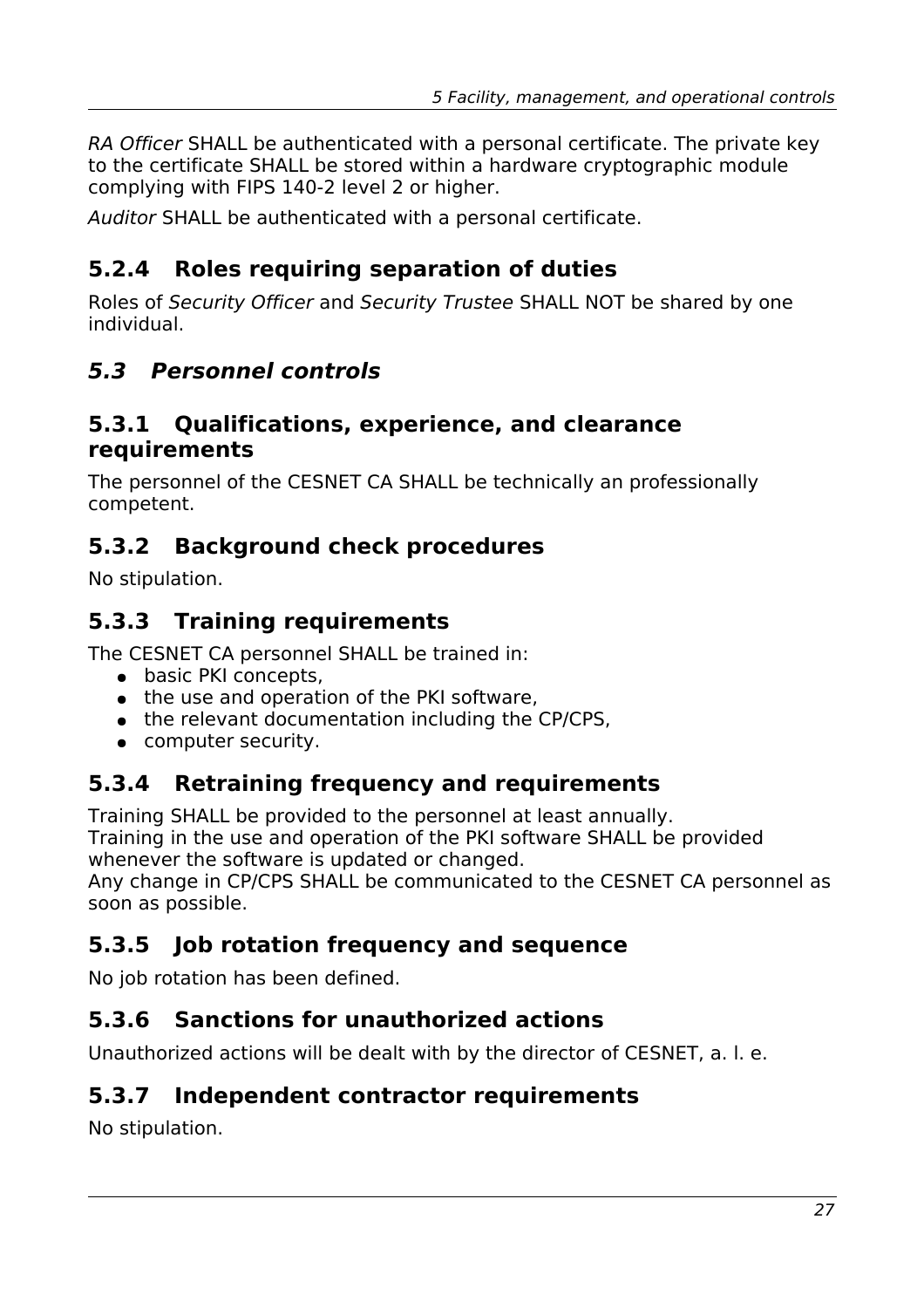## <span id="page-27-5"></span>**5.3.8 Documentation supplied to personnel**

The CESNET CA personnel SHAL be supplied with documentation required for their operation including but not limited to:

- the relevant CP, CPS, or CP/CPS
- <span id="page-27-4"></span>● documentation of the PKI software.

## **5.4 Audit Logging Procedures**

## <span id="page-27-3"></span>**5.4.1 Types of events recorded**

The CESNET CA SHALL record the following events:

- registration of a subscriber.
- certificate applications,
- certificate issuance,
- certificate revocation requests,
- CRL issuance.
- activation of the CA's signing key
- <span id="page-27-2"></span>● access to CA systems.

### **5.4.2 Frequency of processing log**

Logs SHALL be processed monthly or immediately after discovering a security incident.

### <span id="page-27-1"></span>**5.4.3 Retention period for audit log**

Logs SHALL be retained for at least five years.

#### <span id="page-27-0"></span>**5.4.4 Protection of audit log**

Access to logs SHALL be restricted to authorized personnel only. Logs SHALL be protected against lost and modification.

### <span id="page-27-8"></span>**5.4.5 Audit log backup procedures**

Audit logs are SHALL be backed up with other CA data.

### <span id="page-27-7"></span>**5.4.6 Audit collection system (internal vs. external)**

The audit collection system is internal to the CESNET CA.

### <span id="page-27-6"></span>**5.4.7 Notification to event-causing subject**

The subjects causing an audit event are generally not notified.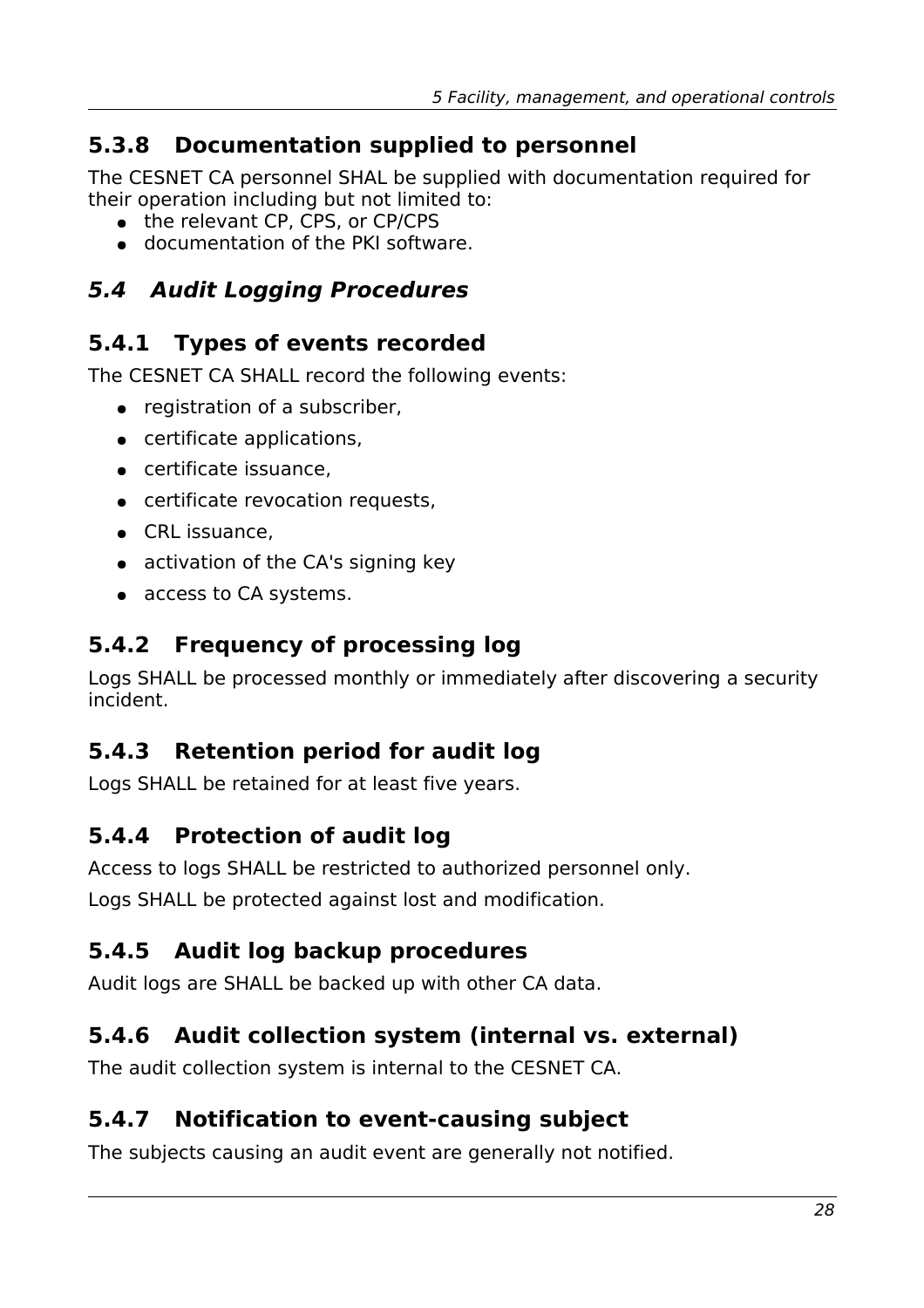### <span id="page-28-8"></span>**5.4.8 Vulnerability assessments**

Audit logs SHALL be regularly monitored to find potential security incidents and non-standard events.

## <span id="page-28-7"></span>**5.5 Records archival**

### <span id="page-28-6"></span>**5.5.1 Types of records archived**

The CESNET CA SHALL archive:

- software,
- issued certificates,
- issued CRLs.
- audit logs,
- all implemented CPs and CPSs,
- <span id="page-28-5"></span>● operational documentation.

### **5.5.2 Retention period for archive**

The CESNET CA SHALL archive items listed in Section [5.5.1](#page-28-6) for at least five years.

## <span id="page-28-4"></span>**5.5.3 Protection of archive**

Archived information SHALL be accessible to authorized personnel only.

### <span id="page-28-3"></span>**5.5.4 Archive backup procedures**

Archive records SHALL be regularly moved to an archive media. The media SHALL be stored in a secure place.

#### <span id="page-28-2"></span>**5.5.5 Requirements for time-stamping of records**

No stipulation.

## <span id="page-28-1"></span>**5.5.6 Archive collection system (internal or external)**

The archive collection system is internal to the CESNET CA.

### <span id="page-28-0"></span>**5.5.7 Procedures to obtain and verify archive information**

Access to archive SHALL be recorded.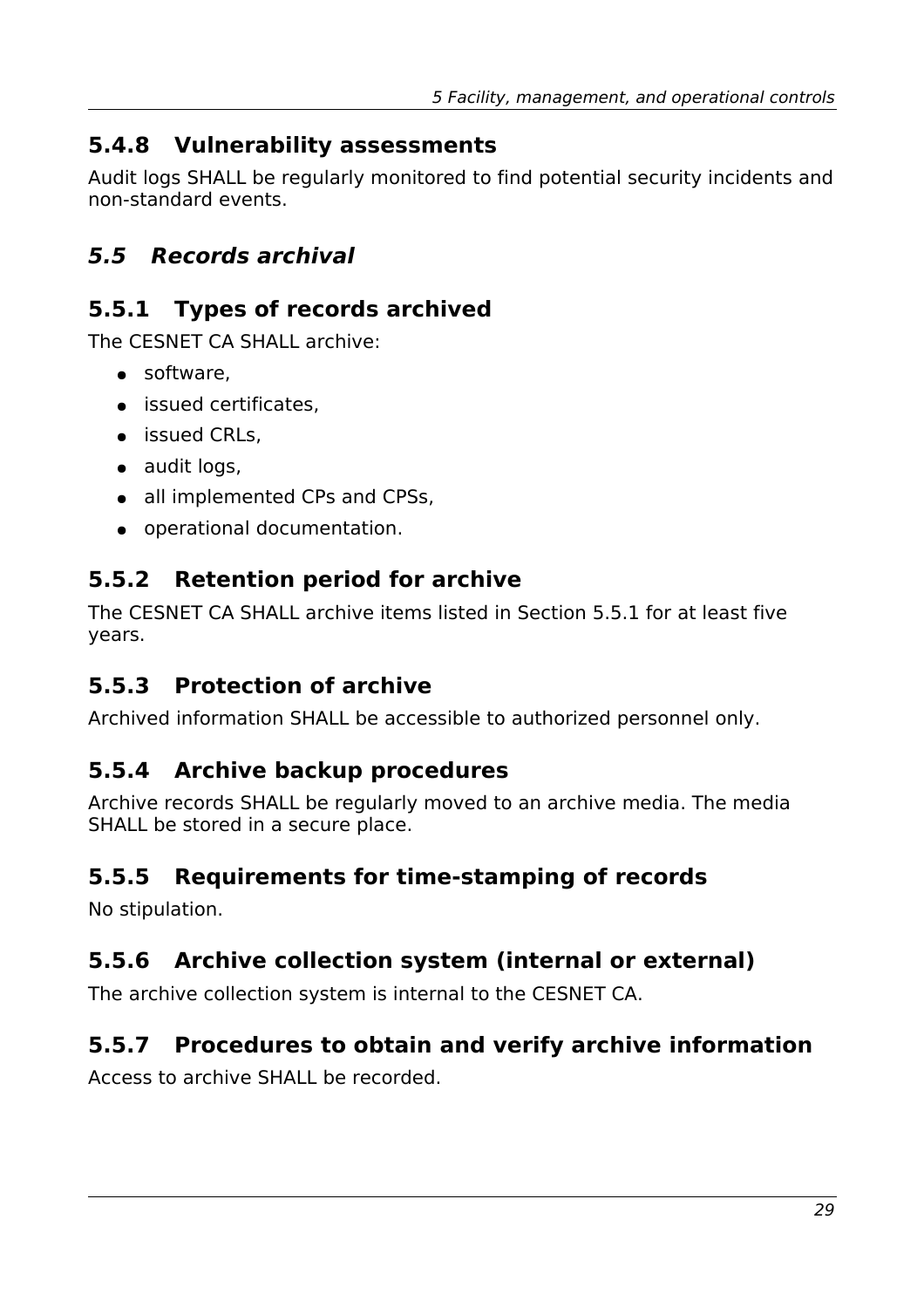#### <span id="page-29-5"></span>**5.6 Key changeover**

The following steps SHOULD be taken when re-keying the signing key of the CESNET CA:

- 1. A new certificate for the CA SHALL be issued.
- 2. The new certificate SHALL be published in accordance with Section [2.2.](#page-11-2)
- 3. The new certificate is used for issuing certificates. Both the new and the old certificate may be active at the same time.

## <span id="page-29-4"></span>**5.7 Compromise and disaster recovery**

### <span id="page-29-3"></span>**5.7.1 Incident and compromise handling procedures**

In case of an incident that might lead to compromising integrity of a CA system, the CA personnel SHALL initiate the incident analysis immediately. Further steps depend on the outcome of the analysis.

#### <span id="page-29-2"></span>**5.7.2 Computing resources, software, and/or data are corrupted**

In case of hardware corruption, the system SHALL be recovered form backup to a new hardware and brought into operation.

In case of software or data corruption, the system SHALL be recovered from backup and brought into operation.

### <span id="page-29-1"></span>**5.7.3 Entity private key compromise procedures**

When the signing key of the CESNET CA is compromised, the CA SHALL:

- 1. immediately request revocation the corresponding certificate,
- 2. inform users about the incident,
- 3. eliminate the circumstances that lead to the compromise,
- 4. generate a new key pair,
- 5. request a new certificate for the CA,
- 6. restart the CA operations with the new certificate.

Whenever the subscriber's key is compromised, the subscriber is obliged to notify the CESNET CA as soon as possible. The revocation procedure will follow according to Section [4.9.](#page-21-3)

### <span id="page-29-0"></span>**5.7.4 Business continuity capabilities after a disaster**

After a disaster, the CESNET CA SHALL recover its systems from backup and restart operations. The outage SHOULD NOT take longer than 5 business days.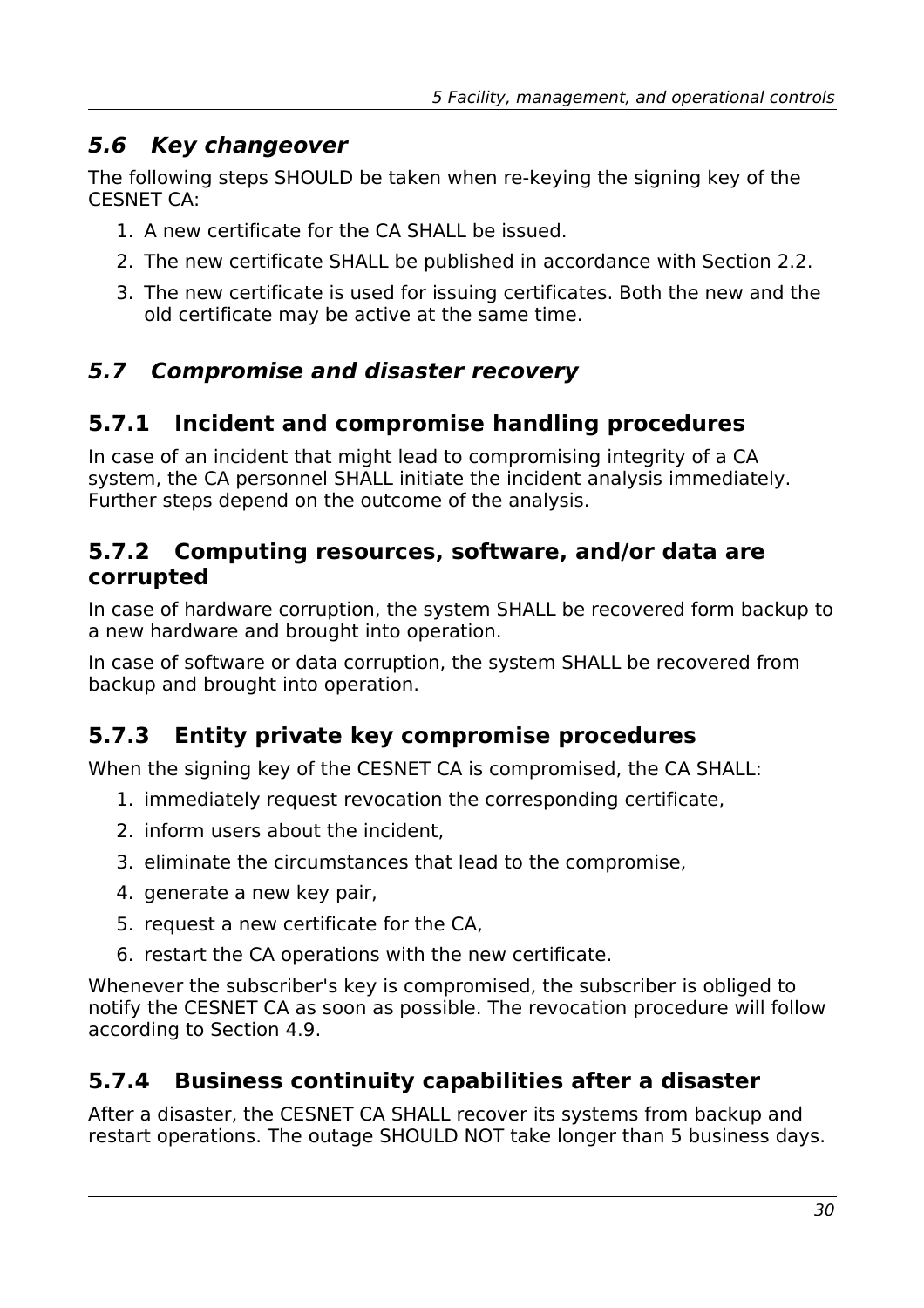## <span id="page-30-2"></span>**5.8 CA or RA Termination**

### <span id="page-30-1"></span>**5.8.1 RA Termination**

The CESNET CA SHALL announce a Registration Authority termination to its customers.

The terminating RA SHALL hand over all its documentation to the CA.

## <span id="page-30-0"></span>**5.8.2 CA Termination**

A Conforming CA SHALL announce its intent to terminate its operation at least three months in advance.

Before terminating its operations a Conforming CA SHALL:

- revoke all issued certificates,
- destroy the private keys in possession of the CA,
- archive all relevant information in accordance with Section [5.5.](#page-28-7)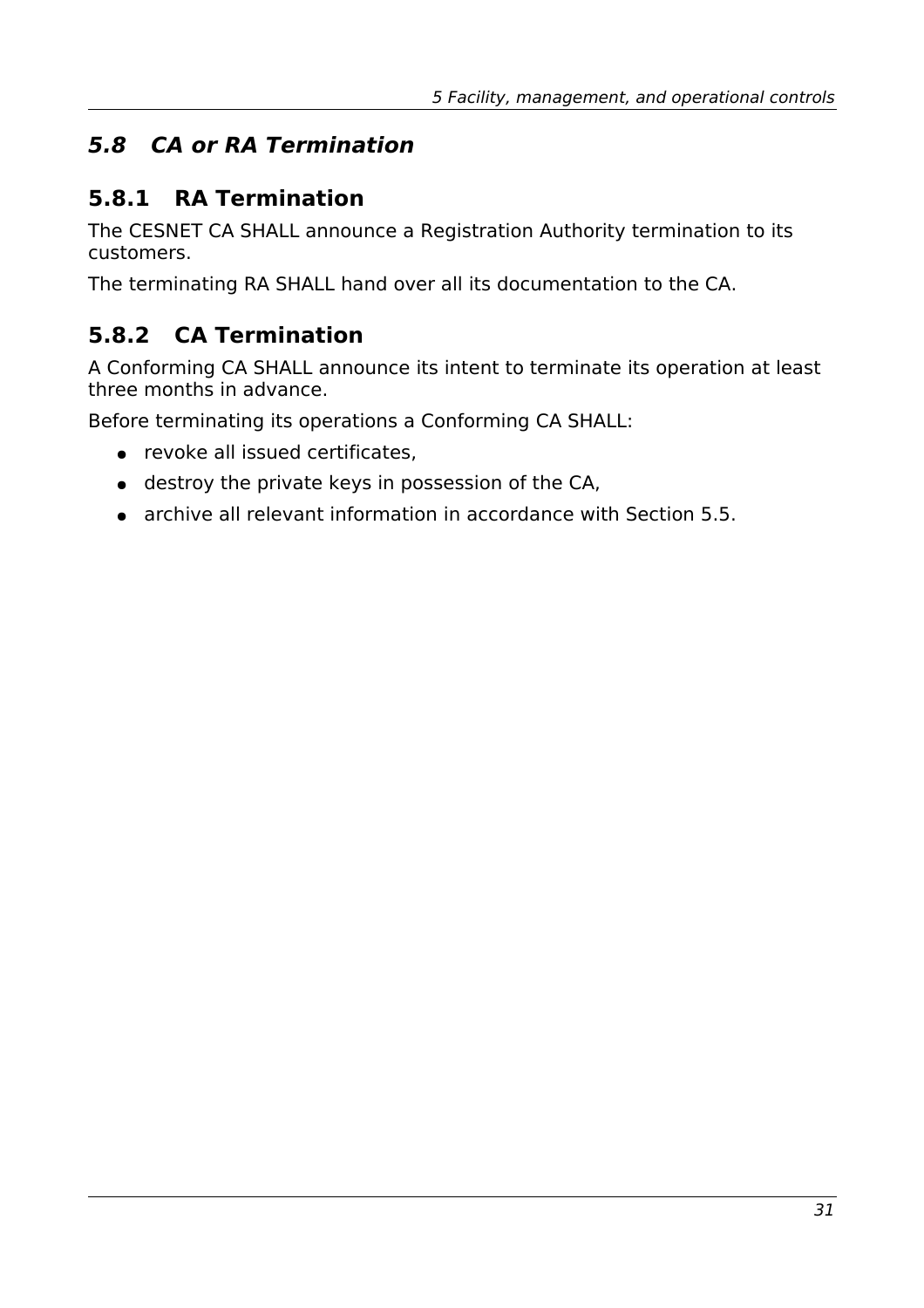# <span id="page-31-9"></span>**6 Technical security controls**

## <span id="page-31-8"></span>**6.1 Key pair generation and installation**

## <span id="page-31-7"></span>**6.1.1 Key pair generation**

The CESNET CA SHALL generate and store its private keys in a hardware security module.

Private keys for CA Operators, RA Officers, and Security Officers SHALL be generated as non-exportable objects in hardware security modules. Subscribers SHALL be responsible for generating their private keys.

### <span id="page-31-6"></span>**6.1.2 Private key delivery to subscriber**

The CESNET CA SHALL NOT generate private keys for subscribers.

### <span id="page-31-5"></span>**6.1.3 Public key delivery to certificate issuer**

Subscribers SHALL deliver their public keys in a form of PKCS#10 or in other digitally signed format.

### <span id="page-31-4"></span>**6.1.4 CA public key delivery to relying parties**

The CESNET CA SHALL publish its certificates in its repository (see Section [2.2\)](#page-11-2).

## <span id="page-31-3"></span>**6.1.5 Key sizes**

An RSA signing key of the CESNET CA shall be at least 2048 bits long.

An RSA key of an end entity SHALL be at least 1024 bits long.

#### <span id="page-31-2"></span>**6.1.6 Public key parameters generation and quality checking**

The CESNET CA SHOULD refuse to certify public keys not matching its quality requirements.

## <span id="page-31-1"></span>**6.1.7 Key usage purposes (as per X.509 v3 key usage field)**

Certificates and private keys MUST be used only in accordance with this policy and for the purpose specified in the Key Usage extension.

#### <span id="page-31-0"></span>**6.2 Private key protection and cryptographic module engineering controls**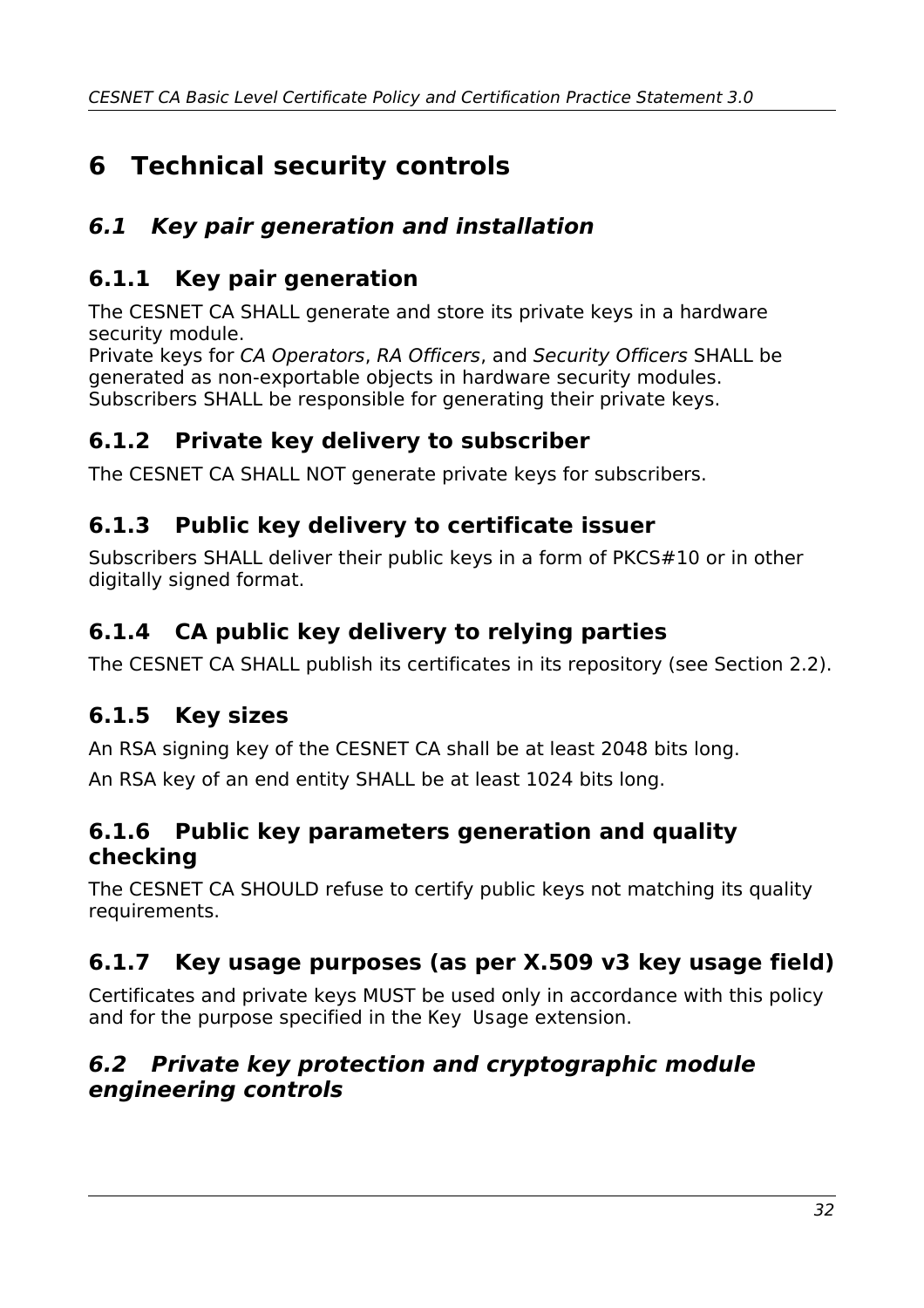#### <span id="page-32-6"></span>**6.2.1 Cryptographic module standards and controls**

Hardware security modules used to generate and store signing keys of the CESNET CA shall be certified to FIPS 140-2 Level 3 or higher.

Cryptographic modules used to generate and store private keys of CA operators, RA Officers and Security Officers SHALL comply with requirements of FIPS 140-2 Level 2 or higher.

#### <span id="page-32-5"></span>**6.2.2 Private key (n out of m) multi-person control**

The CESNET CA SHALL not use multi-person control of keys.

#### <span id="page-32-4"></span>**6.2.3 Private key escrow**

The CESNET CA SHALL NOT support private key escrow.

#### <span id="page-32-3"></span>**6.2.4 Private key backup**

Private keys of a Conforming CA SHALL be backed up using procedures and tools provided by the HSM used.

Private keys of the CA operators, RA officers and Security Officers SHALL NOT be backed up.

Subscribers SHALL be responsible for back up of their private keys.

### <span id="page-32-2"></span>**6.2.5 Private key archival**

The CESNET CA SHALL NOT archive private keys.

#### <span id="page-32-1"></span>**6.2.6 Private key transfer into or from a cryptographic module**

Private keys of the CESNET CA SHALL be generated in an HSM and SHALL be usable only in the HSM. The private key SHALL be transferred from the HSM only as part of an encrypted backup of the HSM.

Private keys of the CA operators, RA officers and Security Officers SHALL NOT be transferred into or from the cryptographic module.

#### <span id="page-32-0"></span>**6.2.7 Private key storage on cryptographic module**

Private keys of CESNET CA SHALL be stored in an HSM in an encrypted form.

Private keys of CA operators, RA officers and Security Officers SHALL be stored in hardware cryptographic modules in an encrypted form.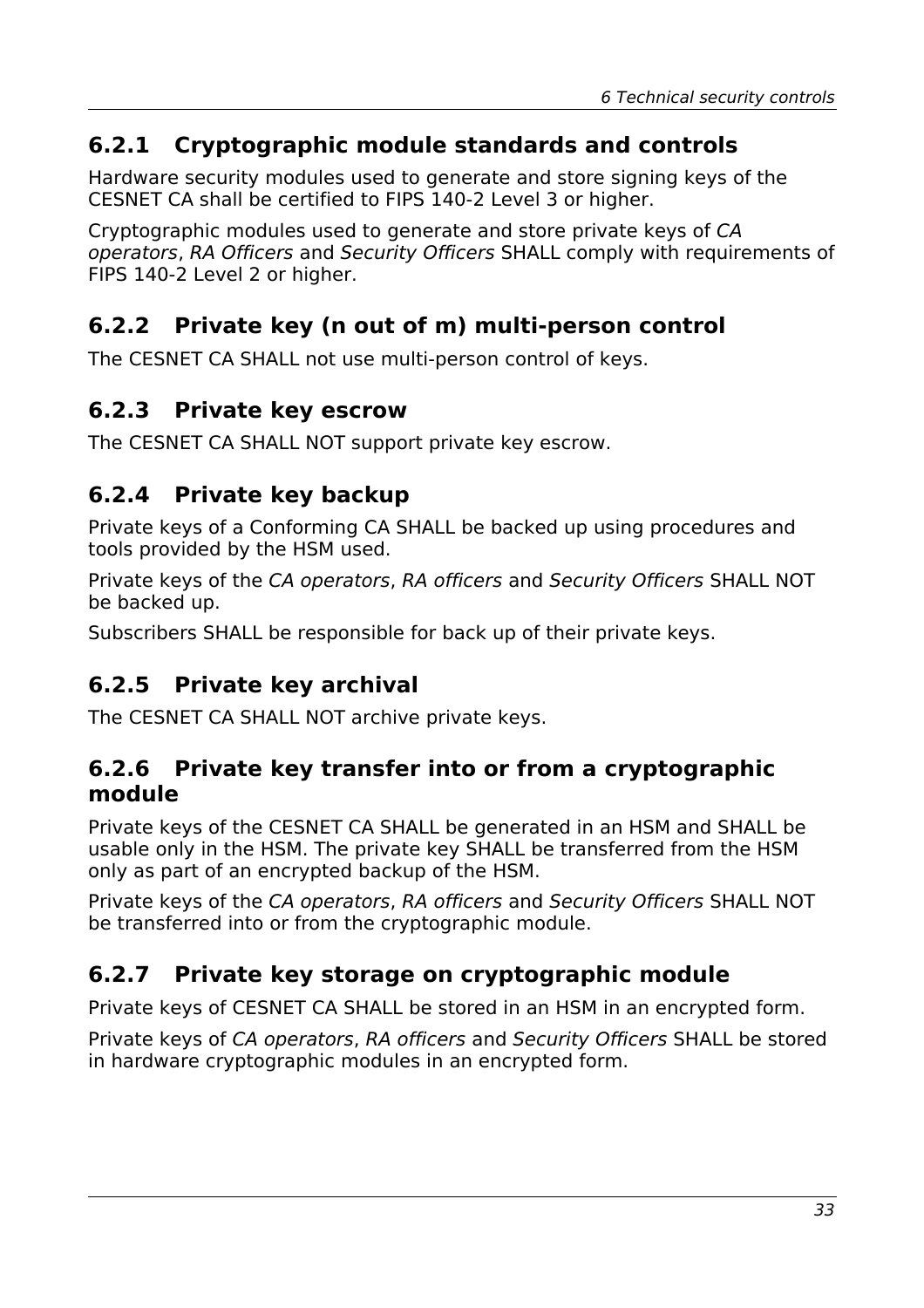### <span id="page-33-6"></span>**6.2.8 Method of activating private key**

Activation of a private key of the CESNET CA SHALL require cooperation of two persons: a Security Trustee to insert a smart cart in the HSM reader and a Security Officer to provide the PIN for the card. Every activation of a CESNET CA signing key is recorded.

Private keys of CA operators, RA officers and Security Officers SHALL be activated by providing a PIN for the cryptographic module.

### <span id="page-33-5"></span>**6.2.9 Method of deactivating private key**

Private keys of the CESNET CA SHALL be deactivated by terminating the CA application.

Private keys of CA operators, RA officers and Security Officers SHALL be deactivated by disconnecting the cryptographic module from the operating system.

### <span id="page-33-4"></span>**6.2.10 Method of destroying private key**

Private keys of the CESNET CA SHALL be destroyed using procedures and tools of the HSM.

### <span id="page-33-3"></span>**6.2.11 Cryptographic module rating**

See Section [6.2.1.](#page-32-6)

#### <span id="page-33-2"></span>**6.3 Other aspects of key pair management**

#### <span id="page-33-1"></span>**6.3.1 Public key archival**

The CESNET CA SHALL archive its public keys and all public keys submitted as part of a certificate application.

#### <span id="page-33-0"></span>**6.3.2 Certificate operational periods and key pair usage periods**

The CA-Certificate of the CESNET CA SHALL be valid for 20 years.

Operational period of end-entity certificates SHALL be at most 13 months.

Key pair usage period is identical to the operational period of the corresponding certificate.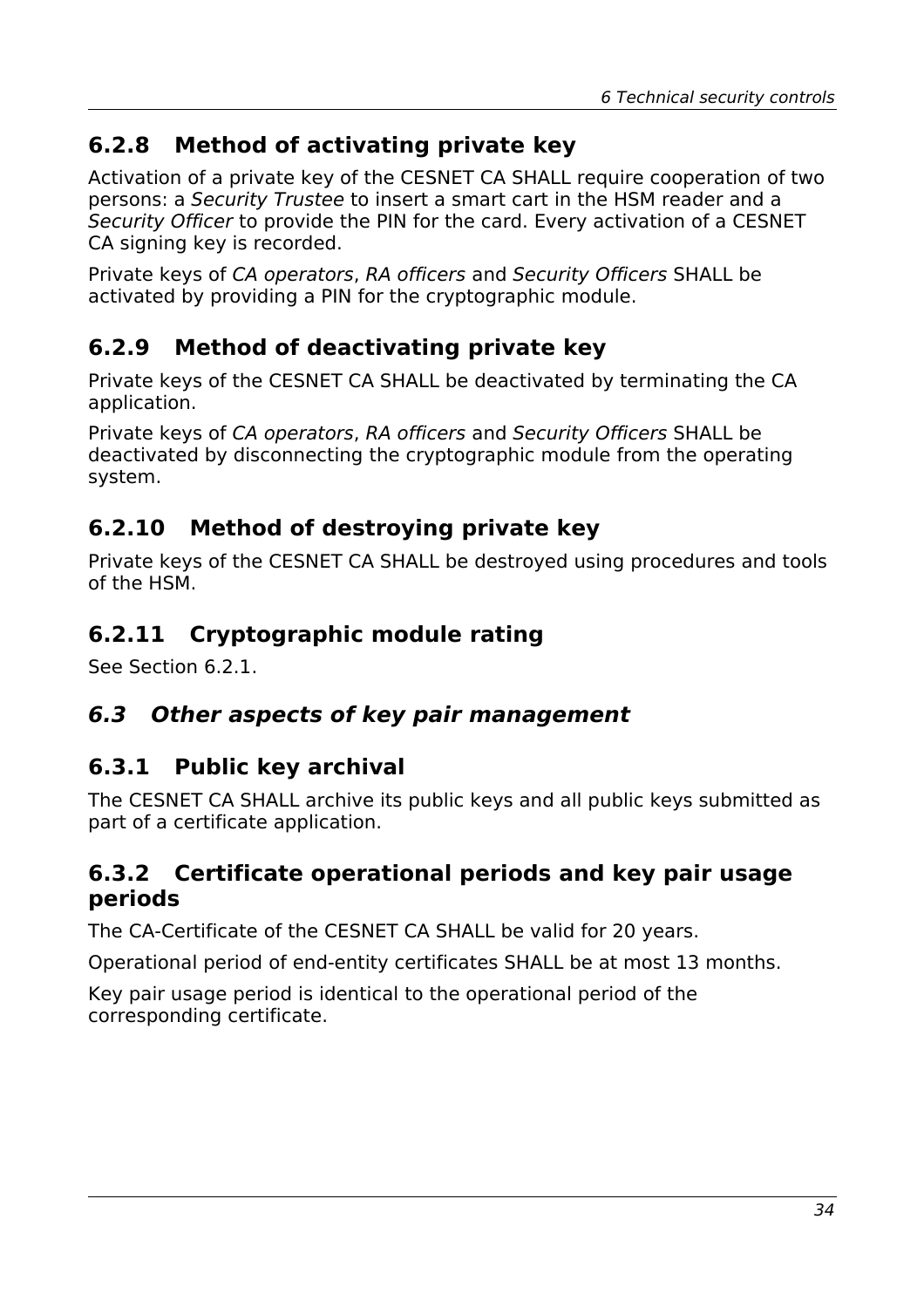# <span id="page-34-1"></span>**6.4 Activation data**

### <span id="page-34-0"></span>**6.4.1 Activation data generation and installation**

Activation data for an HSM of the CESNET CA SHALL be generated during configuration of the HSM using procedures and tools of the HSM.

Activation data for cryptographic modules of CA operators, RA officers and Security Officers SHALL be generated by the holder of the cryptographic module during the module initialization.

Activation data for end-entities private keys SHALL be generated by subscribers. End entities' private keys SHOULD be protected by activation data equivalent to a pass phrase of at least 12 characters.

## <span id="page-34-8"></span>**6.4.2 Activation data protection**

Holders of activation data SHALL be responsible for the protection of their activation data.

Activation data MUST NOT be kept in unencrypted form.

### <span id="page-34-7"></span>**6.4.3 Other aspects of activation data**

No stipulation.

### <span id="page-34-6"></span>**6.5 Computer security controls**

## <span id="page-34-5"></span>**6.5.1 Specific computer security technical requirements**

The CESNET CA computer systems SHALL satisfy the following requirements:

- The issuing system is run on a dedicated computer system.
- No software not required for the CA operation is installed on the issuing system.
- <span id="page-34-4"></span>• Relevant security patches and updates are regularly applied.

### **6.5.2 Computer security rating**

No formal computer security rating is required.

## <span id="page-34-3"></span>**6.6 Life cycle technical controls**

### <span id="page-34-2"></span>**6.6.1 System development controls**

Significant modification of CA systems SHALL be developed and tested on a separated development system.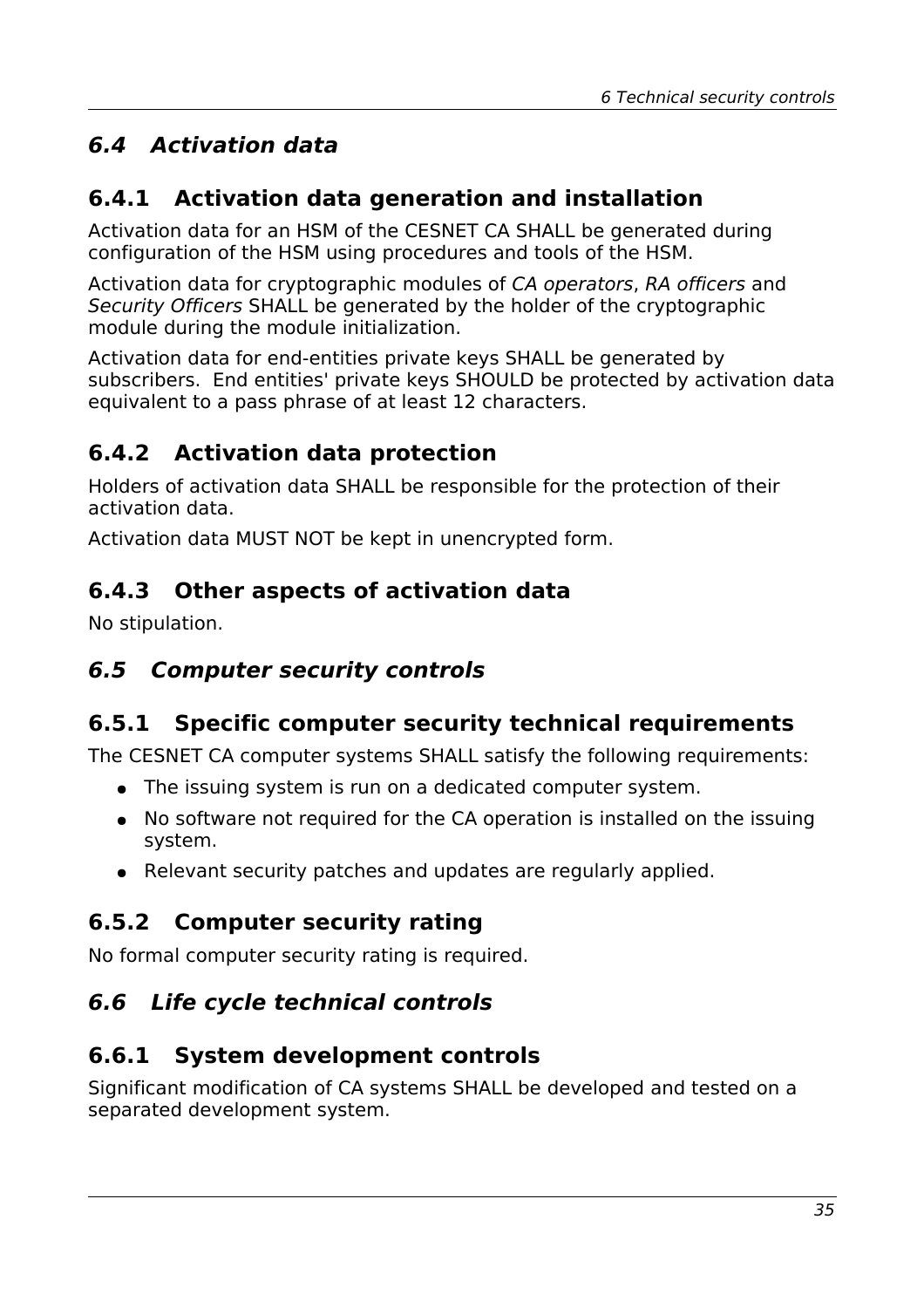## <span id="page-35-3"></span>**6.6.2 Security management controls**

No stipulation.

### <span id="page-35-2"></span>**6.6.3 Life cycle security controls**

No formal life cycle security rating is required.

### <span id="page-35-1"></span>**6.7 Network security controls**

All publicly accessible systems of a Conforming CA SHALL be connected only to a dedicated network isolated from the public Internet with a packet filtering firewall.

### <span id="page-35-0"></span>**6.8 Timestamping**

No stipulation.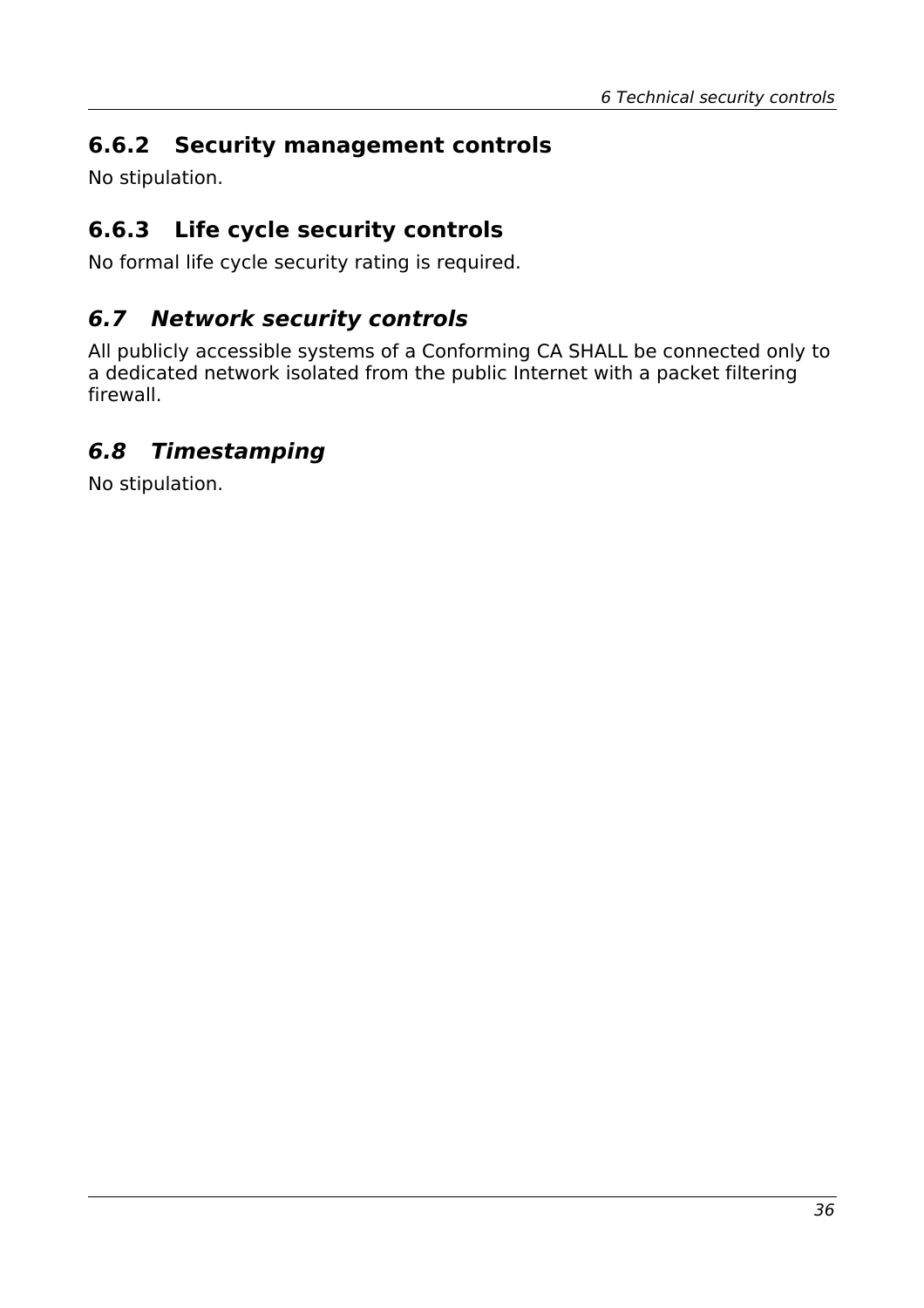# <span id="page-36-3"></span>**7 Certificate, CRL, and OCSP profiles**

## <span id="page-36-2"></span>**7.1 Certificate Profile**

The CESNET CA SHALL issue certificates in accordance with RFC 5280 [RFC5280].

### <span id="page-36-1"></span>**7.1.1 Version number(s)**

The CESNET CA SHALL issue certificates X.509 version 3.

### <span id="page-36-0"></span>**7.1.2 Certificate extensions**

A certificate of the CESNET CA SHALL use the following extensions:

- a) **Basic Constraints** (critical) CA: true
- b) **Key Usage** Certificate Sign, CRL Sign
- c) **Subject Key Identifier** key identifier of the CA
- d) **Authority Key Identifier** key identifier of the parent CA
- e) **CRL Distribution Point** locator of the parent CA CRL

End-entities certificates SHOULD typically use the following extensions:

- a) **Basic Constraints** (critical) CA: false
- b) **Key Usage** Digital Signature, Key Encipherment
- c) **Extended Key Usage** for personal certificates:
	- TLS client authentication (OID 1.3.6.1.5.5.7.3.2),
	- Email protection (OID 1.3.6.1.5.5.7.3.4)

for server certificates:

- TLS server authentication (OID 1.3.6.1.5.5.7.3.1),
- TLS client authentication (OID 1.3.6.1.5.5.7.3.2) [optional]
- d) **Subject Key Identifier** key identifier of the subscriber
- e) **Authority Key identifier** key identifier of the CESNET CA signing key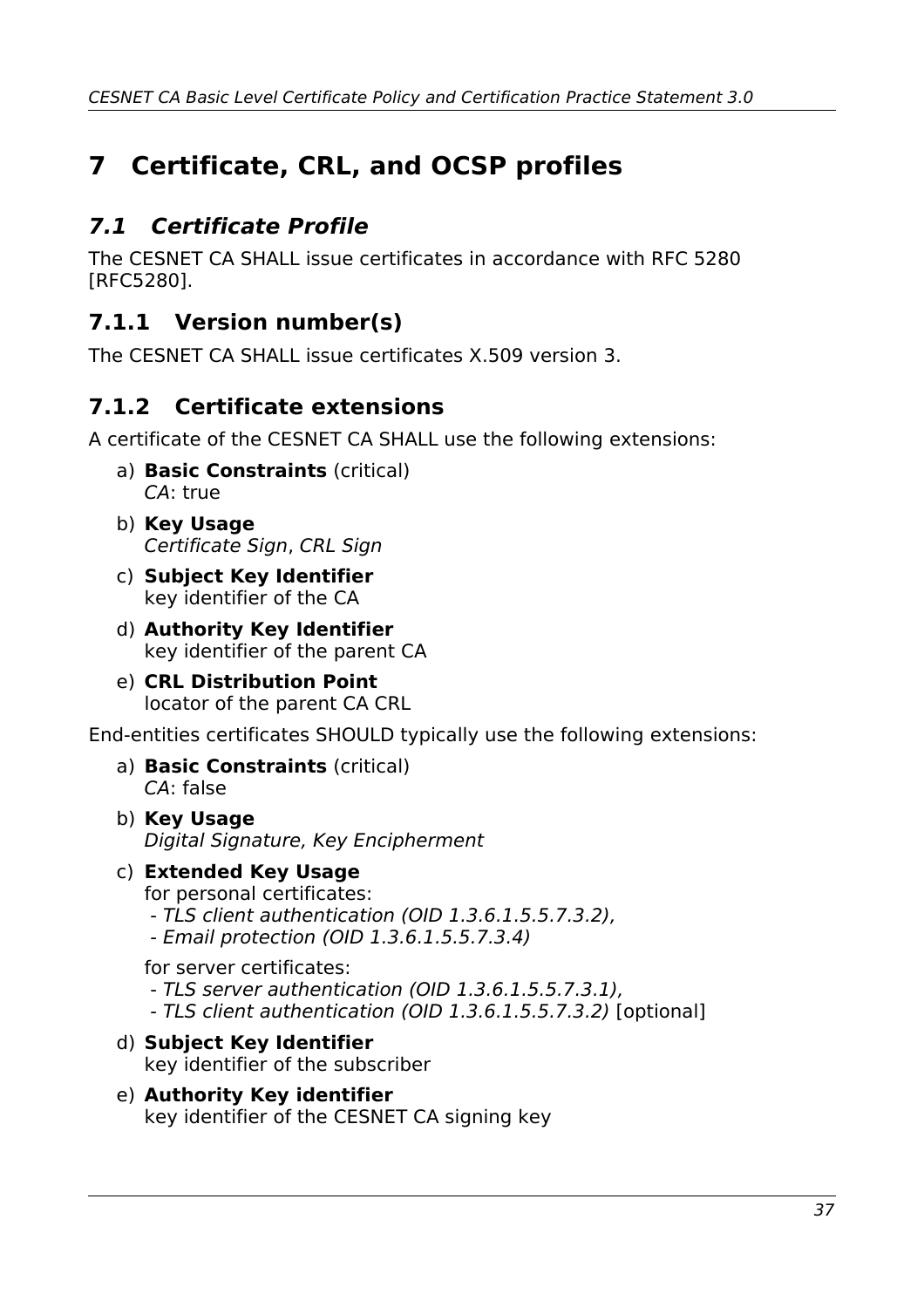f) **Certificate Policies**

Policy ID: 1.3.6.1.4.1.8057.1.2.2.3.0 (this CP/CPS), Policy ID: 1.2.840.113612.5.2.2.1 (IGTF's "Authentication Profile for Classic X.509 Authorities with secured infrastructure") [IGTF-Classic] optionally OIDs of other applicable CPs

- g) **Authority Information Access** OCSP: URI: CESNET CA OCSP locator CA Issuers: URI: locator of the CESNET CA certificate
- h) **CRL Distribution Point** URI: locator of the current CESNET CA CRL
- i) **Subject Alternative Name** for personal certificates: - rfc822Name: email address(es) of the subscriber

for server certificates: - dNSName: DNS name(s) of the server - iPAddress: IP address(es) of the server

#### <span id="page-37-4"></span>**7.1.3 Algorithm object identifiers**

The CESNET CA SHOULD use the following cryptographic algorithms:

**RSA Encryption** – OID 1.2.840.113549.1.1.4

**SHA1 with RSA Encryption** – OID 1.2.840.113549.1.1.5

#### <span id="page-37-3"></span>**7.1.4 Name forms**

Subject names of all certificates issued in compliance with this CP/CPS SHALL be constructed according to Section [3.1.1.](#page-12-0)

The subject name of the CESNET CA is

cn=CESNET CA 3, o=CESNET CA, dc=cesnet-ca, dc=cz.

#### <span id="page-37-2"></span>**7.1.5 Name constraints**

The CESNET CA SHALL NOT support the Name Constraints extension.

#### <span id="page-37-1"></span>**7.1.6 Certificate policy object identifier**

This CP/CPS is identified by the OID defined in Section [1.2.](#page-7-0)

The CESNET CA MAY use OIDs of other certificate policies in end-entity certificates. These policies MUST NOT contradict this CP/CPS.

#### <span id="page-37-0"></span>**7.1.7 Usage of Policy Constraints extension**

The CESNET CA SHALL NOT support the Policy Constraints extension.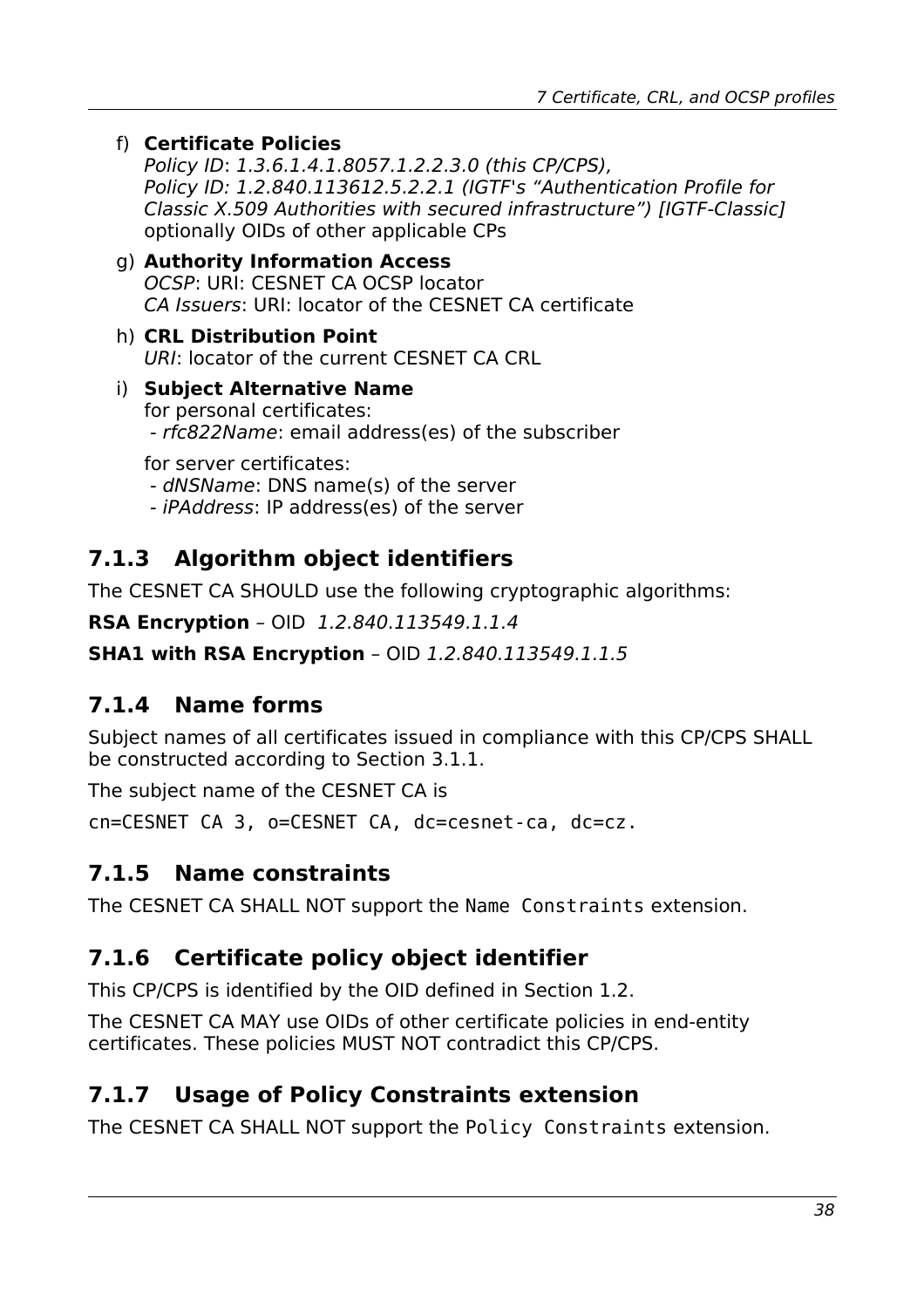### <span id="page-38-7"></span>**7.1.8 Policy qualifiers syntax and semantics**

The CESNET CA SHOULD NOT support the Policy Qualifier field of the Certificate Policies extension.

#### <span id="page-38-6"></span>**7.1.9 Processing semantics for the critical Certificate Policies extension**

The CESNET CA SHOULD NOT mark the Certificate Policies extension as critical.

## <span id="page-38-5"></span>**7.2 CRL Profile**

### <span id="page-38-4"></span>**7.2.1 Version number(s)**

The CESNET CA SHALL issue CRLs version 2 as defined in RFC 5280 [RFC5280].

#### **7.2.2 CRL and CRL entry extensions**

The CESNET CA SHALL use the following CRL extensions:

- <span id="page-38-3"></span>a) **CRL Number**: sequential number of the CRL
- b) **Authority Key Identifier**: key identifier of the CESNET CA signing key

## <span id="page-38-2"></span>**7.3 OCSP Profile**

### <span id="page-38-1"></span>**7.3.1 Version number(s)**

The OCSP service operated by the CESNET CA SHALL use Basic OCSP Response version 1 as defined in RFC 2560 [RFC2560].

## <span id="page-38-0"></span>**7.3.2 OCSP extensions**

No stipulation.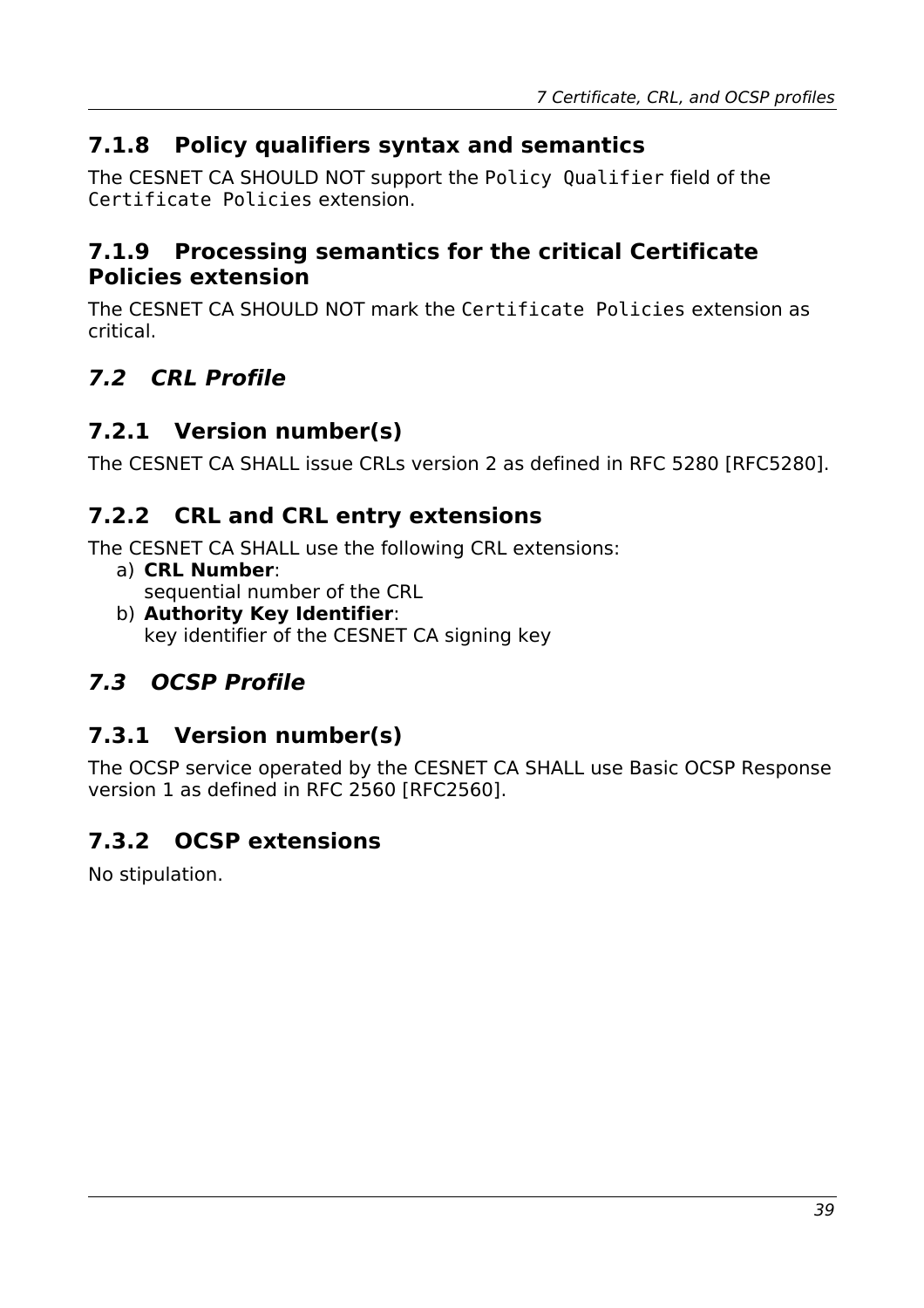# <span id="page-39-6"></span>**8 Compliance audit and other assessment**

#### <span id="page-39-5"></span>**8.1 Frequency or circumstances of assessment**

The CESNET CA SHALL perform an annual compliance audit.

#### <span id="page-39-4"></span>**8.2 Identity/qualifications of assessor**

The regular audit SHALL be performed by the CESNET CA Auditor.

The CESNET CA SHALL enable an audit by a third party when required for its operation support and acceptance. In such case, the entire costs of the audit SHALL be covered by the entity requesting the audit.

### <span id="page-39-3"></span>**8.3 Assessor's relationship to assessed entity**

See Section [8.2.](#page-39-4)

#### <span id="page-39-2"></span>**8.4 Topics covered by assessment**

The audit SHALL verify the compliance of the CA operations with this CP/CPS.

#### <span id="page-39-1"></span>**8.5 Actions taken as a result of deficiency**

If any deficiency is discovered, the CESNET CA SHALL take actions needed to bring the documentation, operational procedures and configuration into compliance.

#### <span id="page-39-0"></span>**8.6 Communication of results**

Results of an audit SHALL be considered private to the CESNET CA. The CESNET CA MAY release audit results to third parties at its discretion.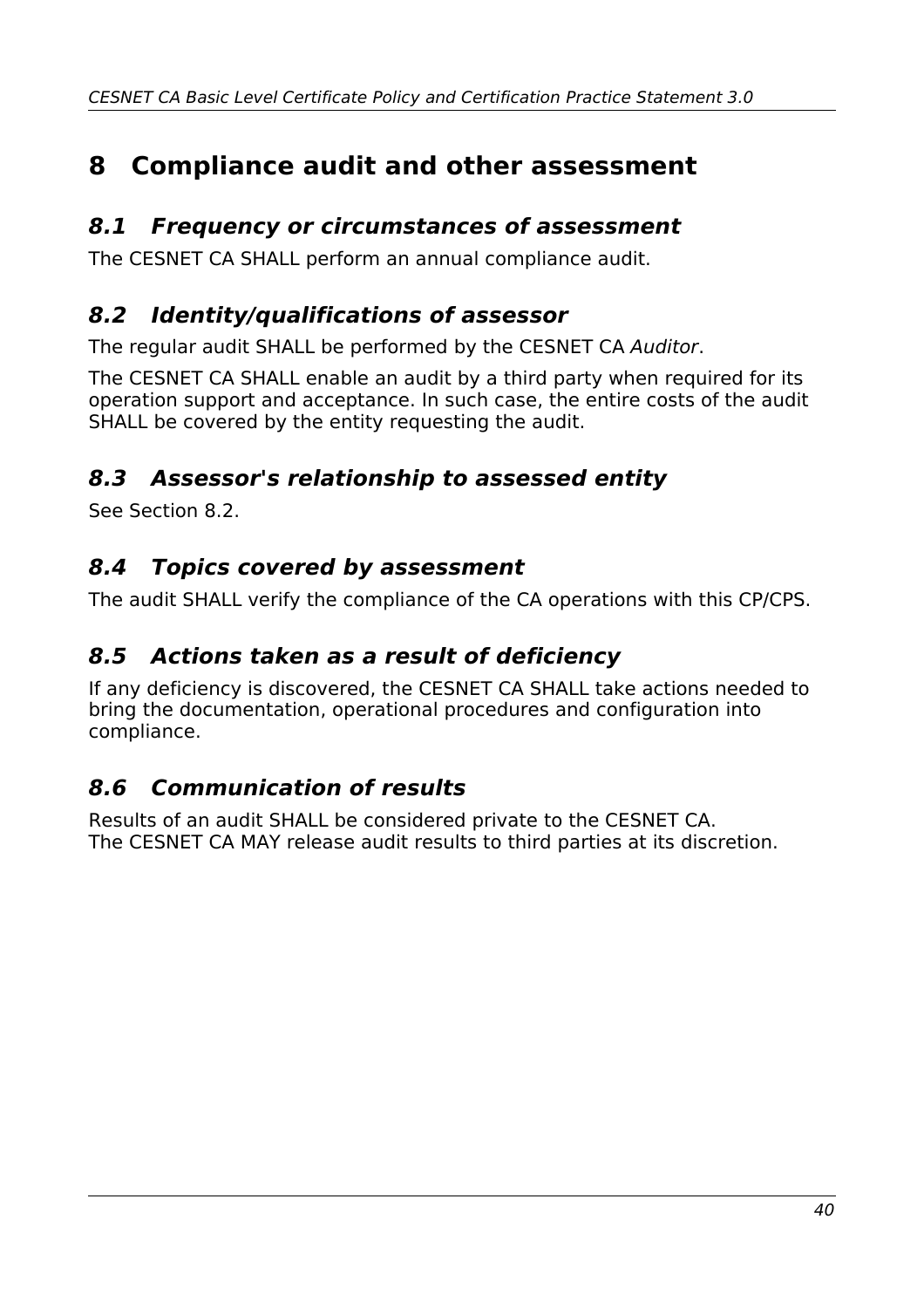# <span id="page-40-11"></span>**9 Other business and legal matters**

### <span id="page-40-10"></span>**9.1 Fees**

#### <span id="page-40-9"></span>**9.1.1 Certificate issuance or renewal fees**

No stipulation.

#### <span id="page-40-8"></span>**9.1.2 Certificate access fees**

No stipulation.

#### <span id="page-40-7"></span>**9.1.3 Revocation or status information access fees**

No stipulation.

#### <span id="page-40-6"></span>**9.1.4 Fees for other services**

No stipulation.

### <span id="page-40-5"></span>**9.1.5 Refund policy**

No stipulation.

#### <span id="page-40-4"></span>**9.2 Financial responsibility**

Certificates issued under this CP/CPS SHALL NOT be used for securing financial transactions.

#### <span id="page-40-3"></span>**9.2.1 Insurance coverage**

The CESNET CA operations are not covered by any insurance.

#### <span id="page-40-2"></span>**9.2.2 Other assets**

No stipulation.

#### <span id="page-40-1"></span>**9.2.3 Insurance or warranty coverage for end-entities**

Not supported.

#### <span id="page-40-0"></span>**9.3 Confidentiality of business information**

#### <span id="page-40-12"></span>**9.3.1 Scope of confidential information**

The CESNET CA SHALL keep the following information confidential: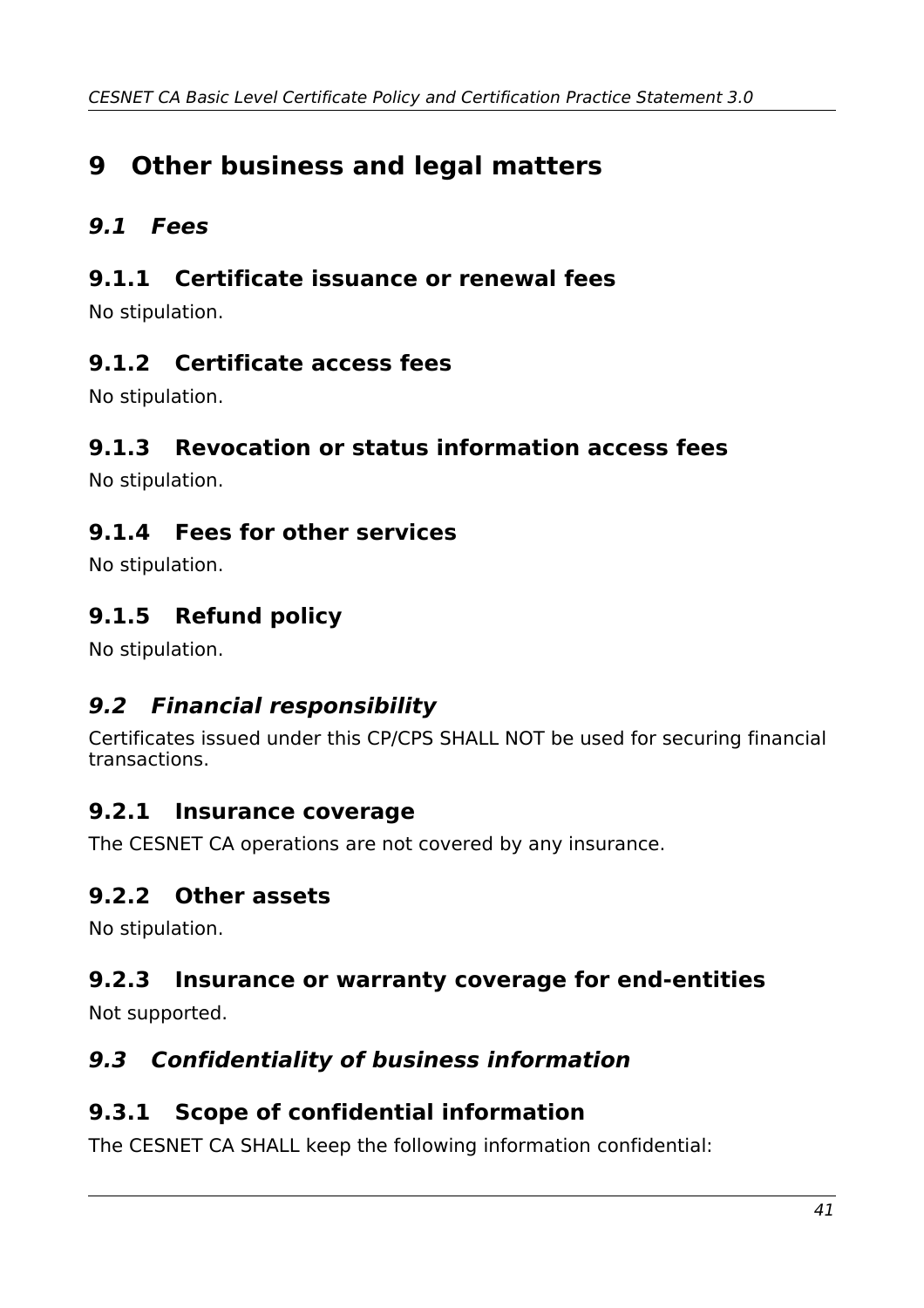- private keys of all participants
- other cryptographic data used for CA operations
- all personal data except for those included in certificates
- internal CA documentation except for audit reports published at the discretion of the CA

#### <span id="page-41-7"></span>**9.3.2 Information not within the scope of confidential information**

Information included in certificates and CRLs SHALL NOT be considered confidential.

### <span id="page-41-6"></span>**9.3.3 Responsibility to protect confidential information**

The CESNET CA SHALL NOT disclose confidential information to any third party , except when required by law enforcement officials who exhibit regular warrant.

### <span id="page-41-5"></span>**9.4 Privacy of personal information**

#### <span id="page-41-4"></span>**9.4.1 Privacy plan**

When processing personal data, the CESNET CA operates in compliance with the law of the Czech Republic.

#### <span id="page-41-3"></span>**9.4.2 Information treated as private**

Any information about subscribers that is not publicly accessible or available through the content of a certificate, a CRL, or an OCSP response SHALL be treated as private information.

#### <span id="page-41-2"></span>**9.4.3 Information not deemed private**

Any information about subscribers that is publicly accessible or available through the content of a certificate, a CRL, or an OCSP response SHALL NOT be deemed private.

### <span id="page-41-1"></span>**9.4.4 Responsibility to protect private information**

All CA operators and RA officers receiving private information SHALL protect such information form compromise and disclosure to third parties.

### <span id="page-41-0"></span>**9.4.5 Notice and consent to use private information**

By applying for a certificate a subscriber gives the CA a consent to use his or her private information for providing the PKI services.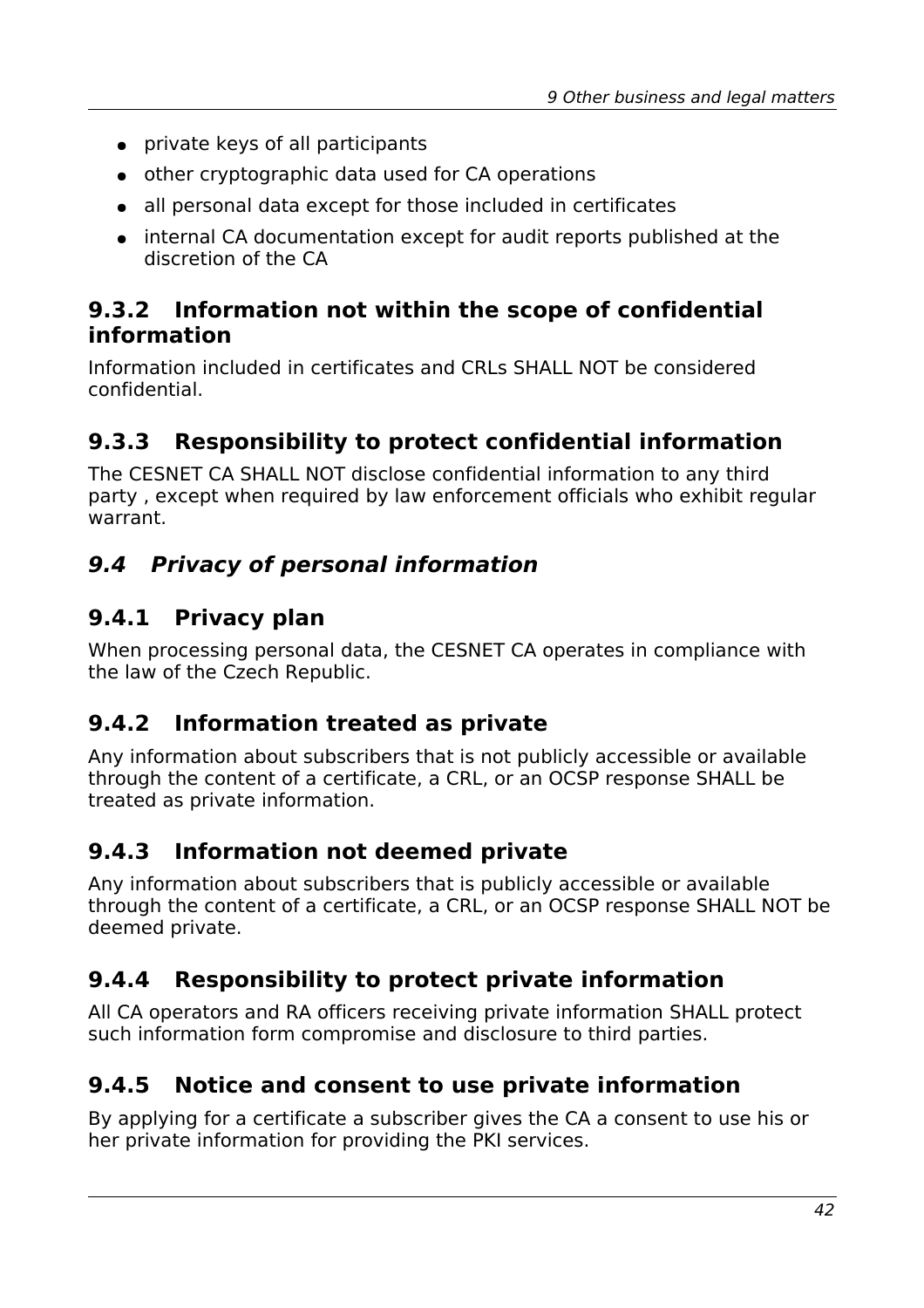#### <span id="page-42-6"></span>**9.4.6 Disclosure pursuant to judicial or administrative process**

The CESNET CA MAY disclose any confidential or private information to law enforcement officials who exhibit regular warrant

### <span id="page-42-5"></span>**9.4.7 Other information disclosure circumstances**

No stipulation.

#### <span id="page-42-4"></span>**9.5 Intellectual property rights**

CESNET, a. l. e. owns all intellectual property rights associated with this CP/CPS.

#### <span id="page-42-3"></span>**9.6 Representations and warranties**

#### <span id="page-42-2"></span>**9.6.1 CA representations and warranties**

The CESNET CA CA SHALL provide PKI services in compliance with this certificate policy.

#### <span id="page-42-1"></span>**9.6.2 RA representations and warranties**

A registration authority SHALL operate in compliance with this certificate policy.

#### <span id="page-42-0"></span>**9.6.3 Subscriber representations and warranties**

A subscriber SHALL in particular:

- provide correct and accurate information to the CA,
- immediately inform the CA about any change of information that has been submitted to the CA,
- act in accordance with this policy.
- use certificates and other services of the CA only for legal purposes,
- use certificates only for purposes for which they were issued,
- protect their private keys from compromise, loss, disclosure, or any unauthorized use,
- immediately request revocation of a certificate when it is suspected to have been misused.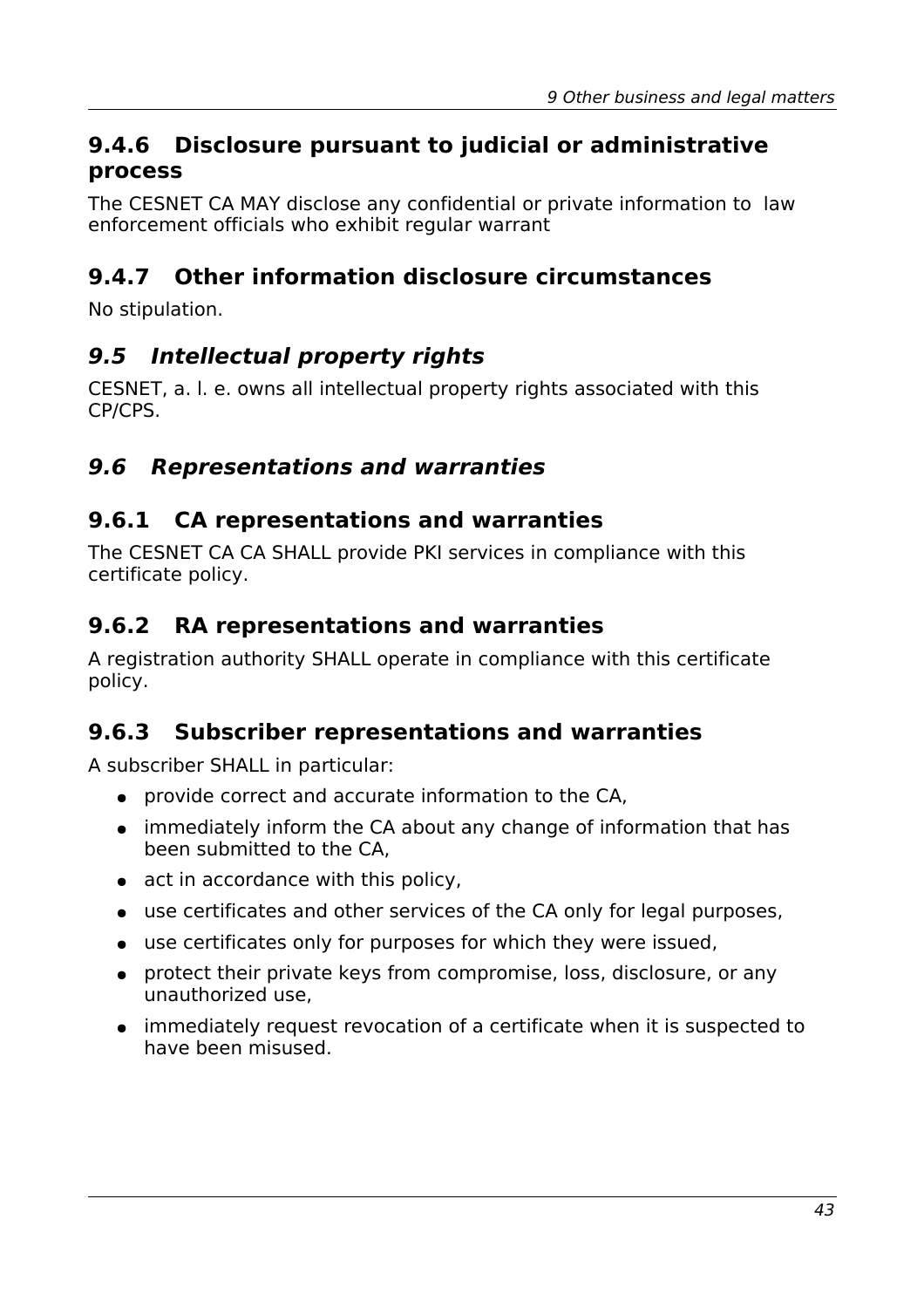#### <span id="page-43-9"></span>**9.6.4 Relying party representations and warranties**

Before relying on a certificate to verify a digital signature, relying parties SHALL check that at the time of the creation of the signature the certificate was valid, has not been revoked and was issued for the given purpose.

#### <span id="page-43-8"></span>**9.6.5 Representations and warranties of other participants**

No stipulation.

#### <span id="page-43-7"></span>**9.7 Disclaimers of Warranties**

No stipulation.

#### <span id="page-43-6"></span>**9.8 Limitations of Liability**

The CESNET CA SHALL NOT be hold responsible for circumstances originated in breaching this certificate policy by subscribers or relying parties.

#### <span id="page-43-5"></span>**9.9 Indemnities**

No stipulation.

#### <span id="page-43-4"></span>**9.10 Term and Termination**

#### <span id="page-43-3"></span>**9.10.1 Term**

This CP/CPS shall become effective seven days after its publication and shall become effective until terminated in accordance with Section [9.10.2.](#page-43-2)

#### <span id="page-43-2"></span>**9.10.2 Termination**

This CP/CPS shall remain effective until replaced with a newer version.

#### <span id="page-43-1"></span>**9.10.3 Effect of termination and survival**

No stipulation.

#### <span id="page-43-0"></span>**9.11 Individual notices and communications with participants**

The CESNET CA and it registration authorities SHALL accept communication form other parties at contact addresses published in the CA's repository (see Section [2.1\)](#page-11-3).

The CESNET CA CA SHALL contact subscribers at their email addresses submitted during the registration process.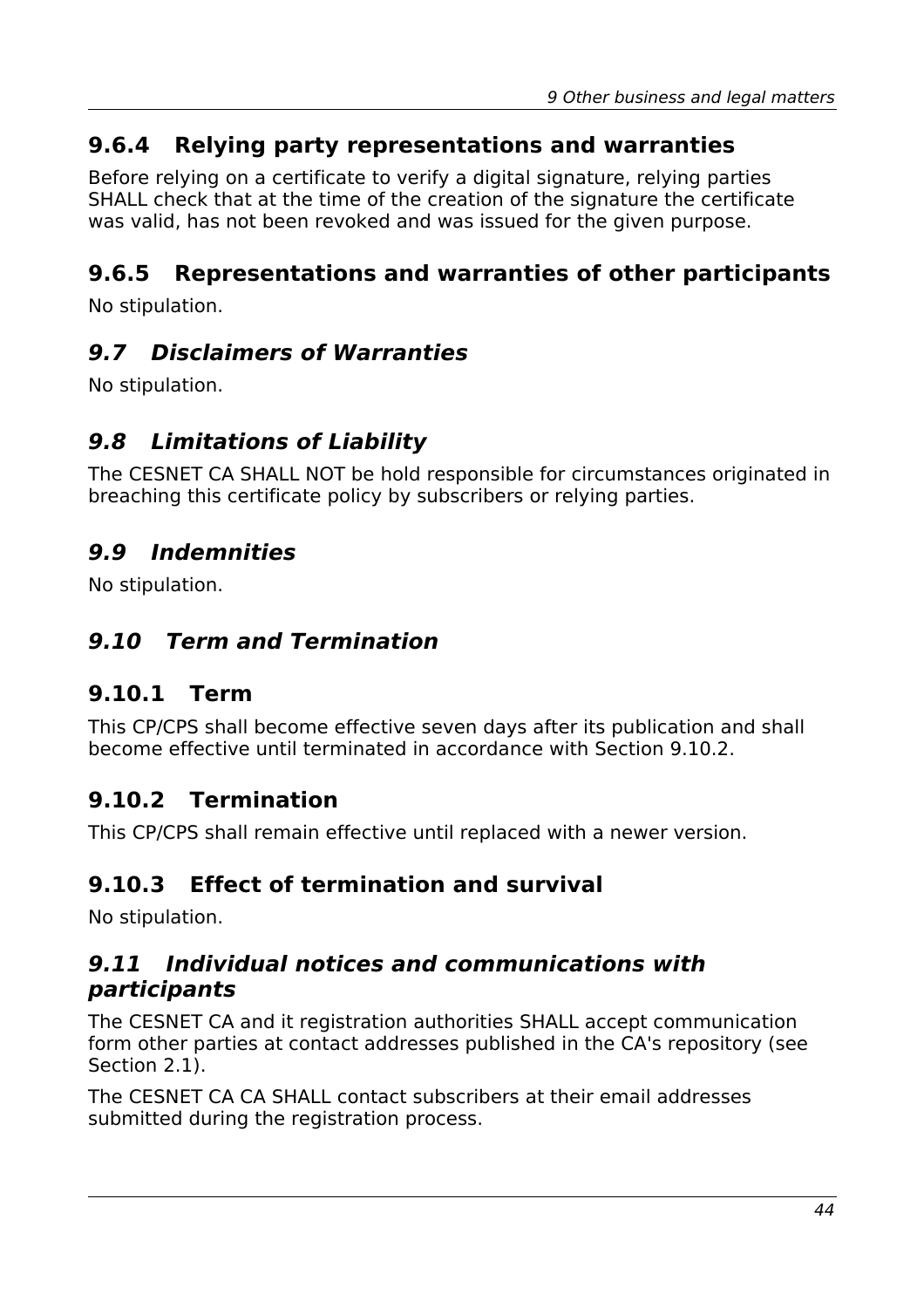## <span id="page-44-10"></span>**9.12 Amendments**

### <span id="page-44-9"></span>**9.12.1 Procedure for amendment**

Amendments to this certificate policy MUST be approved by the Policy Administrator (see Section [1.5.2\)](#page-9-3).

### <span id="page-44-8"></span>**9.12.2 Notification mechanism and period**

Any new version of this certificate policy SHALL be published at the CA repository at least 7 days before becoming effective.

## <span id="page-44-7"></span>**9.12.3 Circumstances under which OID must be changed**

Small changes that will not change the meaning of the certificate policy MAY be applied without changing the policy OID.

Other changes require assigning a new OID for the certificate policy.

### <span id="page-44-6"></span>**9.13 Dispute resolution procedures**

All disputes SHOULD be solved by agreement of the disputing parties. The supreme authority for solving disputes is the director of the CESNET, a. l. e.

## <span id="page-44-5"></span>**9.14 Governing law**

The CESNET CA operations SHALL be governed by the law of the Czech Republic.

### <span id="page-44-4"></span>**9.15 Compliance with applicable law**

No stipulation.

### <span id="page-44-3"></span>**9.16 Miscellaneous provisions**

#### <span id="page-44-2"></span>**9.16.1 Entire agreement**

No stipulation.

### <span id="page-44-1"></span>**9.16.2 Assignment**

No stipulation.

### <span id="page-44-0"></span>**9.16.3 Severability**

If any of the provisions of this certificate policy is found to be invalid or unenforceable, the remainder of this CP/CPS SHALL remain effective.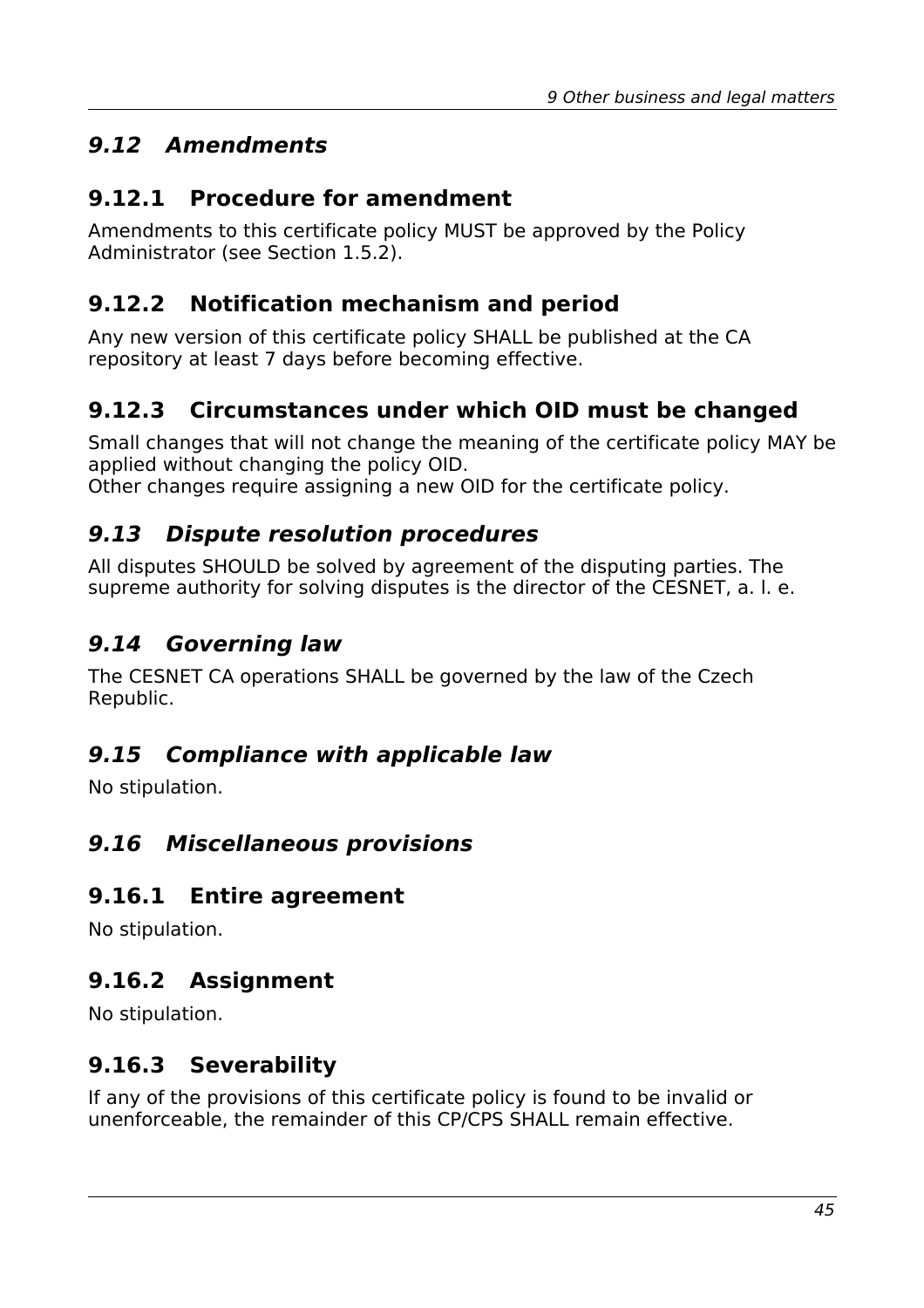# <span id="page-45-2"></span>**9.16.4 Enforcement (attorneys' fees and waiver of rights)**

No stipulation.

# <span id="page-45-1"></span>**9.16.5 Force Majeure**

No stipulation.

## <span id="page-45-0"></span>**9.17 Other provisions**

No stipulation.